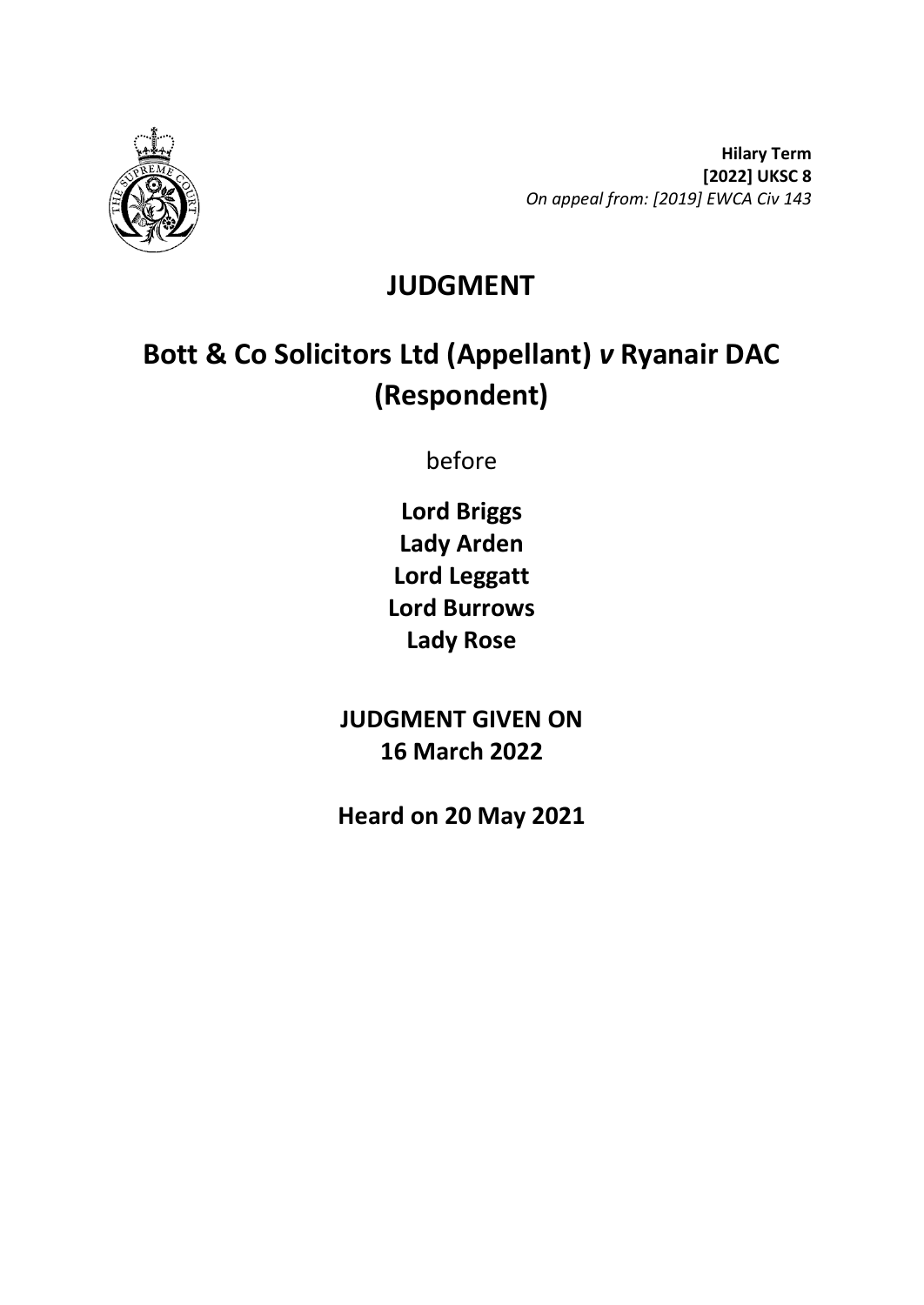*Appellant* Nicholas Bacon QC Ben Smiley (Instructed by Rosenblatt Ltd)

*Respondent* Brian Kennelly QC Tom Coates (Instructed by Oracle Solicitors (Holborn))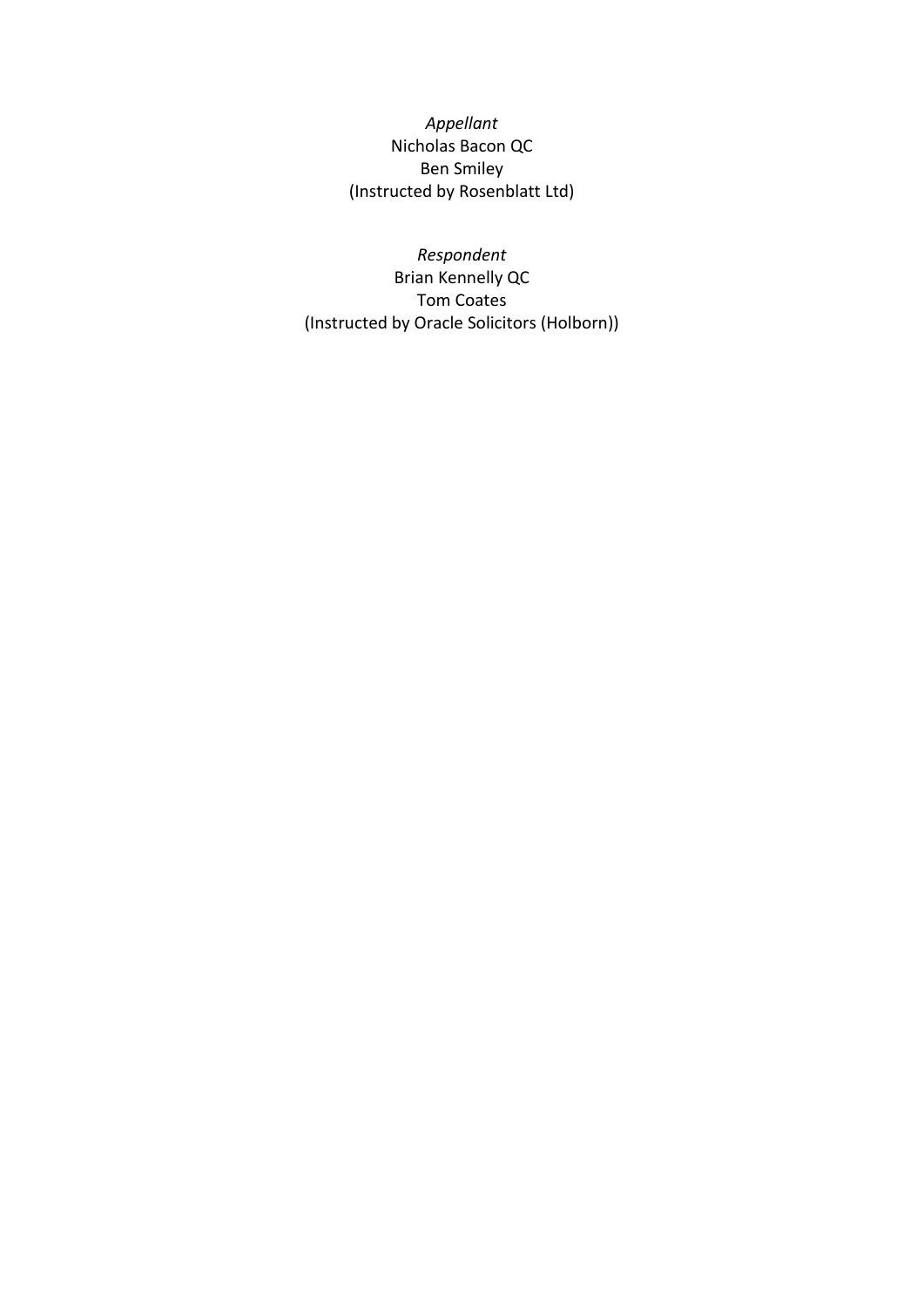#### **LORD LEGGATT AND LADY ROSE: (dissenting)**

## **A. INTRODUCTION**

1. Expectations about how disputes should be resolved in the United Kingdom and the role of legal representatives in that process have changed significantly over recent years. In *Gavin Edmondson Solicitors Ltd v Haven Insurance Co Ltd* [2018] UKSC 21; [2018] 1 WLR 2052 ("*Gavin Edmondson*"), this Court considered a small but important piece of the jigsaw of that litigation landscape: the solicitor's equitable lien for their costs. This remedy has been recognised by the courts for over two hundred years. In its traditional form, it entitles a solicitor who assists a client to recover money (or other property) through litigation to recoup the costs of doing so out of the money recovered. Any proceeds of a judgment or settlement will normally be paid to the solicitor's firm, which can then deduct its costs before accounting to the client for the balance. But if the opposing party pays the money directly to the solicitor's client despite knowing or being on notice of the solicitor's interest in the debt, and the client then fails to pay the solicitor's costs, the court may order the opposing party to pay those costs to the solicitor - in addition to the payment already made to the solicitor's client.

2. For many years the equitable lien was thought to arise only where there were court (or arbitration) proceedings in existence when the money was recovered. However, in *Gavin Edmondson* this Court held that the lien applied in cases where the claimant's solicitors had notified a claim under the pre-action protocol for low value personal injury claims in road traffic accidents (the "RTA Protocol") and the claim was then settled without the need to issue proceedings. The result was that, in the three cases before the court in *Gavin Edmondson* where the defendant had paid the settlement sum directly to the claimant despite knowing of the solicitor's involvement and the claimant had not paid his or her solicitor's costs, the defendant was ordered to pay those costs directly to the solicitor.

3. Following the decision in *Gavin Edmondson*, there is no doubt that the solicitor's equitable lien can arise where no formal proceedings have been commenced. The question raised by this appeal is where the boundary of the equitable lien lies and, specifically, whether the lien covers costs charged to clients by the appellant solicitors, Bott & Co, for claiming compensation for flight delays from the respondent, Ryanair.

4. In our view, for the reasons given below, the rationale for the lien requires that, for a lien to arise, there must be a dispute, existing or reasonably anticipated, in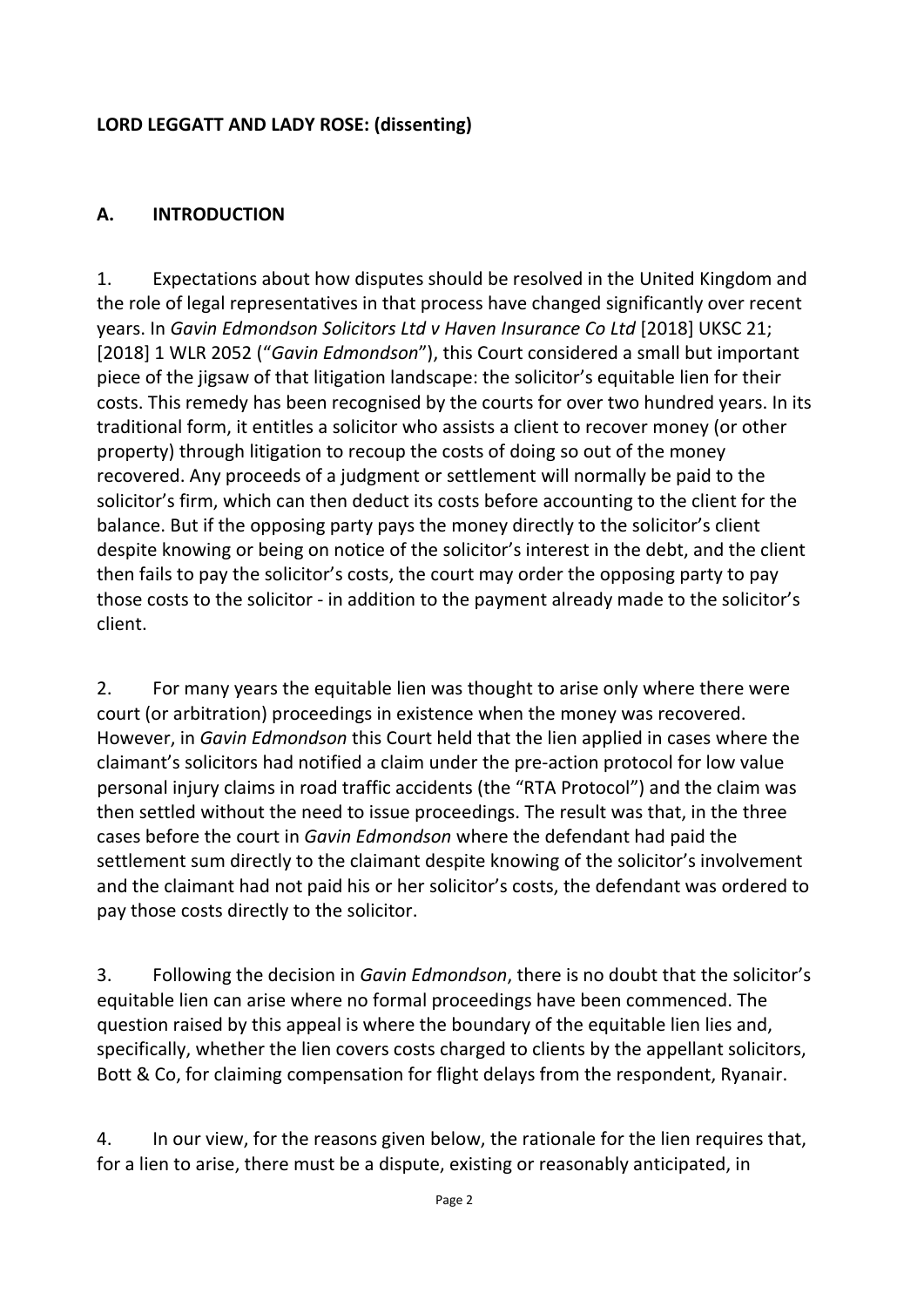connection with which the services of the solicitor are sought. In the vast majority of cases handled by Bott there is no such dispute: there is no doubt about the fact and amount of compensation payable and no reason to suppose that Ryanair will withhold or delay payment. Bott are simply collecting undisputed amounts of money for their clients. In these circumstances we consider that no lien arises and would therefore have dismissed the appeal. Lord Burrows, Lady Arden and Lord Briggs, however, all take a different view. For the reasons they give, they consider that no actual or prospective dispute is necessary and that is sufficient for a lien to arise that the solicitor is making a "legal claim" on behalf of their client. They conclude that this minimal requirement is satisfied on the facts of this case and so the appeal should be allowed. Accordingly, our judgment represents the minority view.

#### **B. THE FACTS**

#### **(1) The Flight Compensation Regulation**

5. An air passenger whose flight is cancelled or delayed has rights to compensation and assistance under Regulation (EC) No 261/2004 of the European Parliament and of the Council of 11 February 2004 ("Regulation 261"). Regulation 261 applies where the air passenger is departing from an EU member state or is travelling to an EU member state with an EU airline. Although Regulation 261 does not expressly provide for compensation for delay rather than cancellation, the Court of Justice of the European Union held in *Sturgeon v Condor Flugdienst GmbH, Böck v Air France SA* (Joined Cases C-402/07 and C-432/07) [2010] Bus LR 1206, para 69, that it must be interpreted as meaning that passengers whose flights are delayed have the same right to compensation as passengers whose flights are cancelled if they reach their final destination three hours or more after the arrival time originally scheduled by the air carrier. The air carrier is not obliged to pay compensation if it can prove that the cancellation or delay was caused by "extraordinary circumstances which could not have been avoided even if all reasonable measures had been taken". Examples of "extraordinary circumstances" are given in recitals (14) and (15) and include political instability and security risks as well as bad weather. Where compensation is payable under Regulation 261, the amount is fixed at €250, €400 or €600 depending on the flight distance.

6. Article 14 of Regulation 261 imposes obligations on an air carrier to inform passengers of their rights. The carrier must ensure that at check-in a clearly legible notice is displayed to passengers inviting them to ask at the check-in counter or boarding gate for a statement of their rights if their flight is cancelled or delayed. In addition, where a flight is cancelled or delayed for at least two hours, the carrier must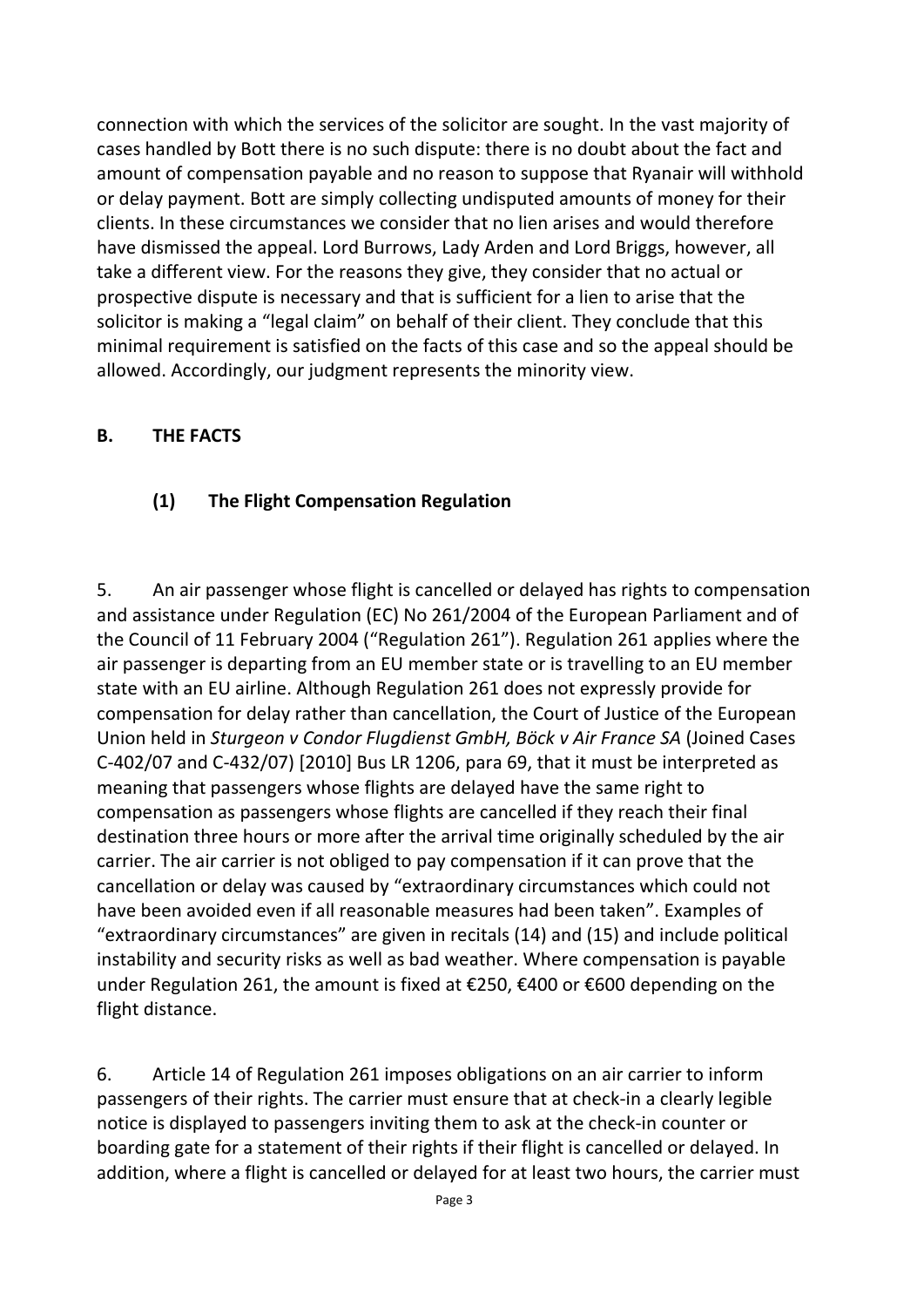provide each passenger affected with a written notice setting out the rules for compensation under the Regulation.

7. Since the withdrawal of the UK from the European Union, Regulation 261 has been retained as part of UK law and amended to ensure that it continues to apply to travel to and from the UK in the same circumstances as before.

## **(2) Bott's business model**

8. Bott is a solicitors' firm which specialises in consumer claims conducted on a "no win, no fee" basis. Bott began handling flight delay compensation claims in February 2013. Its business model is premised on processing a large volume of claims, the vast majority of which are expected to be settled by the relevant airlines without dispute. By the time this action was begun in October 2016, Bott had handled approximately 125,000 claims and was claiming on its website a 99% success rate. Bott has developed an on-line tool, accessible on its website, which enables a prospective client to enter her flight details and then check whether her claim satisfies the basic eligibility conditions for compensation. The on-line tool operates without human intervention on the data entered and includes a check against a database of weather reports to gauge whether a problem with the weather might have caused the delay. This indicates whether the airline is likely to contest a claim for compensation by relying on "extraordinary circumstances".

9. Bott's on-line tool tells the prospective client whether she has a claim that appears to be eligible for compensation under Regulation 261 and, if so, for how much. Where there is such a claim, she is then invited to provide other relevant information on-line, including contact details, and to confirm whether she wishes to instruct Bott on a "no win, no fee" basis. None of this involves manual intervention by anyone at Bott.

10. If a prospective client confirms through the on-line tool that she wishes to instruct Bott, Bott sends her an email to confirm receipt of the claim. One of Bott's paralegals working under the supervision of a solicitor then manually checks the information provided to verify whether the claim has more than a 50% prospect of success. That process is usually completed within 48 hours. If the claim passes this vetting process, Bott sends a further email to the client confirming that Bott is willing to accept the case and that, if the claim is successful, Bott's fees will be 25% of the total compensation amount awarded to the client plus VAT, plus an administration fee of £25 per passenger, to be deducted from the compensation before Bott pays the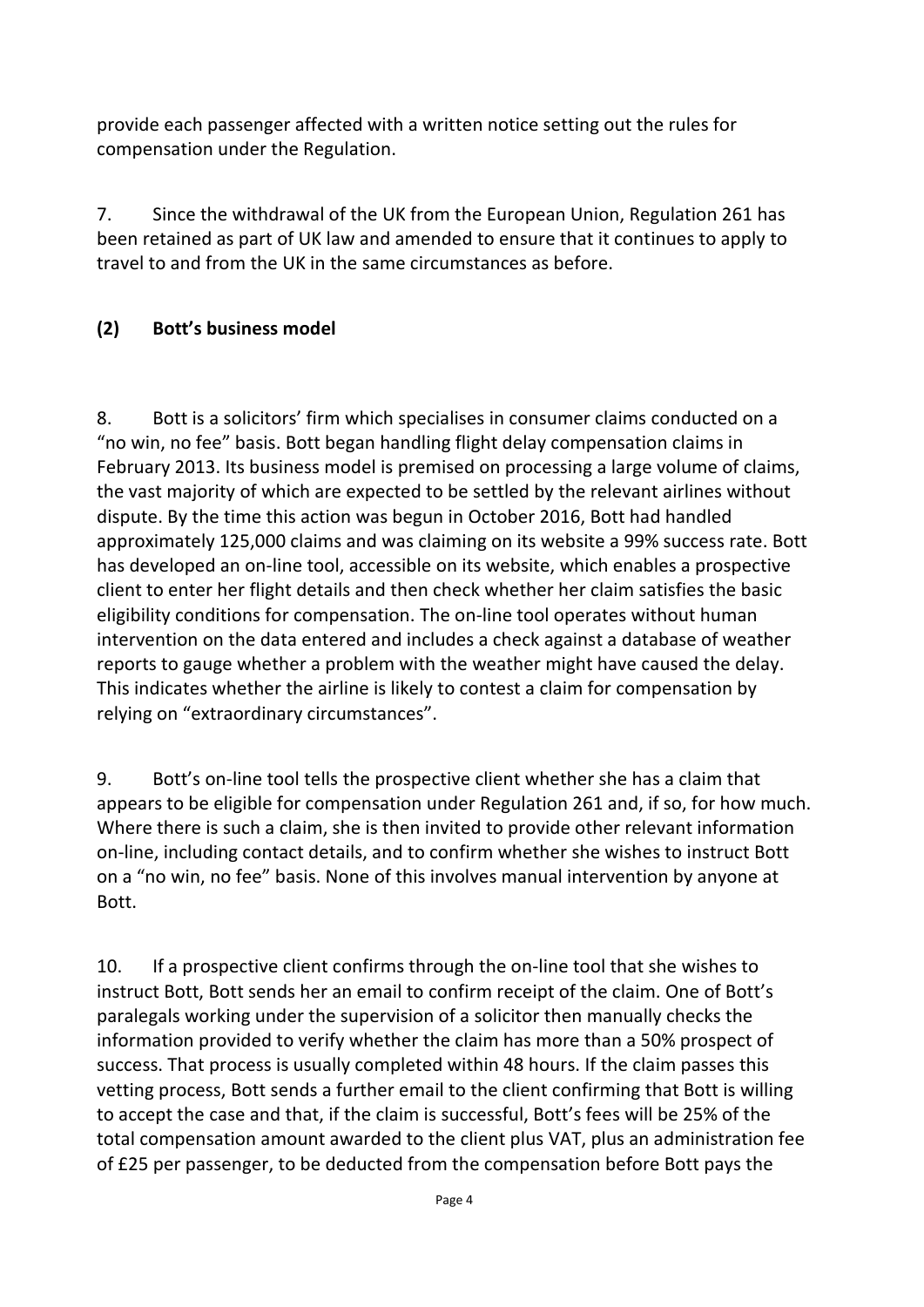compensation to the client. The email also notifies the client that, as a result of the client having submitted her details through the website, Bott has started working on the claim and is in the process of drafting a first letter to the airline. The email also informs the client that Bott's Terms and Conditions will follow. In a separate email, Bott sends the client a link to its Terms and Conditions, requesting that the client read them and sign them electronically. A conditional fee agreement ("CFA") is also sent by email in a form that the client can download. The Terms and Conditions make it clear that, if necessary, Bott has permission from the client to issue court proceedings.

11. Once Bott has been retained through this procedure, Bott sends a letter before action in a standard format to the airline. The letter refers to the Practice Direction on Pre-Action Conduct and sets out the claim details, asking for a response within 30 days and, if the claim is admitted, for payment within 21 days of the admission. Bott requests that payment be made by a cheque in its favour or by bank transfer to its client account. The same letter may cover a single claim or multiple claims relating to the same flight.

12. If the airline accepts the claim and makes payment to Bott without dispute, Bott simply checks that the right amount of compensation has been received, deducts its fees and pays the balance to the client. If the airline does not respond or disputes the claim, Bott considers the merits of issuing court proceedings. If it decides that a claim is merited, Bott issues a claim and conducts the litigation.

## **(3) How Ryanair deals with compensation claims**

13. A high proportion of the flight delay claims handled by Bott are claims for compensation from Ryanair. When this action was begun, Bott was handling over a thousand such claims against Ryanair each month. Until early 2016, when it received a letter of claim from Bott, Ryanair dealt with Bott. When claims were admitted, Ryanair would pay the compensation into Bott's client account. From early 2016, however, Ryanair changed its practice. It began to communicate directly with Bott's clients and to pay compensation directly to them. In written evidence served in these proceedings, Ryanair has explained the background to this change.

14. According to this evidence, in March 2014 Ryanair introduced a new process enabling customers to claim flight disruption compensation using an on-line form available on Ryanair's website. At the same time, Ryanair say they took steps to ensure that, when a flight is cancelled or delayed, passengers are notified automatically by text and e-mail of their right to receive compensation. Ryanair's policy is to ensure that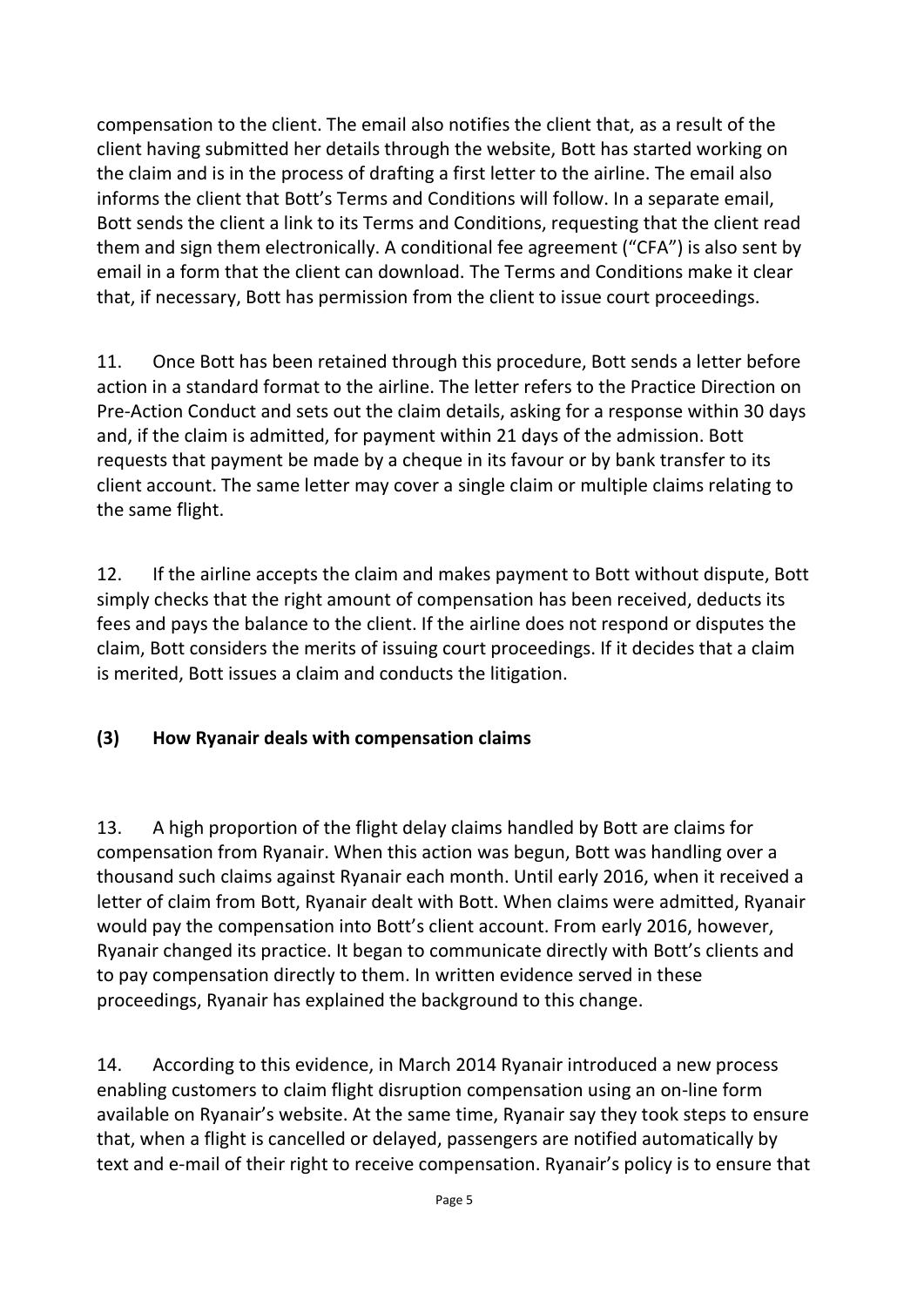valid claims for compensation are paid within 28 days of submission of a claim using their on-line form, though they say that, in practice, claims are dealt with more quickly than that and are usually paid within six working days of submission of the claim.

15. Despite the introduction of the on-line form, Ryanair say that they noticed a sharp increase in late 2015 and early 2016 in the number of claims being submitted by claims' management companies and solicitors. Ryanair considered this an unwelcome development and decided to adopt the practice of dealing directly with passengers. One reason is said to be that the involvement of third-party claim handlers introduces an adversarial element into the relationship between Ryanair and the passenger which is often unnecessary as there is no dispute that compensation is payable. Furthermore, Ryanair tends to be blamed if a dispute arises between the customer and the thirdparty, especially as many customers wrongly assume that there is some form of relationship between Ryanair and some of these third-party firms. Ryanair also say that third-party claim handlers increase Ryanair's administrative burden and can complicate and delay the resolution of claims.

16. In July 2016, Ryanair amended their General Terms and Conditions of Carriage to reflect their policy of dealing directly with passengers in relation to flight disruption claims. Article 15 of those Conditions requires passengers, subject to some exceptions, to submit claims for delay compensation directly to Ryanair and allow Ryanair 28 days to respond before engaging a third party to claim on their behalf.

17. When Ryanair pays Bott's client directly, Bott loses the opportunity to deduct its fees from the compensation paid by Ryanair before paying the balance to the client. Bott must therefore pursue the client directly for payment of its fees. Bott says that its experience has been that only about 70% of clients pay in response to a direct request and that, given the relatively small sum involved - an average of about £95 per claim, it is not administratively or financially feasible to take legal action to recover its fees from clients who do not pay them.

## **(4) Bott's claim to a lien**

18. In this action Bott claims an equitable lien over sums payable by Ryanair to Bott's clients in compensation for flight delays. Bott seeks an injunction to restrain Ryanair from making any payment of such compensation when on notice that Bott has been retained other than to Bott's nominated client account. In addition, where, since 22 September 2016, payments have been made by Ryanair directly to Bott's clients in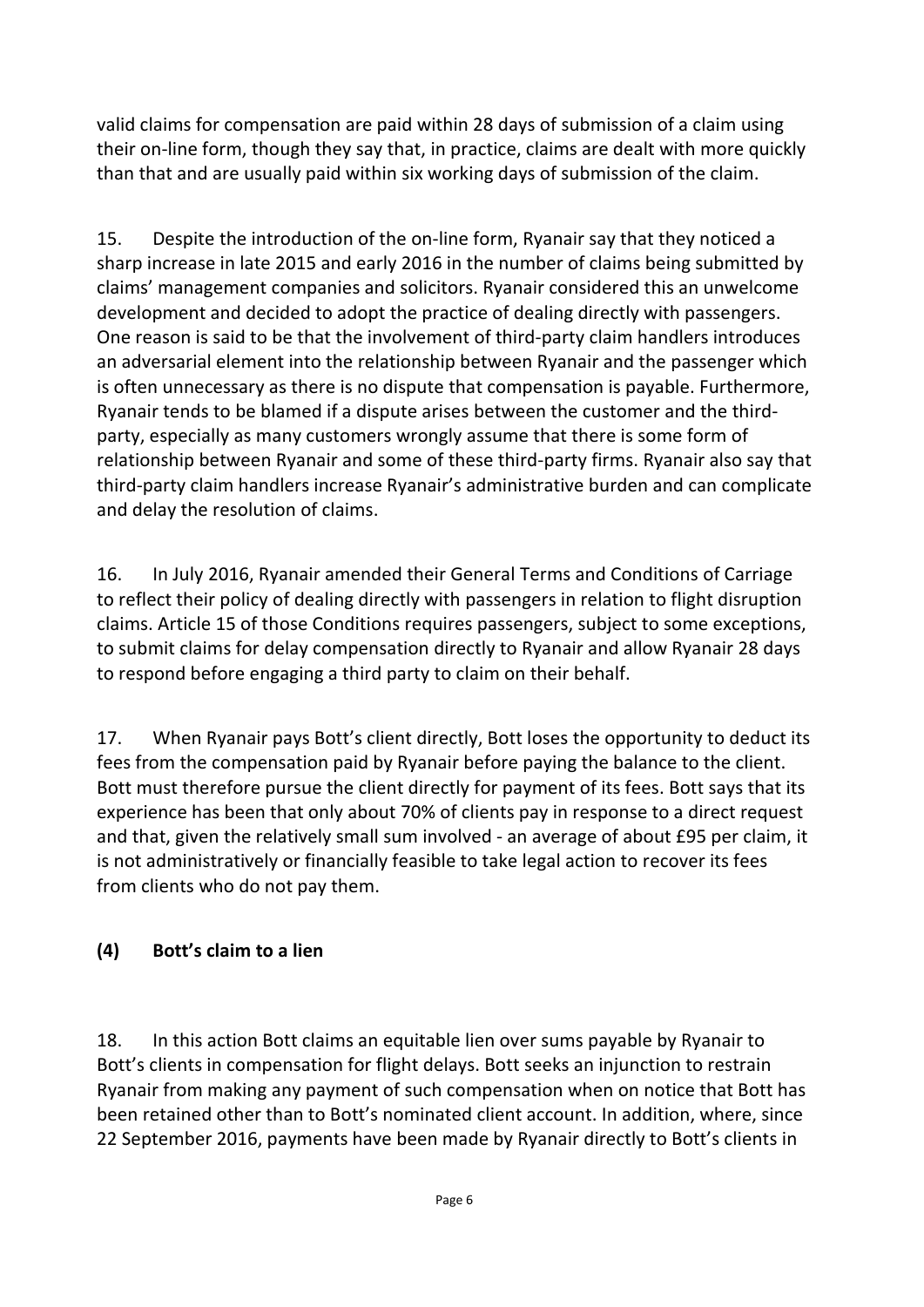such cases, Bott claims an indemnity for the costs which it has not been able to recover from its clients. Ryanair denies that Bott has any such equitable lien.

## **C. THE SOLICITOR'S EQUITABLE LIEN**

#### **(1) Rationale**

19. As Lord Briggs explained in the first paragraph of the judgment in *Gavin Edmondson*, the solicitor's equitable lien:

> "is a judge-made remedy, motivated not by any fondness for solicitors as fellow lawyers or even as officers of the court, but rather because it promotes access to justice. Specifically it enables solicitors to offer litigation services on credit to clients who, although they have a meritorious case, lack the financial resources to pay up front for its pursuit."

Lord Briggs cited, at paras 33 and 34, early cases showing that the aim of promoting access to justice underlay the development of the lien. That aim was facilitated by giving the solicitor a security interest in the fruits of litigation. As it was put by Sir John Romilly MR in *Haymes v Cooper* (1864) 33 Beav 431, 433, a solicitor has "an inherent equity to have his costs paid out of any fund recovered by his exertions".

## **(2) Comparison with the common law possessory lien**

20. The solicitor's equitable lien exists alongside the right that a solicitor has at common law to retain possession of money, deeds or papers held on behalf of a client until the solicitor's costs have been paid. Both forms of lien are "grounded on the principle that it is not just that the client should get the benefit of the solicitor's labour without paying for it": *Guy v Churchill* (1887) 35 Ch D 489, 491 (Cotton LJ). That principle has been relied on to support a claim that the equitable lien is an immediate right of security in the solicitor's favour which survives the client's insolvency: see for example *Addleshaw Goddard LLP v Wood* (Case No CC 1405269) (unreported), 8 April 2015, paras 83 onwards. The equitable lien is narrower than the common law lien in that it is particular to property which is recovered or preserved through the solicitor's instrumentality, but wider in that it does not depend upon the property being in the possession of the solicitor.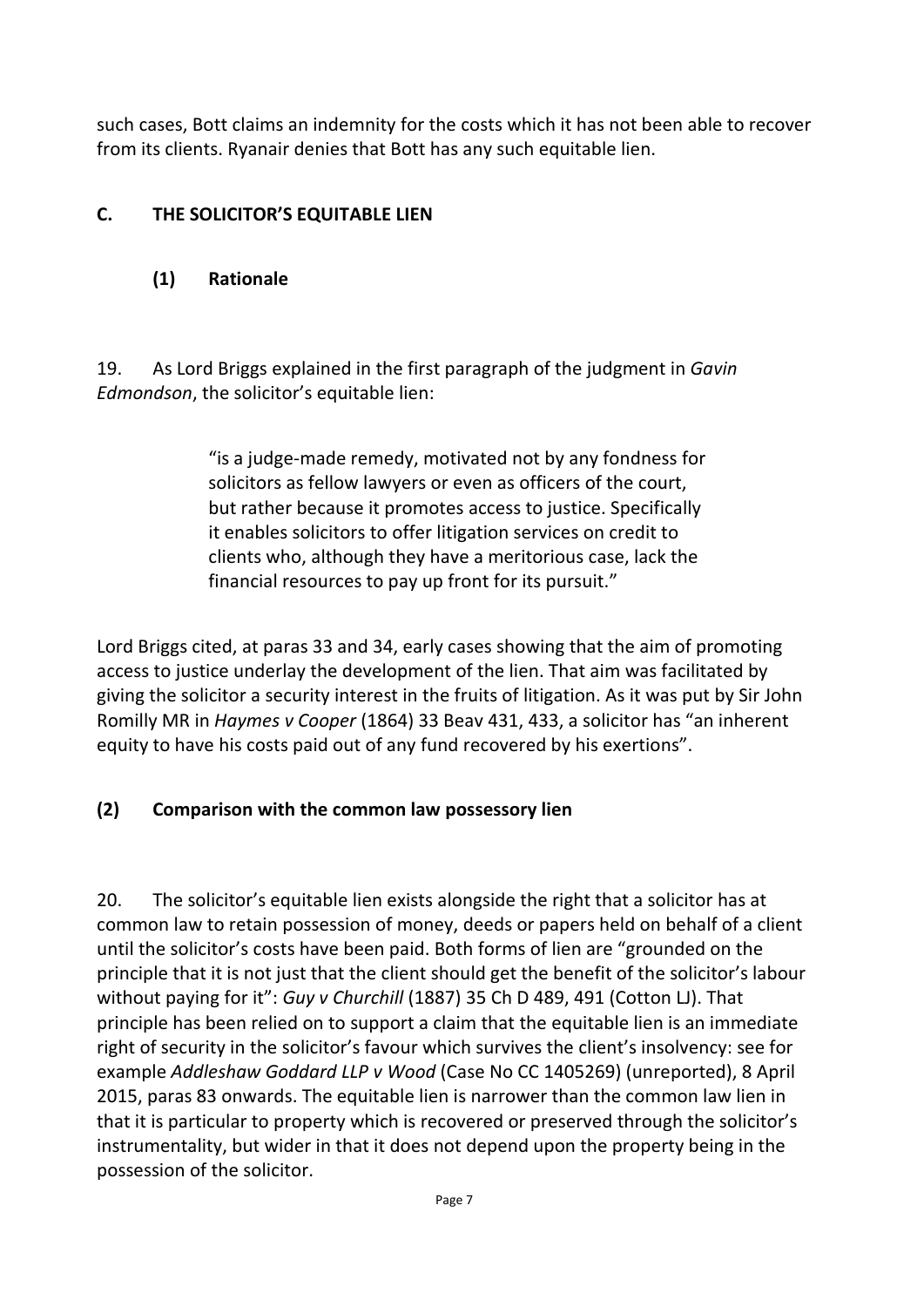## **(3) Arbitration**

21. In *Ormerod v Tate* (1801) 1 East 464; 102 ER 179 the parties to a pending suit entered into bonds to refer the dispute to arbitration. The arbitrator made an award of damages to the claimant and the question arose whether the claimant's solicitors had a lien over the sum awarded. The defendant argued that the lien was confined to cases of money recovered by judgment of the court and did not extend to money awarded by an arbitrator. Lord Kenyon CJ rejected that argument and held, at p 465:

> "The convenience, good sense, and justice of the thing require that an attorney should have the same lien on damages awarded as if they were recovered by the judgment of the Court in the ordinary course of the cause."

22. The principle illustrated by *Ormerod v Tate* was subsequently applied in cases where no court proceedings had been brought and the only proceedings were by arbitration: see *In re Meter Cabs* [1911] 2 Ch 557.

## **(4) Charging orders**

23. In *Shaw v Neale* (1858) 6 HL Cas 581 the House of Lords held that the solicitor's equitable lien did not apply to real property which the solicitor was instrumental in recovering for the client. To address this lacuna, legislation was enacted. The current provision is section 73 of the Solicitors Act 1974. This states:

## "**73. Charging orders**

(1) Subject to subsection (2), any court in which a solicitor has been employed to prosecute or defend any suit, matter or proceedings may at any time -

> (a) declare the solicitor entitled to a charge on any property recovered or preserved through his instrumentality for his assessed costs in relation to that suit, matter or proceeding; and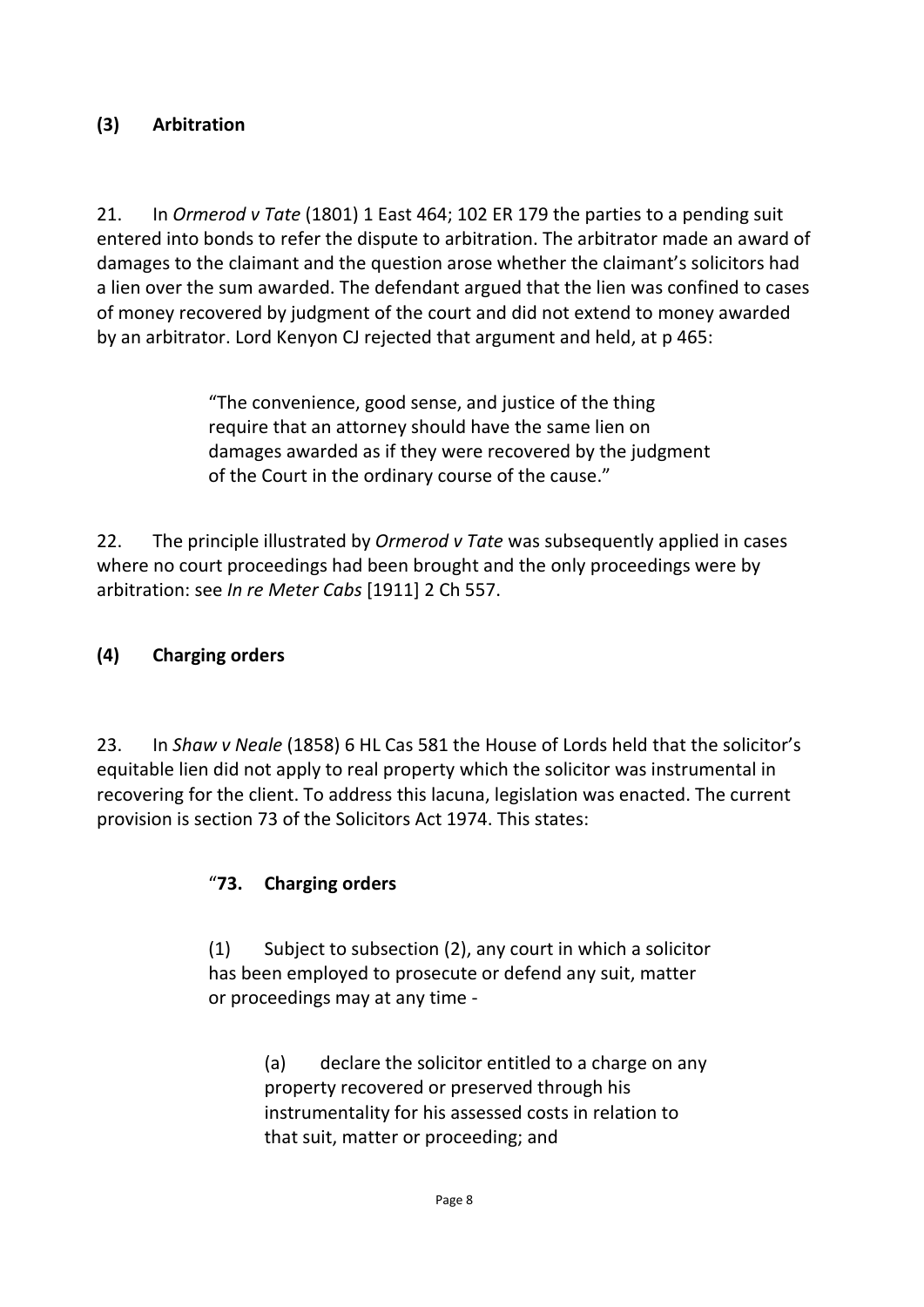(b) make such orders for the assessment of those costs and for raising money to pay or for paying them out of the property recovered or preserved as the court thinks fit;

and all conveyances and acts done to defeat, or operating to defeat, that charge shall, except in the case of a conveyance to a bona fide purchaser for value without notice, be void as against the solicitor."

24. Section 75 of the Arbitration Act 1996 extended the powers of the court to make declarations and orders under section 73 of the Solicitors Act 1974 to arbitral proceedings "as if those proceedings were proceedings in the court".

## **(5) The notice requirement and the "fund in sight"**

25. In *Khans Solicitors v Chifuntwe* [2013] EWCA Civ 48; [2014] 1 WLR 1185 ("*Khans*"), the Court of Appeal considered whether, to recover their costs from an opposing party who had paid their client directly, the solicitors had to show that the opposing party had colluded with their client to deprive them of their fees. The Court of Appeal held that there was no requirement of collusion. It was sufficient that the opposing party was on notice that the solicitor had a claim for fees upon part or all of the sum due. If, having had such notice, the opposing party pays the solicitor's client directly, he does so at his own risk; collusion is not necessary.

26. In the present appeal it is not in dispute that, when Ryanair pays compensation for delay directly to a passenger after receiving a letter of claim sent on behalf of the passenger by Bott, Ryanair is aware of the terms on which Bott has been retained, including the amount of Bott's charges.

27. Similarly it is not disputed in this case that the compensation paid by Ryanair is a fund in sight as that concept is discussed in *In the Estate of Fuld, decd (No 4)* [1968] P 727.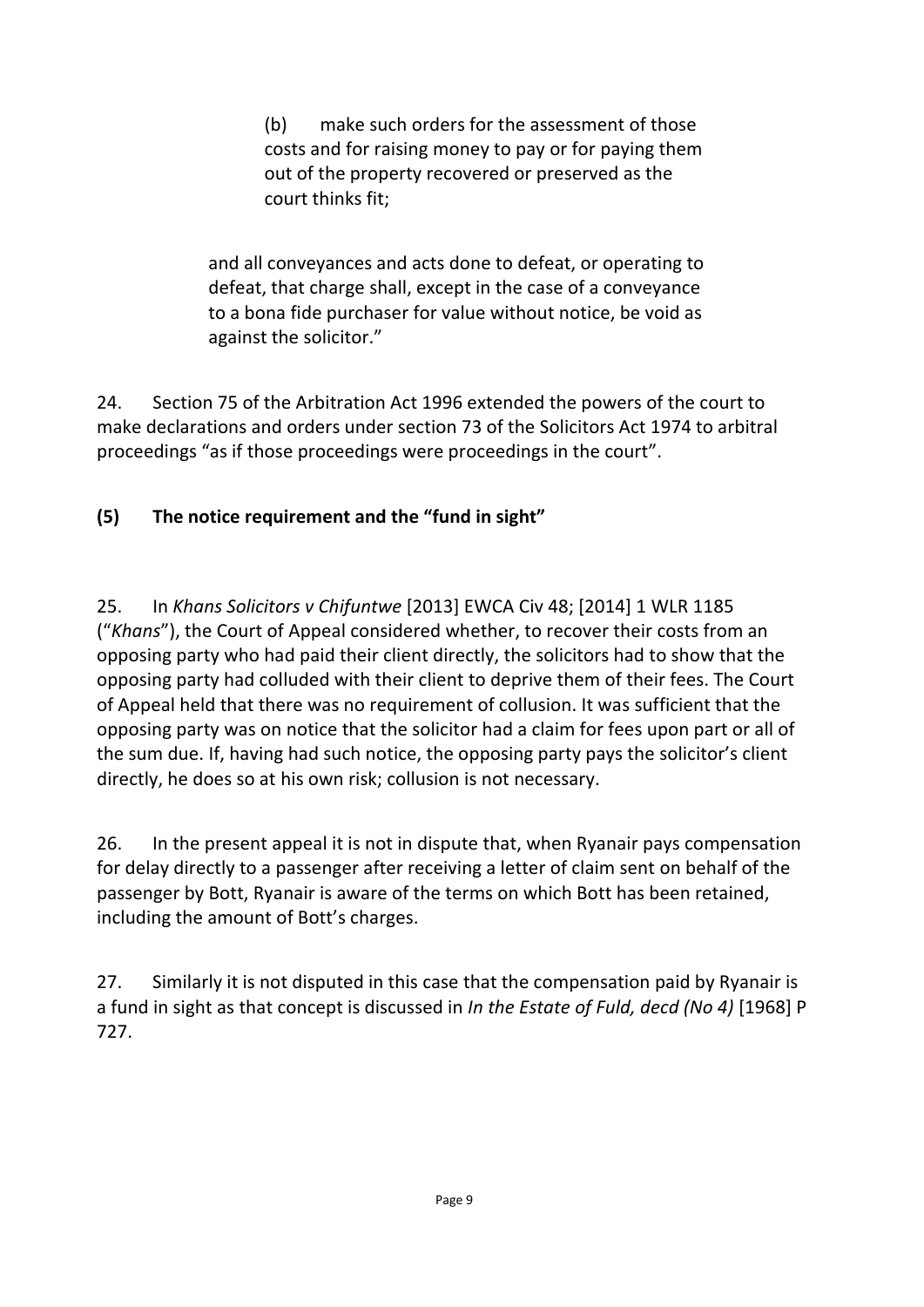#### **(6) The requirement for proceedings**

28. Before the end of the nineteenth century it was established that the lien could attach to a debt payable under an agreement to compromise a claim: see *Ross v Buxton* (1889) 42 Ch D 190. It was, however, held to be the law that an equitable lien could only arise once proceedings of some sort had been commenced. The authority for this proposition was *Meguerditchian v Lightbound* [1917] 1 KB 297; affirmed [1917] 2 KB 298. In that case an individual (Z) instructed solicitors to recover from a third party various valuable documents relating to mining concessions. Z became bankrupt and receivers were appointed over his estate. The receivers instructed the solicitors to pursue the recovery of the documents. After negotiations, a compromise was reached under which the solicitors obtained the documents. They then claimed a lien over the documents both for the fees owed to them by the receivers and for fees previously incurred by Z which remained unpaid.

29. The sole remaining receiver agreed to pay the fees incurred on the receivers' instructions but disputed liability to pay the fees incurred on Z's instructions (arguing that the solicitors must prove in the bankruptcy for those fees). At first instance, Rowlatt J held that the solicitors had no common law possessory lien over the documents for fees incurred by Z, as the receiver (for whom they held the documents) was not liable for those fees. Rowlatt J also rejected an alternative argument that the solicitors had an equitable lien over the documents as property recovered or preserved by their services in bringing about the settlement. He did so on the basis that he could find no authority for such a lien upon the fruits of a mere negotiation conducted by a solicitor, nor did he consider that it could be supported on principle outside the context of litigation in court. Rowlatt J gave as a further reason that in any case it had not been shown that the recovery of the documents was attributable to the earlier negotiations conducted on behalf of Z before the receivers took over Z's interest.

30. This decision was upheld by the Court of Appeal: *Meguerditchian v Lightbound*. Swinfen Eady LJ observed (at p 306) that the claim that the documents were the fruits of the solicitors' exertions was advanced:

> "… by analogy to cases where there are proceedings in Court, or proceedings in an arbitration, or proceedings to establish a claim, and where after the proceedings have continued for some time there has been a change of interest on a bankruptcy, and the trustee or representative of the bankrupt intervenes and takes up the litigation at the point at which the bankrupt had left it."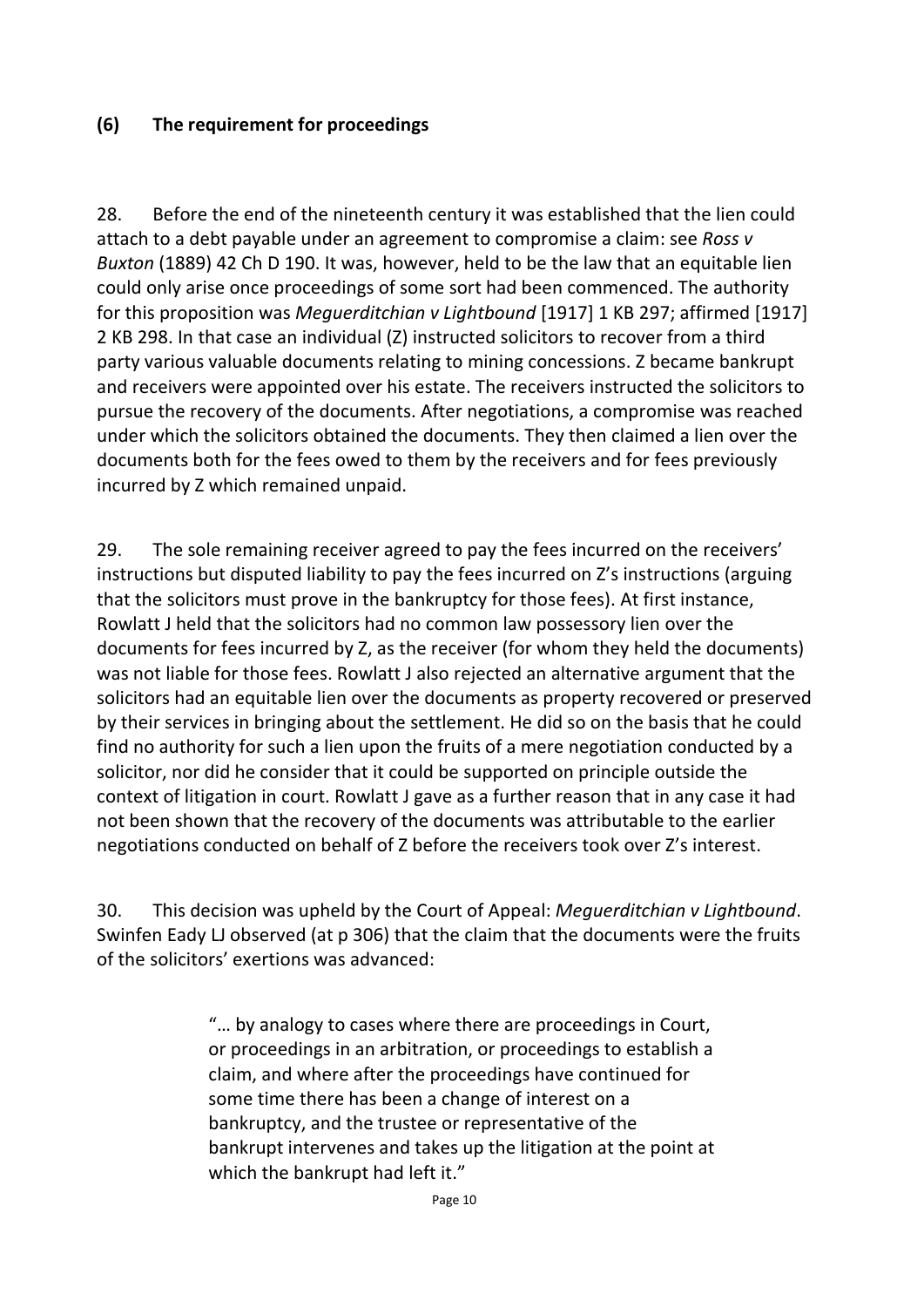He rejected any analogy between such cases and a case where there were no proceedings, but merely negotiations with regard to a matter and correspondence between the solicitors on either side. He noted that counsel for the solicitors had been unable to produce any authority in support of the wider proposition and said:

> "Case after case which he referred to were all cases in which there was an action, or a suit, or proceedings of some kind."

31. Bankes LJ agreed, saying (at p 308) that he could see very good reason why the principle of a lien in respect of property recovered should be applied "in cases where there are proceedings, whether they consist of an action or arbitration," but also very good reasons why it should not be applied "when the solicitors are left free to take whatever course they chose to secure a compromise". Bray J agreed with both judgments.

## **(7)** *Gavin Edmondson*

32. In *Gavin Edmondson*, the decision of the Court of Appeal in *Meguerditchian* was cited in argument in the Supreme Court: see [2018] 1 WLR 2052, 2054. But no argument was advanced by the defendant that an equitable lien could not arise because there were no court proceedings in existence when the underlying claims were settled.

33. Under the RTA Protocol scheme, solicitors instructed by an eligible claimant are expected to notify the prospective defendant's insurer of the claim electronically by submitting a claim notification form through a website referred to as the Portal. In each of the three cases considered in *Gavin Edmondson*, the solicitors entered the details of the claim into the Portal after they had concluded a CFA with the client. In each case the defendant's insurer, when notified of the claim through the Portal, made contact with the claimant directly and agreed a settlement of the claim. In each case the insurer paid the settlement sum directly to the claimant and the claimant then failed to pay their solicitors' charges. The solicitors claimed their costs from the insurer on various grounds. One was that the settlement sum was subject to an equitable lien.

34. The trial judge dismissed the solicitors' claim: [2014] EWHC 3062 (QB); [2015] RTR 14. On the question whether there was a lien, he held that the insurer's knowledge that solicitors had been instructed did not satisfy the requirement of notice of their entitlement to costs. The Court of Appeal (Lloyd Jones LJ, with whom Laws and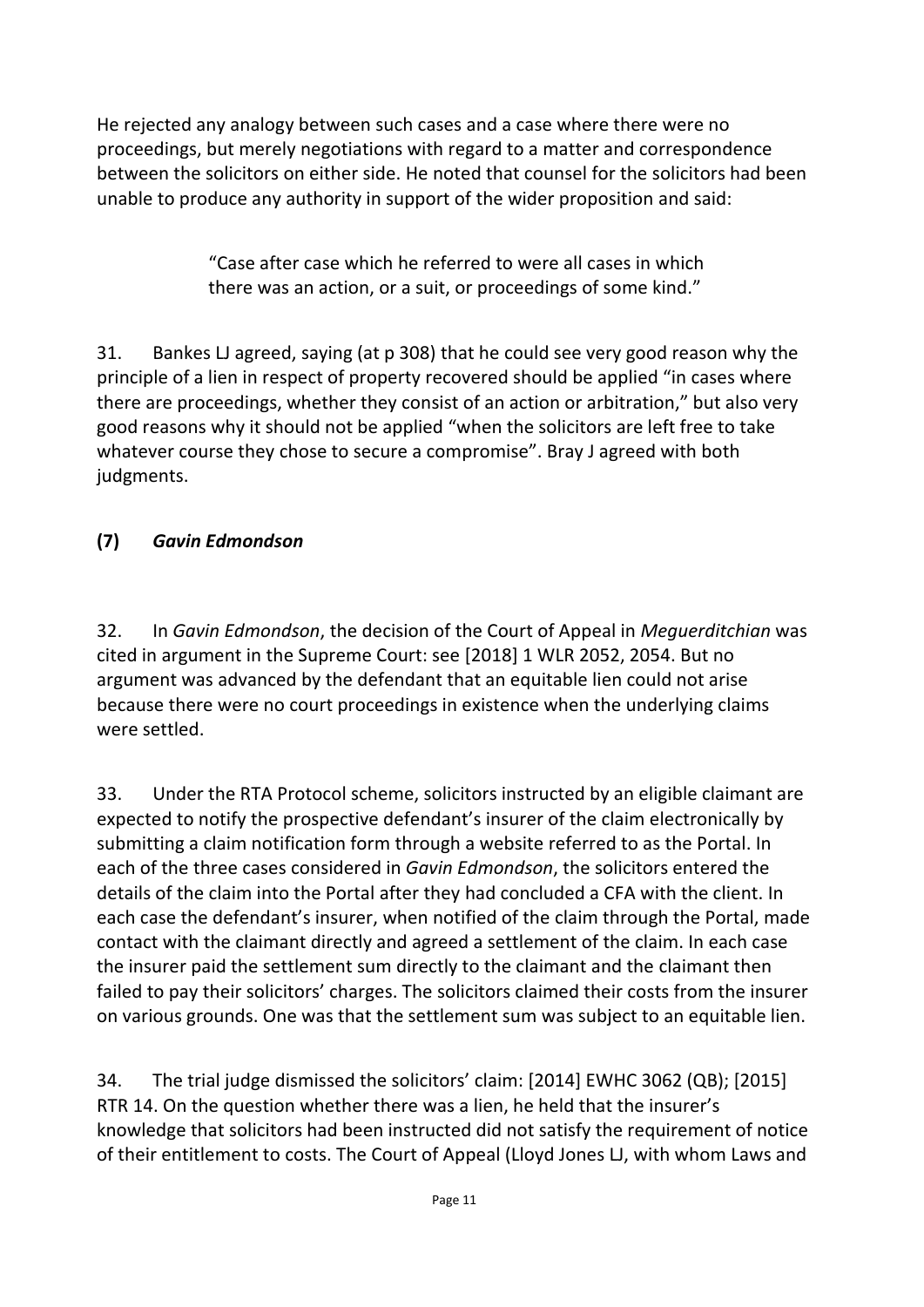Elias LJJ agreed) allowed the solicitors' appeal: [2015] EWCA Civ 1230; [2016] 1 WLR 1385. They accepted an argument advanced by the insurer that, under the terms of the CFAs, the clients had no contractual liability to pay the solicitors' costs on which a lien could be founded; but nevertheless held that the solicitors had a right to receive fixed costs under the RTA Protocol, either in their own right or as a subrogated claim on behalf of the client, to which an equitable lien could attach. The Court of Appeal further found that the requirement of notice was satisfied.

35. On the insurer's appeal to the Supreme Court, Lord Briggs gave the sole judgment with which Baroness Hale of Richmond, Lord Kerr of Tonaghmore, Lord Wilson of Culworth and Lord Sumption agreed. Lord Briggs rejected the analysis which had found favour with the Court of Appeal, but held that on the proper interpretation of the CFAs the clients had a contractual liability to pay the solicitors' charges. Lord Briggs then considered two further questions: first, whether the settlement debts owed their creation "to a significant extent" to the solicitors' services under the CFAs (para 45); and second, whether the insurer had notice or knowledge of the solicitors' interest in the settlement debts.

36. Lord Briggs answered both questions in the affirmative. In the one case where the sufficiency of the solicitors' contribution to the settlement was disputed, he concluded that lodging the claim notification form in the Portal had encouraged the insurer to make a settlement offer and had made "a modest but still significant contribution" to obtaining the settlement which ensued: para 63. On the question of notice, Lord Briggs held that, once a defendant or his insurer was notified that a claimant had retained solicitors under a CFA, and that the solicitors were proceeding under the RTA Protocol, they had the requisite notice and knowledge to make a subsequent payment of settlement monies direct to the claimant unconscionable, as an interference with the solicitor's interest in the fruits of the litigation: para 50. Hence, the Supreme Court upheld the solicitors' claim to an equitable lien over the settlement debts.

## **D. THE DECISIONS OF THE LOWER COURTS**

## **(1) The High Court**

37. Bott's claim, made under CPR Part 8, was heard at first instance by Mr Edward Murray sitting as a deputy judge of the Chancery Division: [2018] EWHC 534 (Ch); 2018 3 Costs LO 275. His judgment was handed down shortly before the Supreme Court decided *Gavin Edmondson*. The judge held that he was bound by authority to decide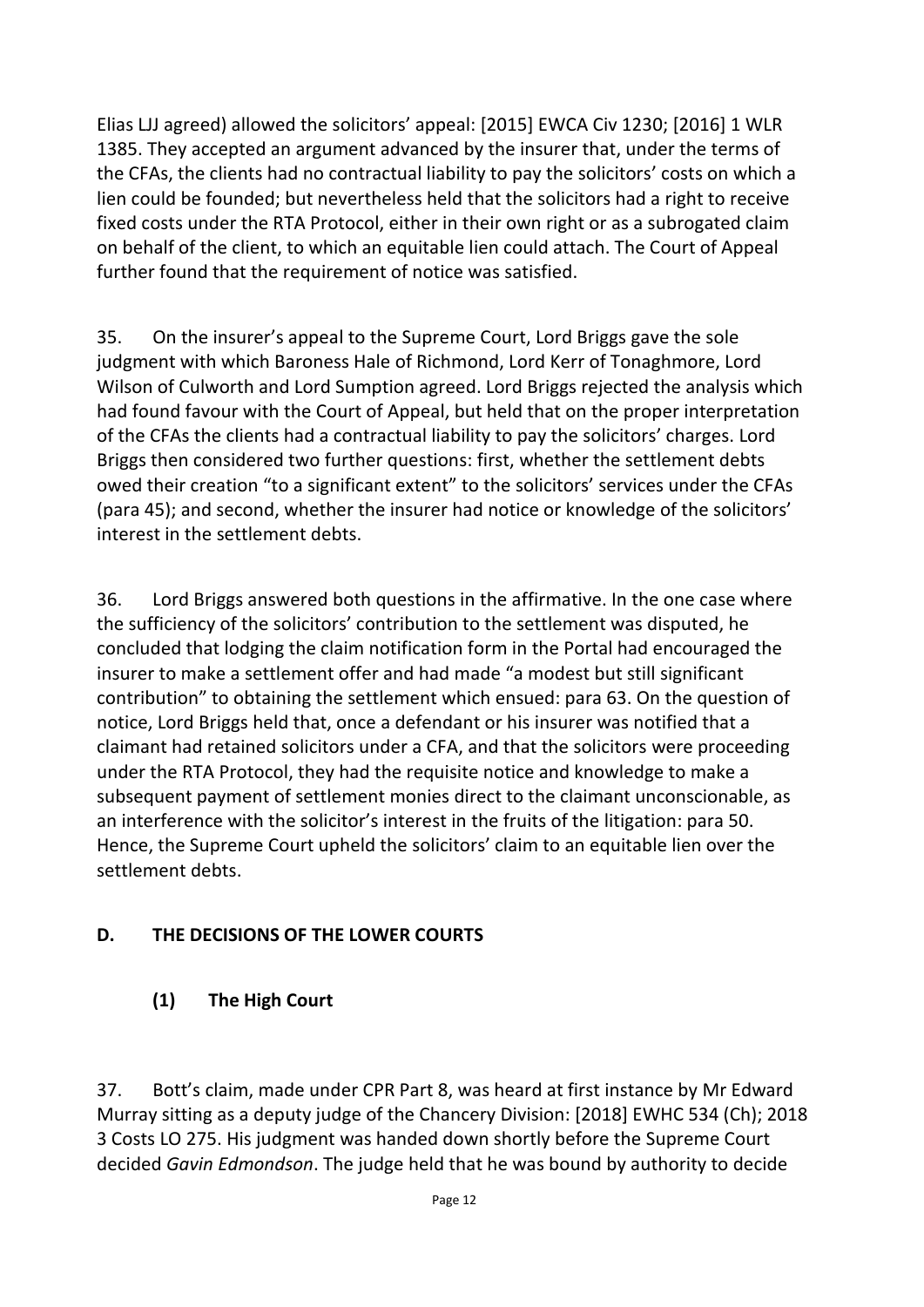that the solicitors' equitable lien arose only once proceedings had been commenced and so does not arise where compensation is paid by Ryanair without the need to issue proceedings.

38. The judge sought to reconcile the decisions of the Court of Appeal in *Gavin Edmondson* and *Meguerditchian* on the ground that the claims in *Gavin Edmondson* had not been settled as the result of a "mere negotiation" (para 109) but only after they had been entered into the Portal so as to participate in what the judge described (at para 110) as:

> "a voluntary but nonetheless formalised system under the [RTA] Protocol, sanctioned by the judiciary, for the early resolution of claims involving personal injury and giving rise, once [the insurer] had also engaged with claims entered into the Portal, to an entitlement of [the solicitors] to receive fixed costs under CPR Part 45."

The judge held that, as there is no such scheme for resolving disputes under Regulation 261 in which Bott participates and not even in the vast majority of cases "what one could call a negotiation", as "a client is either entitled to compensation under the Regulation or it is not", no equitable lien can arise.

## **(2) The Court of Appeal**

39. Bott's appeal to the Court of Appeal was dismissed for reasons given by Lewison LJ, with whom Simon and Lindblom LJJ agreed: [2019] EWCA Civ 143; [2019] 1 WLR 3375. By the time of the Court of Appeal hearing, the Supreme Court had given judgment in Gavin Edmondson. In the light of that judgment, Lewison LJ accepted that it can no longer be said to be necessary for formal proceedings to have been issued before an equitable lien can arise. But he considered that the services that the solicitor provides "must still be recognisable as litigation services, promoting access to justice": see para 53.

40. Lewison LJ referred to the definition of "litigation services" in section 119 of the Courts and Legal Services Act 1990 as "any services which it would be reasonable to expect a person who is exercising, or contemplating exercising, a right to conduct litigation in relation to any proceedings, or contemplated proceedings, to provide". He referred also to the definition of "contentious business" in section 87 of the Solicitors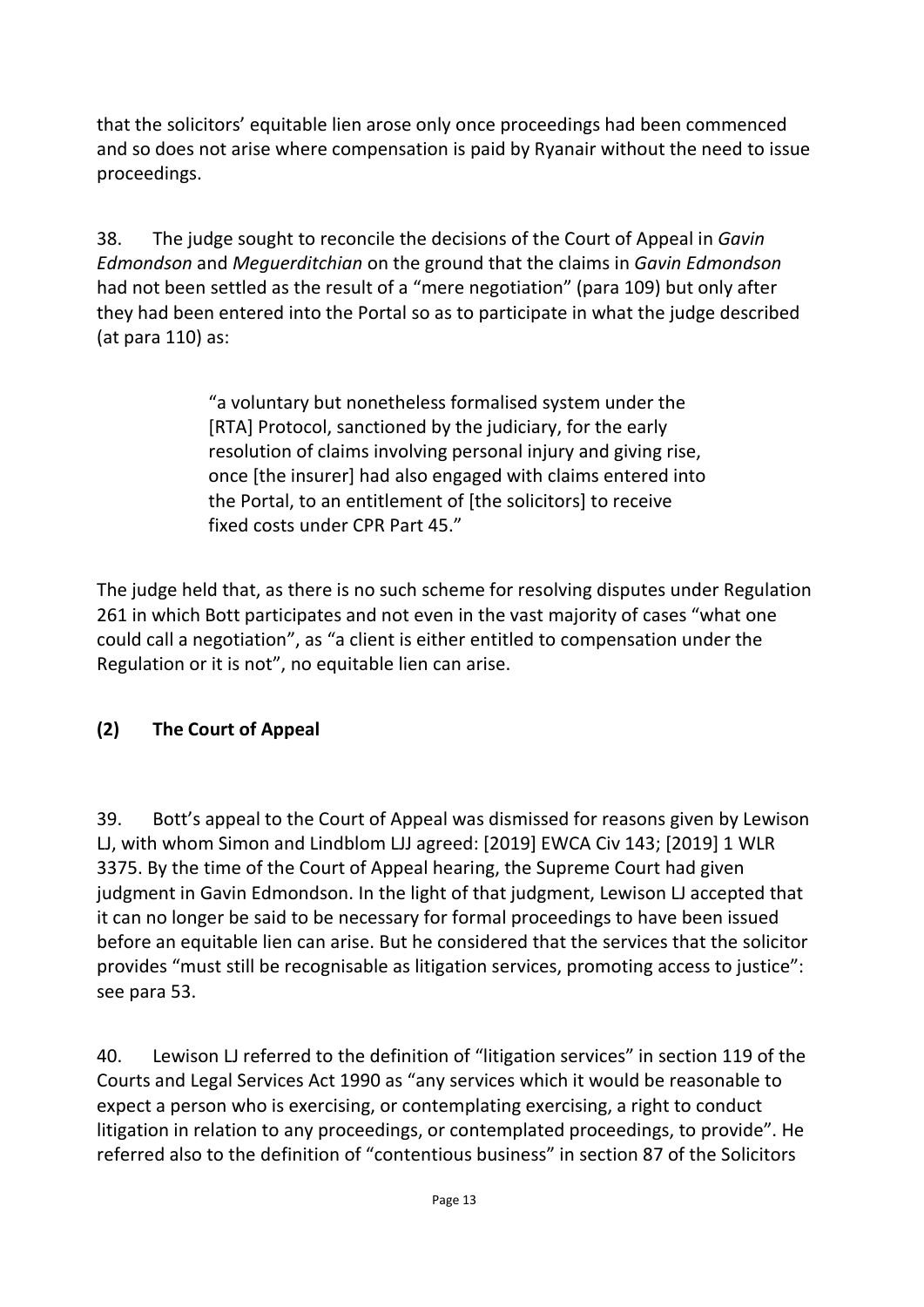Act 1974 as "business done … in or for the purposes of proceedings begun before a court or before an arbitrator". Those definitions, Lewison LJ said, "capture the essence of the principle underpinning the right": para 55. He considered that "litigation" for these purposes includes arbitration and would encompass proceeding under one of the many pre-action protocols that now exist, which he characterised as "part of an overall process under the supervision of the court": para 56. He said that the equitable right may well arise in relation to costs incurred in alternative dispute resolution ("ADR") but that:

> "as the acronym makes clear, ADR is appropriate when there is a *dispute* to resolve. Unless and until Ryanair refuses a claim, there is no *dispute*."

41. Lewison LJ concluded that, on the facts of this case, an equitable lien does not arise unless and until Ryanair disputes a claim for compensation under Regulation 261. He described the making of a claim under Regulation 261 as "largely mechanical and formulaic", noting that it requires little more information than the flight distance and the length of the delay, in addition to details of the ticket purchase, and that the amount of compensation that a delayed passenger is entitled to receive is fixed by the Regulation: see para 58. It is not a situation in which the quantum of damages has to be evaluated. Thus, where Bott simply writes a letter of claim or assists a client to complete the on-line form, the services provided by Bott do not amount to "litigation services" of the kind that equity will protect.

## **E. THE EXTENT OF THE LIEN**

42. The Court of Appeal was undoubtedly right to hold that, although this Court did not expressly overrule *Meguerditchian* in *Gavin Edmondson*, the distinction between a case where no proceedings have been issued and a case in which they have cannot survive the latter decision. Lord Briggs expressly addressed this question when he said at, [2018] 1 WLR 2052, para 35:

> "The requirement for a fund may be satisfied not just by a judgment debt or arbitration award, but also by a debt arising from a settlement agreement. Provided that the debt has arisen in part from the activities of the solicitor there is no reason in principle (and none has been suggested) why formal proceedings must first have been issued, all the more so in modern times when parties and their solicitors are encouraged as a matter of policy to attempt to resolve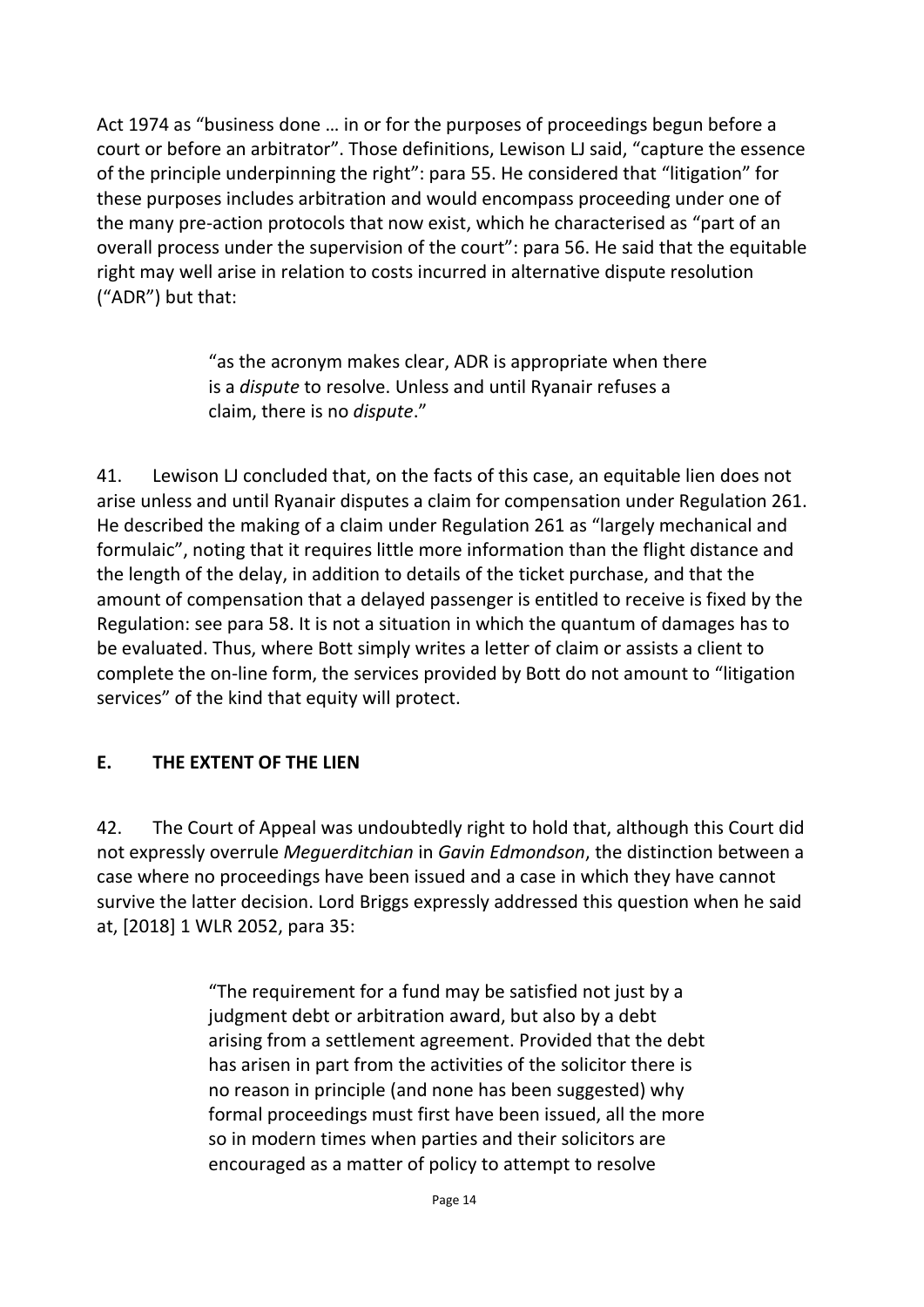disputes by suitable forms of ADR, and when pre-action protocols of widely differing kinds have been developed precisely for that purpose."

In none of the three cases before the court in *Gavin Edmondson* had proceedings been issued when the claim was settled; yet in each case it was held that the settlement debt was subject to a lien.

## **(1) Is there any limit on the work that can found the lien?**

43. Bott contends on this appeal that the decision in *Gavin Edmondson* had an even more radical effect. Not only did it impliedly overrule what was decided in *Meguerditchian* and extend the scope of the solicitor's equitable lien to work done when formal proceedings have not yet been issued, but it removed any limit at all on the work to which the lien can apply. On Bott's case, all that is necessary for the creation of an equitable lien is: (a) a contractual liability on the part of the client to pay the solicitor's fees; (b) the recovery of a fund which owes its creation to a significant extent to the solicitor's services; and (c) that the defendant has notice or knowledge of the solicitor's interest in the debt. Counsel for Bott submit that the Court of Appeal was wrong to consider that there is any further requirement and, in particular, to suggest that the work done by the solicitor must constitute "litigation services" or "contentious business". They submit that such a requirement is unprincipled and that there is no distinction to be drawn in terms of the basis for an equitable lien between a solicitor who obtains a settlement of a potential road traffic accident dispute and, for example, a solicitor who preserves property in the context of the administration of a complex estate.

44. We do not accept that the decision of this Court in *Gavin Edmondson* is properly understood as transforming the law in this way. To hold, for example, that a solicitor advising on the acquisition of a company would be entitled to apply to the court for a charge over the shares and, if necessary, an order for sale of those shares, or that a conveyancing solicitor might be entitled to an equitable interest in a property following a transaction in which she advised, would have significant commercial consequences that none of the cases, including *Gavin Edmondson*, have addressed. Such a decision would have brought about a fundamental change with minimal discussion in circumstances where the Court itself had recognised (at [2018] 1 WLR 2052, para 57 of the judgment) that the remedy should work in accordance with established principles in order to promote predictability.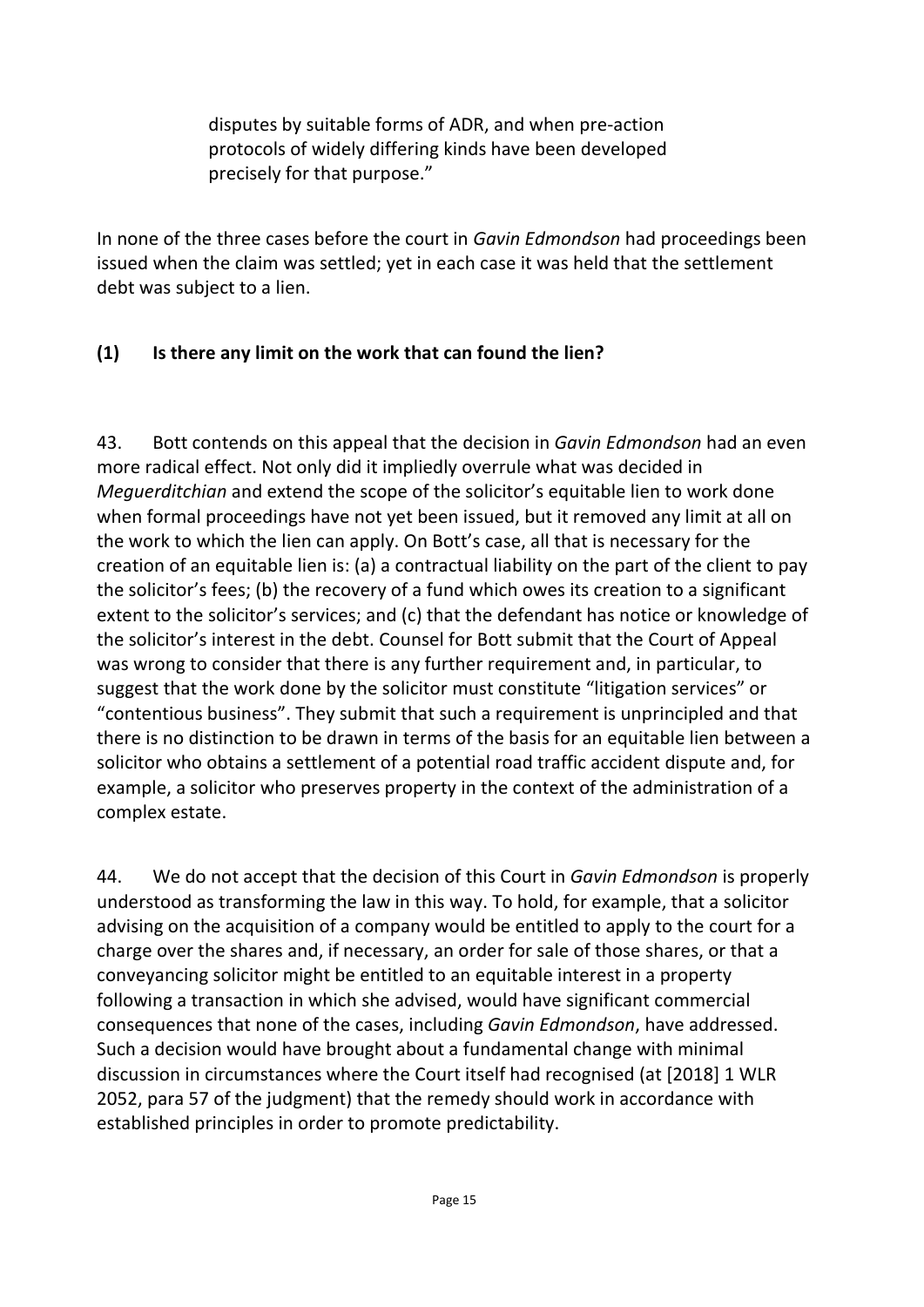45. To remove any limit on the work to which the lien can apply would sever the equitable lien from its historical roots and from its rationale of facilitating access to justice through litigation - or, in a modern context, other means of resolving disputed claims. It would not, in our opinion, be a legitimate extension of the law.

#### **(2) Reliance on statutory definitions**

46. What then is the boundary of the equitable lien? In answering this question, we do not consider that the statutory definitions of "litigation services" and "contentious business", quoted at para 40 above, assist. The statutory contexts in which those terms are used and the purposes for which they are defined are different from, and have no real connection with, the equitable lien. To the extent that the Court of Appeal relied on these definitions, we therefore agree with the submission made by counsel for Bott that such reliance was misplaced.

47. The purpose for which the term "litigation services" is defined in section 119 of the Courts and Legal Services Act 1990 is that of specifying when a CFA is enforceable. A "conditional fee agreement" is defined for this purpose in section 58(2)(a) of the Act as "an agreement with a person providing advocacy or litigation services which provides for his fees and expenses, or any part of them, to be payable only in specified circumstances". Such an agreement is enforceable only if it satisfies conditions set out in section 58 and in statutory instruments made under that section by the Lord Chancellor. The terms "litigation services" (and "advocacy services") are given an expanded definition in this context by section 58A(4), inserted by the Access to Justice Act 1999. The effect of this amendment is that advocacy or litigation services include any services which it would be reasonable to expect a person to provide in relation to "any sort of proceedings for resolving disputes (and not just proceedings in a court), whether commenced or contemplated". In several cases courts have been called upon to determine whether work that a solicitor had agreed to carry out amounted to "litigation services" because, if it did, the relevant agreement was a CFA which did not satisfy one or more of the conditions applicable to it by virtue of section 58 and was therefore unenforceable.

48. This was the issue in *Gaynor v Central West London Buses Ltd* [2006] EWCA Civ 1120; [2007] 1 WLR 1045, which Bott invited us to overrule as wrongly decided. In that case the terms on which solicitors agreed to act for a person injured in a road traffic accident were set out in a standard letter of retainer. The letter provided for fees to be charged at a normal hourly rate but stated that, if the claim was disputed and the client decided not to pursue the claim, the solicitors would not charge for the work they had done. The defendant admitted liability and, after proceedings had been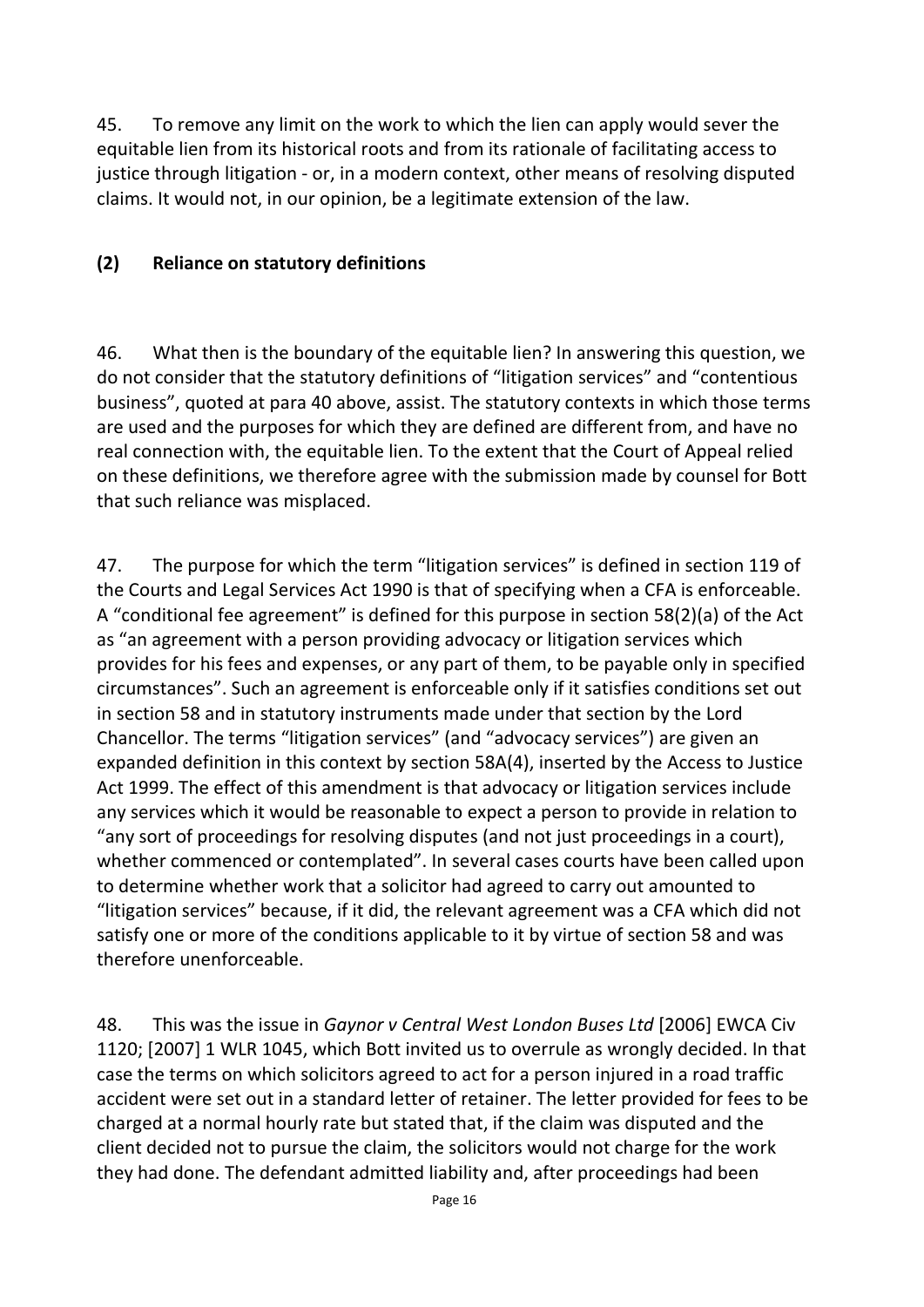issued, made an offer to settle the claim which the claimant accepted. The settlement was embodied in a consent order, which included provision for the defendant to pay the claimant's costs. When the costs came to be assessed, the defendant argued that it had no liability to indemnify the claimant for any costs because the claimant had no liability to pay any costs to her solicitors. It was said that the agreement contained in the retainer letter was unenforceable because it was a CFA within the meaning of section 58 of the 1990 Act but did not comply with the conditions applicable to CFAs under that section.

49. The Court of Appeal (Dyson LJ, with whom Auld LJ and Sir Martin Nourse agreed) construed the definition of a CFA in section 58(2)(a) as meaning an agreement with a person providing advocacy or litigation services which provides for his fees and expenses *for those services*, or any part of them, to be payable only in specified circumstances. Dyson LJ construed the statement in the solicitors' retainer letter as meaning that, if the client decided before proceedings were issued not to pursue the claim, the solicitors would waive their fees for work done up to that point. The critical question then became whether work done by the solicitors before any proceedings were issued constituted "litigation services" as defined in section 119: if it did, then, as the fees for those services were conditional on the client deciding to pursue the claim, the agreement was a CFA and hence unenforceable.

50. Dyson LJ held (at para 17) that advising a client whether he or she had a good prima facie claim and writing a letter of claim (which were the services which it would be reasonable to expect the solicitors to provide before any proceedings were issued) did not come within the definition of "litigation services". This was because it could not be said that there were any "contemplated proceedings" until the potential defendant disputed the claim. This conclusion was consistent with the purpose of the legislation, since "[a] client who, having received limited pre-litigation services, decides not to pursue a claim by litigation has no need for the panoply of protection afforded by the conditions stated in section 58(3) of the 1990 Act": see para 18. It followed that the retainer was not a CFA as defined in section 58 and so was enforceable.

51. We agree with counsel for Bott that this decision does not assist in determining which services provided by a solicitor are within the scope of the equitable lien. There is no reason (and none has been suggested) why the scope of the equitable lien should be defined by reference to statutory rules for determining when an agreement to do work on a conditional fee basis is enforceable. The interpretation of the statutory definition of "litigation services" adopted by the Court of Appeal in *Gaynor* may or may not be the right one; but neither the reasoning nor the result in that case can be transposed to the question with which we are concerned.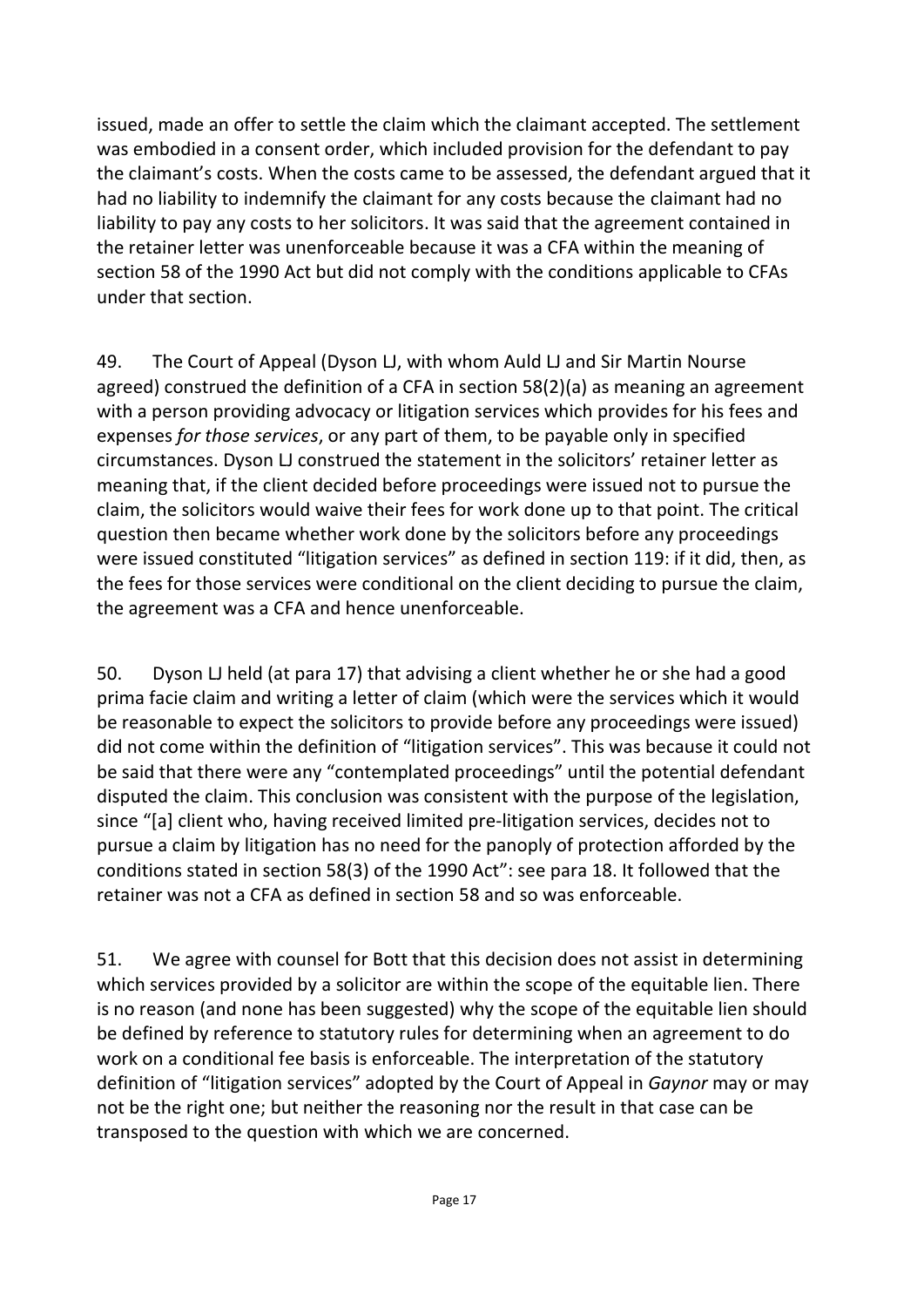52. There is similarly no basis for using the concept of "contentious business" to define the boundary of the lien. Whether business done by a solicitor is classified as "contentious" or "non-contentious" affects which statutory rules regulate the remuneration of solicitors by their clients - although, according to *Cook on Costs* (2021), para 8.1, recent developments in the law have reduced the relevance of the distinction to the point where there is little practical difference between the two in most circumstances. Under the definitions of these terms in section 87 of the Solicitors Act 1974, whether business done by a solicitor is "contentious" or "non-contentious" depends on whether it was done "in or for the purposes of proceedings *begun* before a court or before an arbitrator" (emphasis added). This ties the distinction to whether formal court or arbitration proceedings are commenced. As stated in *Cook on Costs* (2021), para 8.2:

> "Work done in anticipation of court proceedings is noncontentious unless and until court proceedings are actually commenced. When that happens, the work converts to becoming contentious business retrospectively."

53. We can see no reason why fees charged for work done by a solicitor in anticipation of court (or arbitration) proceedings should be covered by the equitable lien if proceedings are subsequently begun but not if the claim is settled without commencing proceedings. Indeed, such an approach is inconsistent with this Court's decision in *Gavin Edmondson*.

#### **(3) Promoting access to justice**

54. Although its reliance on the statutory definitions of "litigation services" and "contentious business" was misplaced, the Court of Appeal was, in our view, right to identify (at para 53 of Lewison LJ's judgment) the underlying purpose of promoting access to justice as "the key to fixing the boundary" of the solicitor's equitable lien. It is also the key to fixing the boundary between the kind of work that can be covered by the lien and the kind of transactional work that is not. It is from the purpose of the lien that the scope of the work covered by the lien should be deduced. As explained in *Gavin Edmondson*, in its traditional form the lien was designed to promote access to justice by enabling solicitors to conduct litigation on credit for clients who lacked the financial resources to pay their solicitor's costs up front. It did so by giving solicitors an equitable interest in the fruits of the litigation for the amount of their agreed charges. As methods of resolving disputes other than by obtaining a judgment from a court have come to be recognised as desirable alternative ways of achieving access to justice, so has the compass of the lien been extended: first, to include sums recovered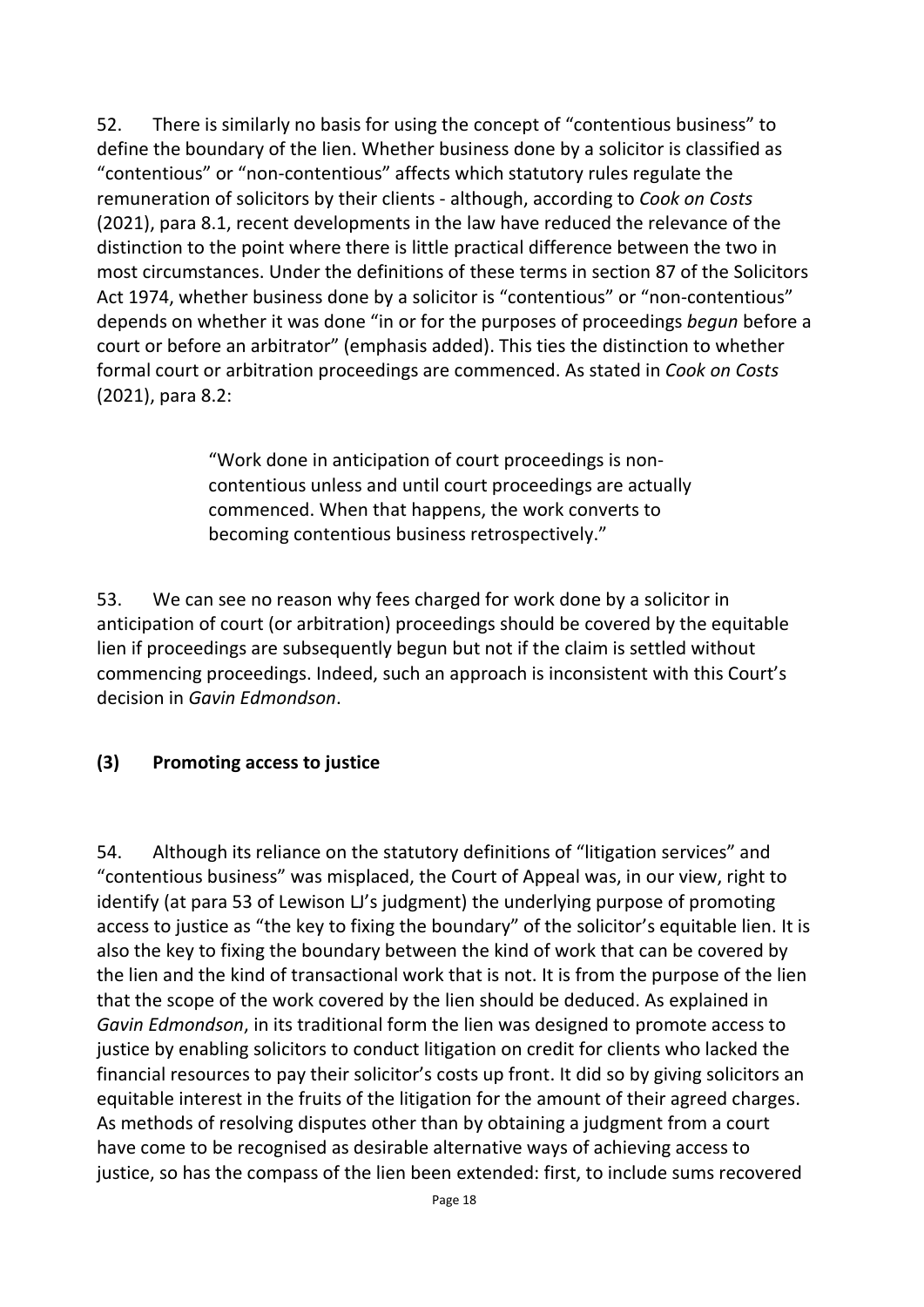through arbitration or through a compromise of proceedings; and then, in *Gavin Edmondson*, to include sums recovered through a compromise of a claim before formal proceedings had been issued.

55. In the important passage of his judgment quoted at para 42 above, Lord Briggs based the latter development on the policy of encouraging parties and their solicitors to attempt to resolve disputes "by suitable forms of ADR".

## **(4) "Alternative" dispute resolution**

56. The evolution of this policy represents a sea change in modern times in how access to justice is conceived. A major impetus was the review of the civil justice system carried out by Lord Woolf in the mid-1990s and the consequent introduction in 1998 of a new set of Civil Procedure Rules. In his Access to Justice - Final Report (1996) Section 1, ch 1, para 9, Lord Woolf identified as the first feature of the "new landscape" envisaged by his proposals that "litigation will be avoided wherever possible". Hence:

> "People will be encouraged to start court proceedings to resolve disputes only as a last resort, and after using other more appropriate means when these are available."

57. As Lord Briggs also pointed out in the passage quoted at para 42 above, an important aspect of this policy has been the introduction of pre-action protocols "of widely differing kinds". The purposes of these protocols were described in the Access to Justice - Final Report (1996) ch 10, para 1, as being:

> "(a) to focus the attention of litigants on the desirability of resolving disputes without litigation;

(b) to enable them to obtain the information they reasonably need in order to enter into an appropriate settlement; or

(c) to make an appropriate offer (of a kind which can have costs consequences if litigation ensues); and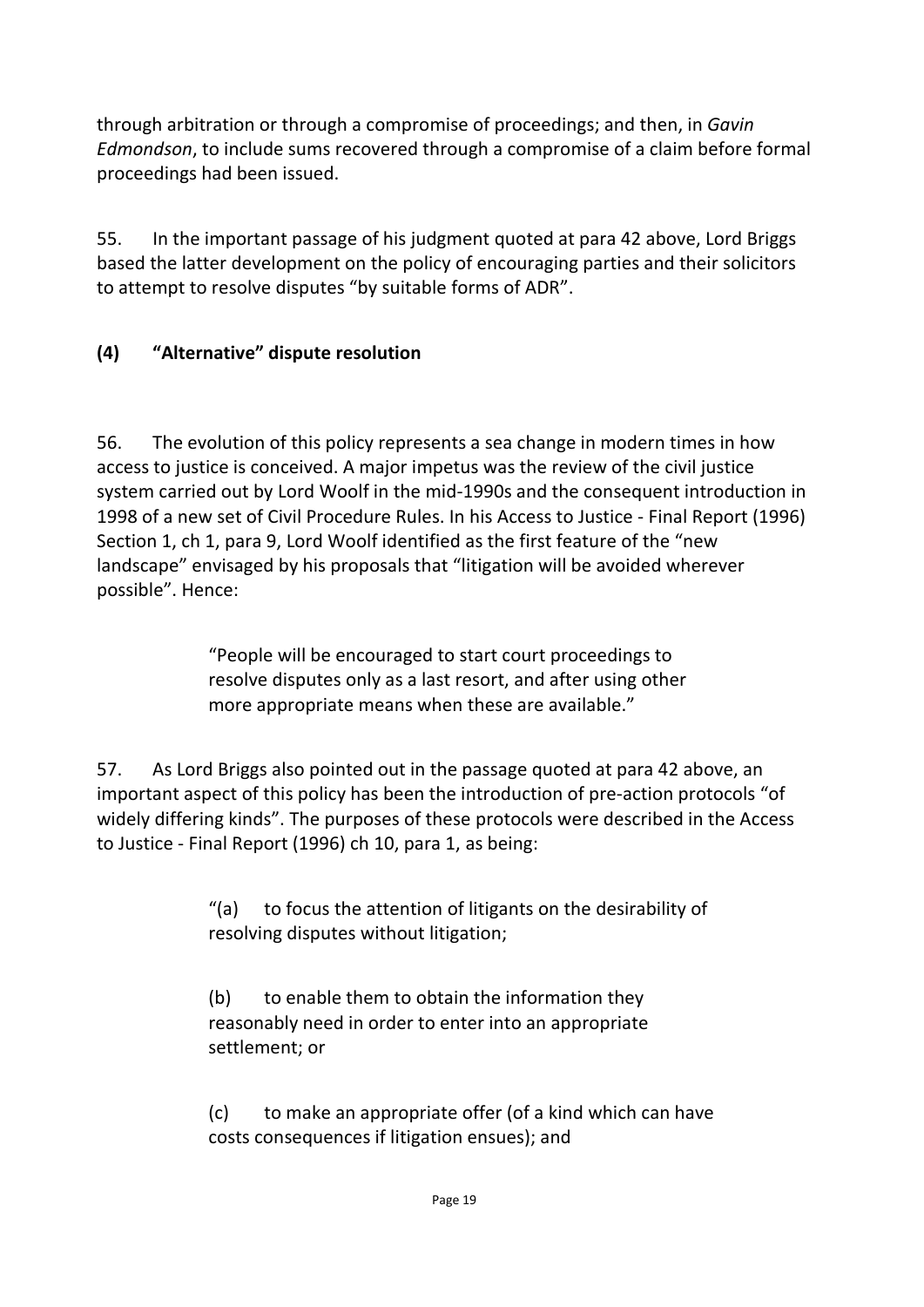(d) if a pre-action settlement is not achievable, to lay the ground for expeditious conduct of proceedings."

58. The first pre-action protocols were introduced in April 1999 for personal injury claims and clinical negligence claims. Other protocols have followed that apply to many different kinds of dispute, from disputes about housing conditions to media and communications claims. The Pre-Action Conduct Practice Direction expressly provides in paras 1 and 13 that the court expects parties to conduct themselves in accordance with, and to take the steps set out in, the Practice Direction and the pre-action protocols before proceedings are begun. Para 8 of the Practice Direction states that:

> "Litigation should be a last resort. As part of a relevant preaction protocol or this Practice Direction, the parties should consider whether negotiation or some other form of ADR might enable them to settle their dispute without commencing proceedings."

Para 13 of the Practice Direction also draws attention to the provisions of CPR rule 3.1(4)-(6) and (what is now) CPR rule 44.2(5)(a), which provide that the court will take into account whether or not a party has complied with the Practice Direction and any relevant pre-action protocol when giving directions in the proceedings and in deciding what order (if any) to make about costs.

59. Other rule changes have been introduced to encourage early settlement. For example:

(i) The court's duty under CPR rule 3.1 of actively managing cases includes encouraging the parties to use an alternative dispute resolution procedure if the court considers that appropriate and facilitating the use of such procedure;

(ii) CPR rule 36.7 provides that an offer to settle under Part 36 can be made at any time including before the commencement of proceedings;

(iii) CPR rule 46.14 allows a party to apply to the court for a costs order where there are no substantive proceedings but where the parties have reached an agreement on all issues, including which party is to pay the costs but have failed to agree the amount of the costs.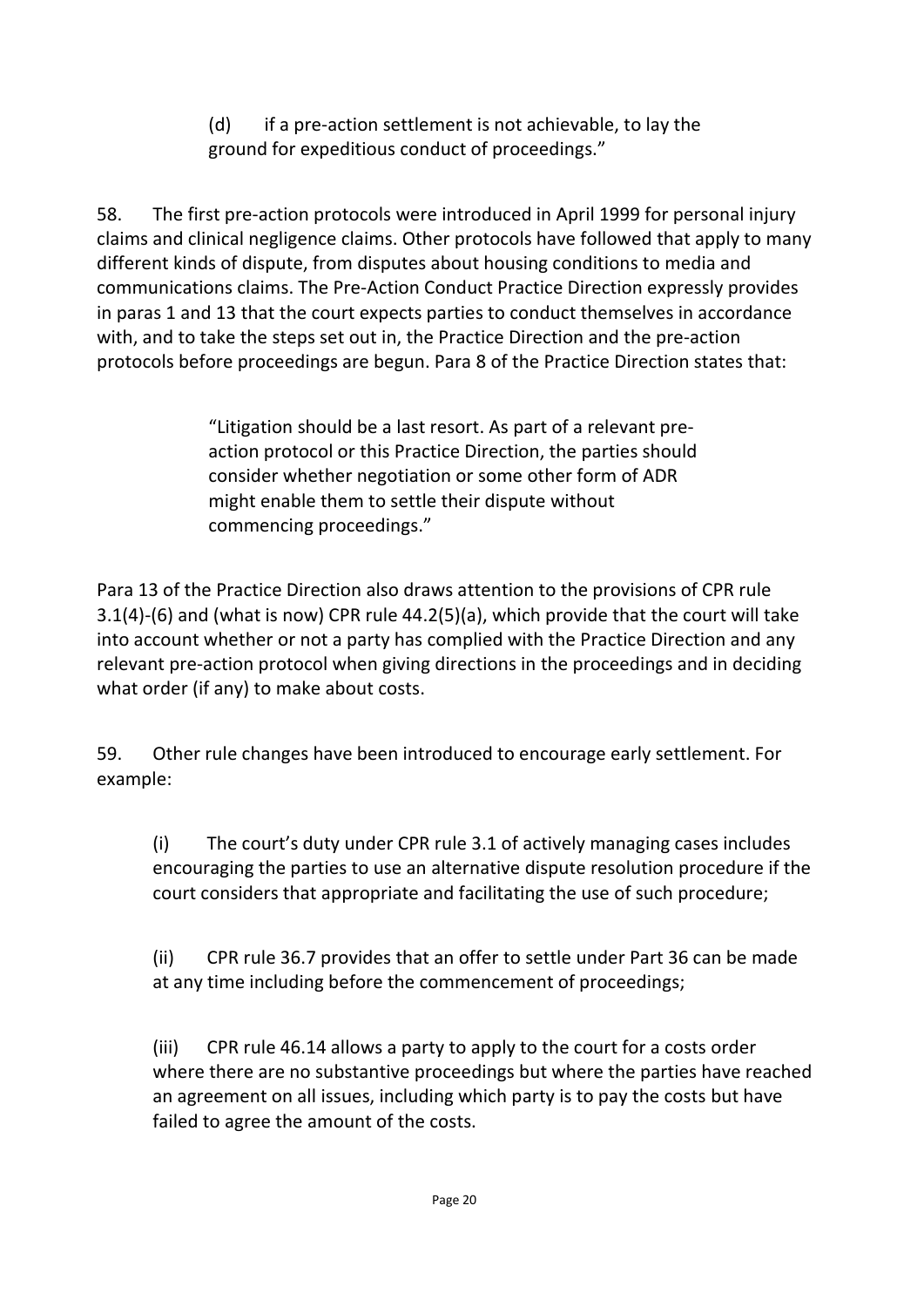60. "Alternative dispute resolution" is defined in the CPR glossary as a "collective description of methods of resolving disputes otherwise than through the normal trial process". As para 8 of the Practice Direction (quoted above) indicates, such methods include negotiation as well as more formal processes such as mediation and early neutral evaluation. Such is the emphasis today on encouraging the use of such methods of dispute resolution as the primary resort that the description of them as "alternative" is no longer apt. We referred earlier to the expanded definition of "advocacy services" and "litigation services" introduced in 1999 in the definition of conditional fee agreements, a recognition by the legislature of the growing importance of other proceedings for dispute resolution outside court in the work of legal representatives.

61. It would be inconsistent with the policy of encouraging dispute resolution without resort to litigation to confine the solicitor's equitable lien to cases where formal proceedings have been commenced before a claim is settled. Such a restriction would give solicitors a financial incentive, in direct conflict with this policy, to issue a claim form at an early stage to make sure that they get paid. It also would deter solicitors from offering services on credit to clients who lack financial resources to help them obtain an appropriate settlement without having to bring proceedings. This would undermine the aim of facilitating access to justice that underlies the imposition of the lien.

62. This is so whether a claim is settled following participation in a formalised and judicially approved scheme, such as the scheme established by the RTA Protocol; or after engaging in a process such as a mediation without participating in such a scheme; or simply through a negotiation without engaging in any formal process. In each case the policy of encouraging the resolution of disputes without resort to litigation is promoted. Nor is there any reason to deter solicitors from negotiating settlements for clients, where they can, without invoking a formal system for dispute resolution or where no scheme comparable to the RTA Protocol scheme is available. The principle underlying the equitable lien of facilitating access to justice is equally applicable in all these cases.

63. We therefore think it clear that the primary ground on which *Meguerditchian*  was decided - that an equitable lien cannot arise where a dispute is settled through negotiation without proceedings of any kind - can no longer be supported. The decision in that case can be justified only on the alternative ground given by Rowlatt J that there was no evidence to suggest that the success of the solicitors in obtaining the valuable documents sought by the receivers owed anything to the work previously done for Z before his bankruptcy.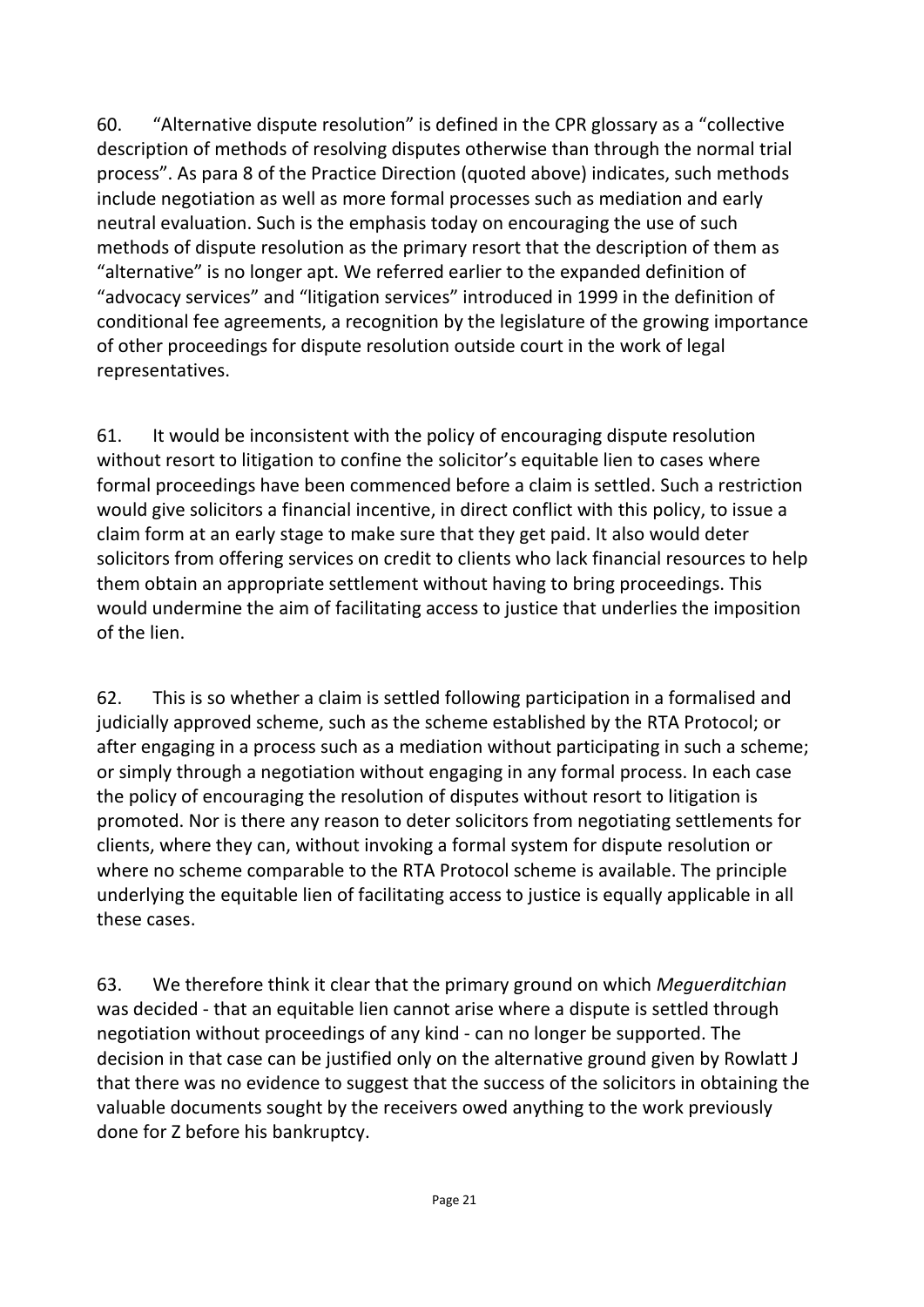64. In our judgment, the ratio of *Gavin Edmondson* on this question and the relevant test is, accordingly, that services provided by a solicitor to a client fall within the scope of the lien if they are provided for the purposes of resolving a dispute whether by means of litigation or negotiation or any other suitable method. In stating the principle in this way, we do not intend to express any view about whether the lien is still limited to solicitors, which is not a question raised by this appeal.

#### **(5) The scope of dispute resolution**

65. This test is clearly satisfied where a potential defendant has refused a claim and a dispute has therefore arisen. But it does not appear that a claim had been refused before the solicitors were retained and a claim notified through the Portal in any of the cases decided in *Gavin Edmondson*: if there had been such a refusal, it is not mentioned in the judgment and cannot therefore have been considered necessary for the existence of a lien. This accords with principle. The need for the assistance of a solicitor to achieve the successful resolution of a dispute may arise before a claim has yet been asserted, if there is a real likelihood that the potential defendant will not provide the remedy claimed. That may be the case not only where the potential defendant denies liability or disputes the quantum of the claim. It includes the many cases where potential defendants simply refuse or fail (for whatever reason) to respond to the claim, either by payment or by providing the non-monetary remedy sought. It is sufficient to engage the lien that a dispute, in this broad sense, is reasonably anticipated.

66. That is generally the situation in cases of the kind considered in *Gavin Edmondson*, where a claim is made for damages for personal injuries suffered in a road traffic accident. Even if liability for the accident is admitted, determining the amount of damages payable depends upon, first of all, establishing the nature and extent of the injuries suffered and, secondly, assessing an appropriate monetary sum of compensation for those injuries. In addition to any expenses reasonably incurred - for example for medical treatment - this sum will include an amount to compensate for pain and suffering and any loss of amenity. Although there are guidelines published by the Judicial College which assist in assessing the appropriate amount of such general damages, an evaluative judgment is required. (Exceptionally, there is now a fixed tariff for whiplash injuries, but the amount payable still depends upon assessing "the duration, or likely duration, of the whiplash injury … if the person were to take, or had taken, reasonable steps to mitigate [its] effect": see The Whiplash Injury Regulations 2021 (SI 2021/642), regulation 2.) In settling a claim, other indeterminate factors, such as the costs that would be incurred if the amount had to be decided by a court, also enter into the parties' calculations. In these circumstances there is inevitably an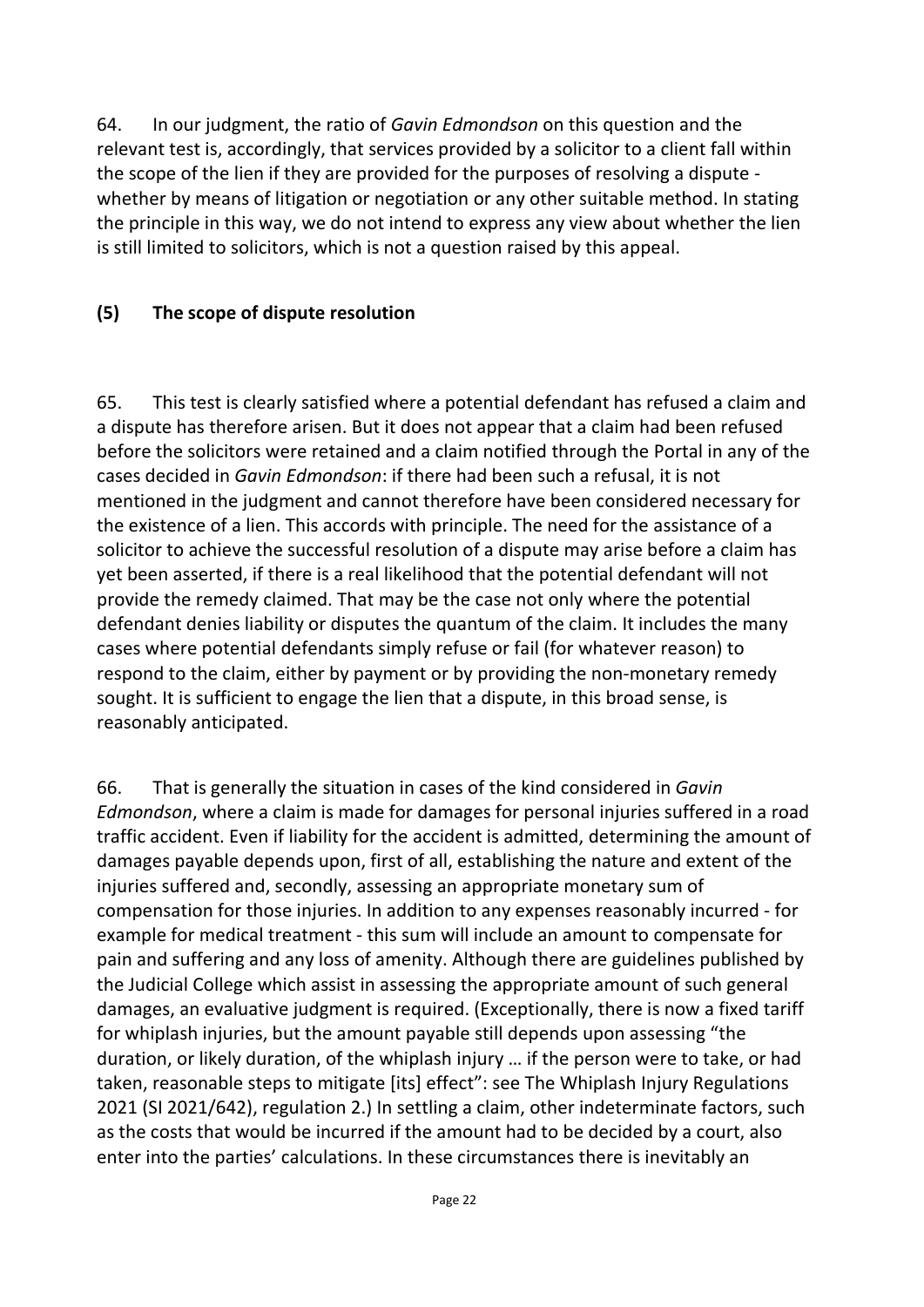element of uncertainty and potential for dispute about what amount of damages, if any, a court would award and for negotiation of a sum which the defendant is willing to pay and the claimant to accept in settlement of the claim. The complexity and potential for contention in claims covered by the RTA Protocol is reflected in the costs regime incorporated in the process, entitling the legal representative acting for the claimant to their fixed costs at the different stages of the procedure to be paid by the potential defendant in addition to the compensation for injury.

## **(6) The majority view**

67. We can see no principled basis, on the other hand, for extending the lien beyond this to circumstances where there is no dispute (actual or reasonably anticipated) between the parties and we foresee difficulties in doing so. If one abandons any requirement for a dispute, as the majority judgments do, one then needs to find a different boundary between the solicitor's work which gives rise to the lien and work which the majority describe as "transactional" and which they accept should not be covered by the lien. There is no explanation of where that boundary might lie or how it might be drawn. As formulated by Lord Burrows, the majority's alternative test is based on whether or not the client is making a "claim asserting a legal entitlement". This, so far as we can see, amounts to an acceptance of Bott's case summarised at para 43 above. As stated at paras 44-45, we do not regard such an open-ended expansion of the solicitor's lien beyond the field of dispute resolution as justified.

68. The majority do not maintain that the claim capable of supporting a lien need be seeking a remedy for an alleged breach of duty or other cause of action. If such a qualification were made to their test, it would not cover Bott's claims. Bott did not base its case on an assertion that a delay to a flight amounts to an actionable breach of duty or other wrong by the airline, and this does not appear to be the effect of Regulation 261. Such a test would also not cover many cases where the lien has been held to exist, for example, *In the Estate of Fuld, decd (No 4)* where the fund to which the lien was held to attach was the result of litigation in which the client was a defendant in an action brought by executors seeking to prove a will. It would likewise exclude every case where a defendant is ultimately successful in litigation and is awarded costs against the claimant. On the present state of the law a payment of those costs by the claimant directly to the defendant is a fund to which the lien can attach: see eg *Campbell v Campbell and Lewis* [1941] 1 All ER 274. The defendant's entitlement to costs at the end of the proceedings is not based on any cause of action.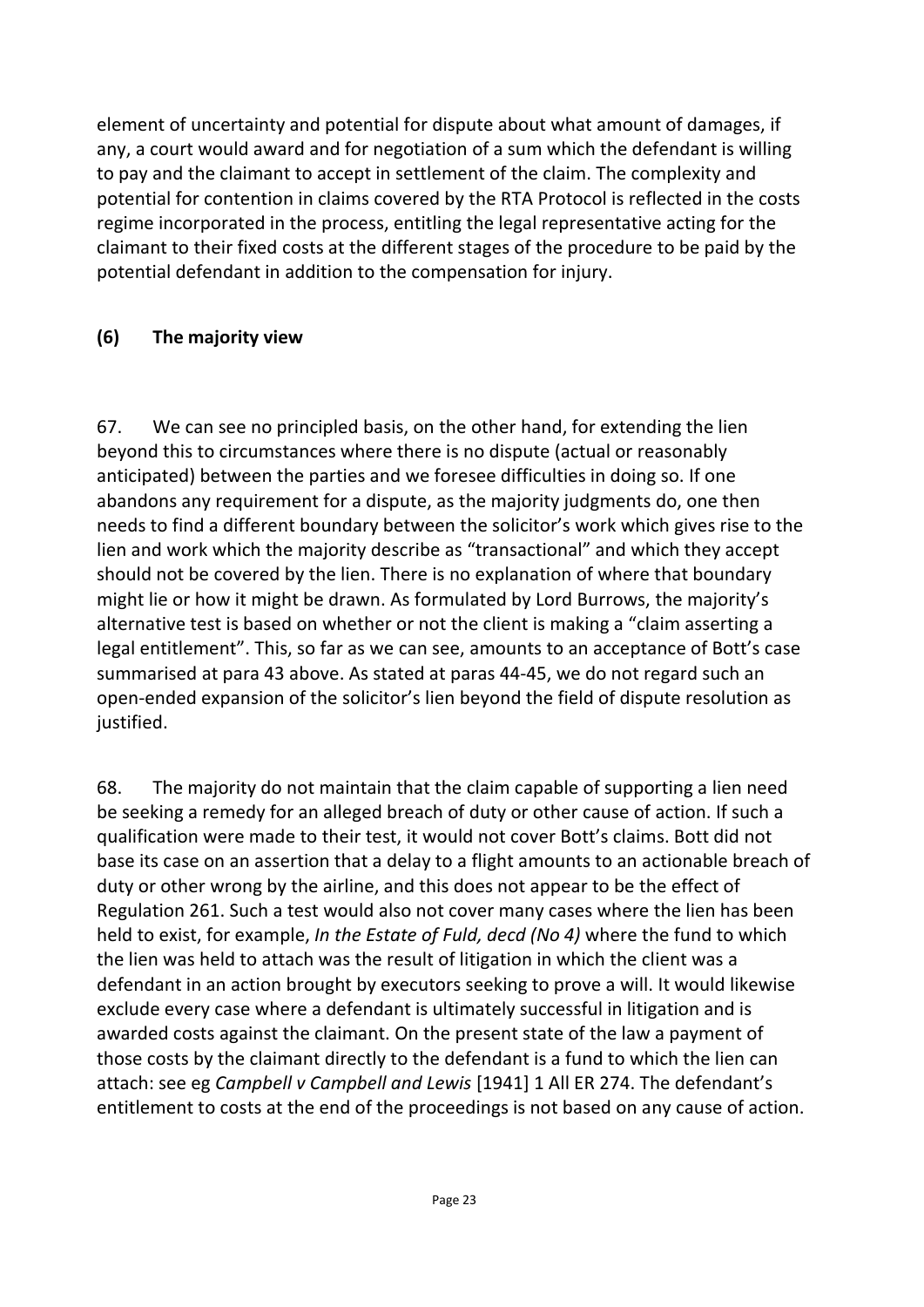69. Widening the scope of the lien to encompass any claim asserting a legal entitlement would appear to bring within it situations commonly occurring in transactional work: for example, where a solicitor writes on behalf of a client to remind a contractual counterparty that a payment instalment under the contract will shortly fall due or where a solicitor at the end of a contract negotiation writes to the counterparty asking them to pay the consideration just agreed. On our view, there is no lien attaching to that money if it is then paid directly to the client because there is no dispute or anticipated dispute. It is not clear to us whether the majority consider that either or both of these situations is within the scope of the lien and, if not, what the difference is between that situation and the work that Bott does.

70. For as long as *Meguerditchian v Lightbound* prevailed, the subject matter of the proceedings, the role of the client in those proceedings and the precise juridical nature of that subject matter or role did not matter; it was the commencement of the proceedings that marked the boundary between work falling within the ambit of the lien and transactional work. Similarly if, as we conclude, in the light of the modern developments we have described, the boundary of the lien should today be drawn more broadly by reference to the resolution of disputes, the nature and genesis of the dispute remain irrelevant. We recognise that there could under this test be uncertainty as to whether, on the facts of a particular case, there is any real prospect that a request for payment will be disputed. But we think it unlikely that this will cause a significant problem in practice. To the extent that there may be the occasional case where the application of the test to the facts is unclear, the difficulty is no greater than that involved in applying the definition of "litigation services" in the Courts and Legal Services Act 1990 or determining whether a communication is covered by litigation privilege. Any definition of litigation or dispute resolution for any purpose will be capable of generating borderline cases. That is not a reason to abandon the concept and to extend a privilege or protection inherently linked to securing access to justice beyond its proper scope.

71. By contrast, if one removes any requirement of an actual or prospective dispute, one breaks the link with even a broad principle of access to justice in the sense used in the case law. There is then no or no discernible limit on the services to which the solicitor's lien applies and nothing to distinguish work falling within its scope from transactional work done by a solicitor (or for that matter work which any debt collector does). Although we are heartened by the statements in the majority judgments that transactional work is excluded and that their approach draws the boundary line in only a marginally different place from ours, we find their definition of the line elusive.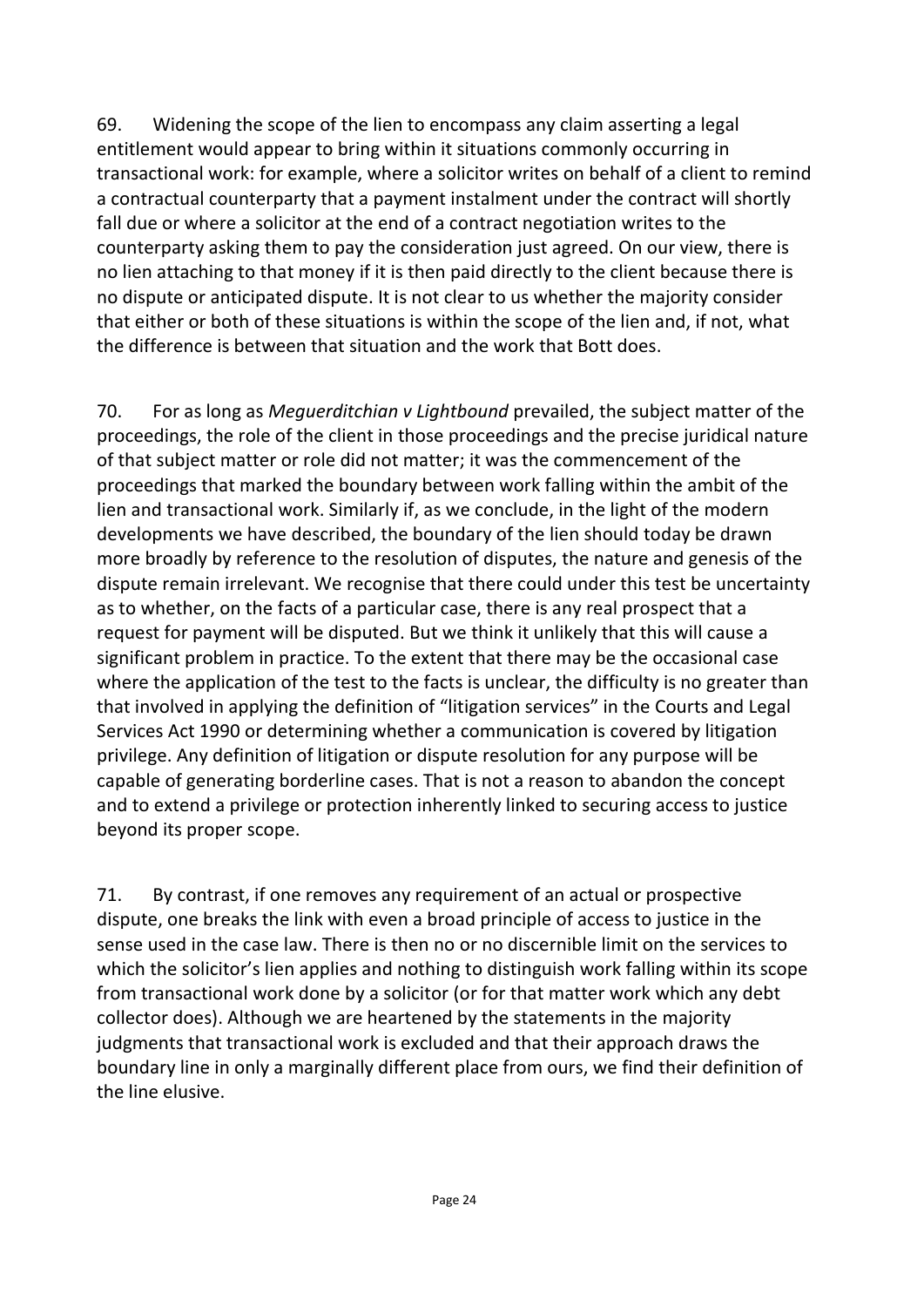72. It is also important to bear in mind that the solicitor's lien operates in equity on the conscience of the paying party. If the payer, when aware or on notice of the solicitor's involvement, pays a sum in settlement of a claim directly to the solicitor's client to whom the sum is owed, the effect of the lien is to render the payer liable to pay part of this sum again if the claimant fails to pay her own solicitor's fees. Imposing this burden on the payer is equitable where it is reasonable to expect that the claim may be disputed and that negotiation or some more formal process in which the solicitor would represent the claimant may therefore be required to resolve the dispute. In such circumstances bypassing the solicitor and agreeing a settlement directly with the client which has the result of depriving the solicitor of his fees can be regarded as unconscionable. But it is hard to see how the payer's conscience can be said to be sufficiently affected if all that he does is to pay directly to the claimant a debt which the payer has never contested and which there was never any reason to expect that he would refuse or fail to pay. If in such a situation the person to whom the money is payable chooses for whatever reason to retain a solicitor (or any other agent) to claim it on her behalf, paying the solicitor's charges should be her sole responsibility in the ordinary way. There is no equitable justification for imposing on the payer responsibility for ensuring that the claimant's solicitor is paid.

#### **(7) The work done by Bott**

73. The proper limit of the solicitor's equitable lien is well illustrated by the facts of this case. The services provided by Bott involve claiming compensation on behalf of clients; but, as the judge put it (at para 114), Bott are, "in effect, simply a claims handling agent in relation to the vast majority of flight delay compensation claims they make". It cannot, on an objective consideration, be said that the services provided by Bott before Ryanair responds to a claim are provided for the purpose of resolving a dispute or prospective dispute. In the typical case, when Bott sends a letter of claim, not only is there no existing dispute which needs to be resolved - by negotiation or otherwise - but there is no real prospect that there will be any such dispute. The reason for this is that, as both the judge and the Court of Appeal observed, the liability to pay compensation for flight delay is almost entirely automatic. Except in rare cases where the air carrier might be able to invoke "extraordinary circumstances", both the existence of the obligation to pay compensation and the amount of compensation payable under Regulation 261 are determined solely by the length of the delay in reaching the destination and the flight distance. There is therefore no room for argument. Nor is there any evidence to suggest that - at least since Ryanair introduced its own online claims process in 2014 - Ryanair has sought to avoid its obligations to inform passengers of their rights to claim flight delay compensation and to pay valid claims promptly. There is therefore no basis in an ordinary case for anticipating any difficulty in obtaining payment of the amount of compensation owed.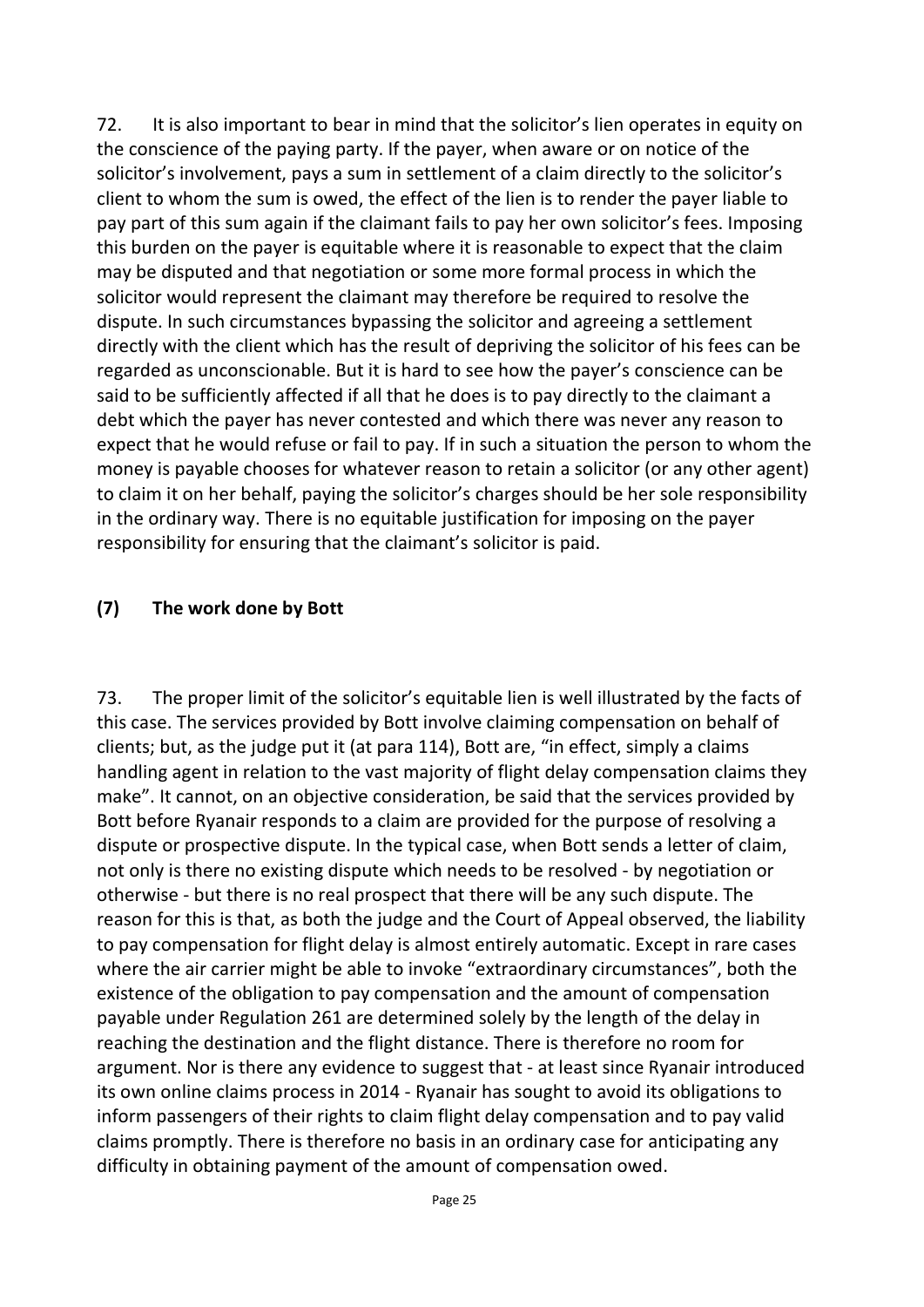74. We should make it clear that whether an equitable lien arises does not depend on a judgment about the difficulty or lack of difficulty of the work done by the solicitor. Nor is it relevant whether the work done by the solicitor's firm is done manually or by a computer. It is quite possible to contemplate that technology may be developed (or may already exist) for resolving disputes without human intervention. A solicitor's firm which uses such technology to make and settle claims on behalf of clients would be no less entitled to the protection of an equitable lien than a firm in which all the steps are performed by human agents. What matters is whether the purposes for which the services are provided are the resolution of an (existing or reasonably anticipated) dispute.

## **F. CONCLUSION**

75. For these reasons, we conclude that the work done by Bott when compensation is paid by Ryanair without dispute in response to a letter of claim is not covered by the solicitor's equitable lien. We would therefore dismiss the appeal.

76. In the light of our conclusion, it is unnecessary to consider whether, if the requirements for a lien had all been met, the imposition of the lien would be a matter of right or whether (as Ryanair argues) it is a discretionary remedy. The question is doubly irrelevant as, even if there is in theory a discretion, we can see nothing in the facts of the present case which would have justified the court in declining to exercise it. It is also unnecessary to address a contention made by Ryanair that, in charging its clients the amount at which its fees are capped, Bott regularly charges more than the amount to which its contractually entitled. According to Bott's evidence, its charges are justified because the fees on an hourly basis for the work done in even the simplest case exceed the cap. Although Ryanair disputes this evidence, the judge made no finding on the question and this Court is in no position to resolve it.

## **LORD BURROWS:**

## **1. Introduction**

77. I am most grateful to Lord Leggatt and Lady Rose for setting out the facts and the decisions of the lower courts and the legal background with such clarity in paras 5- 63 of their joint judgment. I will not repeat any of that. However, with respect, I disagree with Lord Leggatt and Lady Rose that one can convincingly distinguish the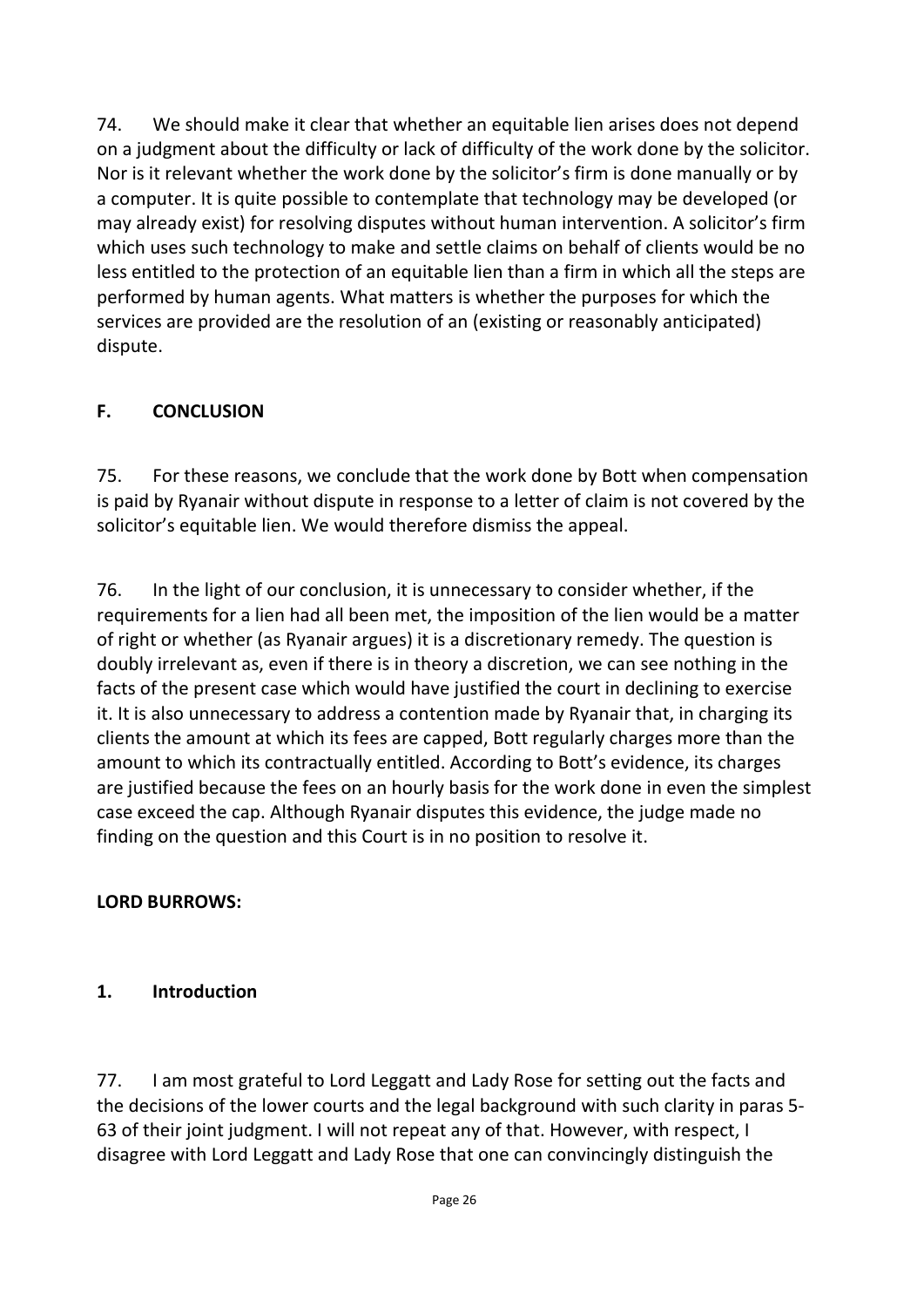Supreme Court's decision in *Gavin Edmondson Solicitors v Haven Insurance Co Ltd* ("*Gavin Edmondson*") [2018] UKSC 21; [2018] 1 WLR 2052 from the facts of this case. In my view, *Gavin Edmondson* is best interpreted as supporting a clear, principled and easy-to-apply test that does not turn on whether there was a dispute. In my view, Bott & Co Solicitors Ltd ("Bott") is entitled to an equitable lien on the facts of this case and, in agreement with Lord Briggs and Lady Arden, I would therefore allow the appeal.

## **2. The solicitor's litigation equitable lien and the modernisation achieved by**

## *Gavin Edmondson*

78. I do not think it is possible to rationalise, so as to produce coherence, all the situations in which non-contractual liens are imposed by law (whether at common law or in equity or by statute). Equitable liens have been described as "something of a themeless rag-bag" (by Donovan Waters, "Where is Equity Going? Remedying Unconscionable Conduct" (1988) 18 University of Western Australia Law Review 3, at 24: see also John Phillips, "Equitable Liens - A Search for Unifying Principle" in Norman Palmer and Ewan McKendrick (eds), *Interests in Goods* (1993) 635, at 637, reprinted in 2nd ed (1998) 975, at 977). But it is clear from long-established authority that a solicitor is entitled to an equitable lien over the fruits of litigation in order to give the solicitor security for the recovery of the costs (ie the fees) legally owed to the solicitor by his or her client. This is the solicitor's litigation equitable lien.

79. In *Meguerditchian v Lightbound* [1917] 2 KB 298, it was held by the Court of Appeal that the trigger for the solicitor's equitable lien was the issuing of proceedings. Even if a solicitor carried out extensive work in achieving a settlement, if proceedings had not been issued, the solicitor was not entitled to a lien over the settlement fund. As Rowlatt J said in that case at first instance, [1917] 1 KB 297, at 303, there could be no equitable lien "upon the fruits of a mere negotiation conducted by a solicitor".

80. In *Gavin Edmondson* the Supreme Court examined the role of the solicitor's equitable lien in the context of modern litigation, in particular in a climate where access to justice is a central underlying goal and out of court settlements and alternative dispute resolution are encouraged. On the facts of the case, the solicitor had entered the relevant claim on an online portal in line with the pre-action protocol for low value personal injury claims. The Supreme Court decided that the solicitor was entitled to an equitable lien over the settlement fund because the work had made a significant contribution to the settlement of the client's personal injury claim.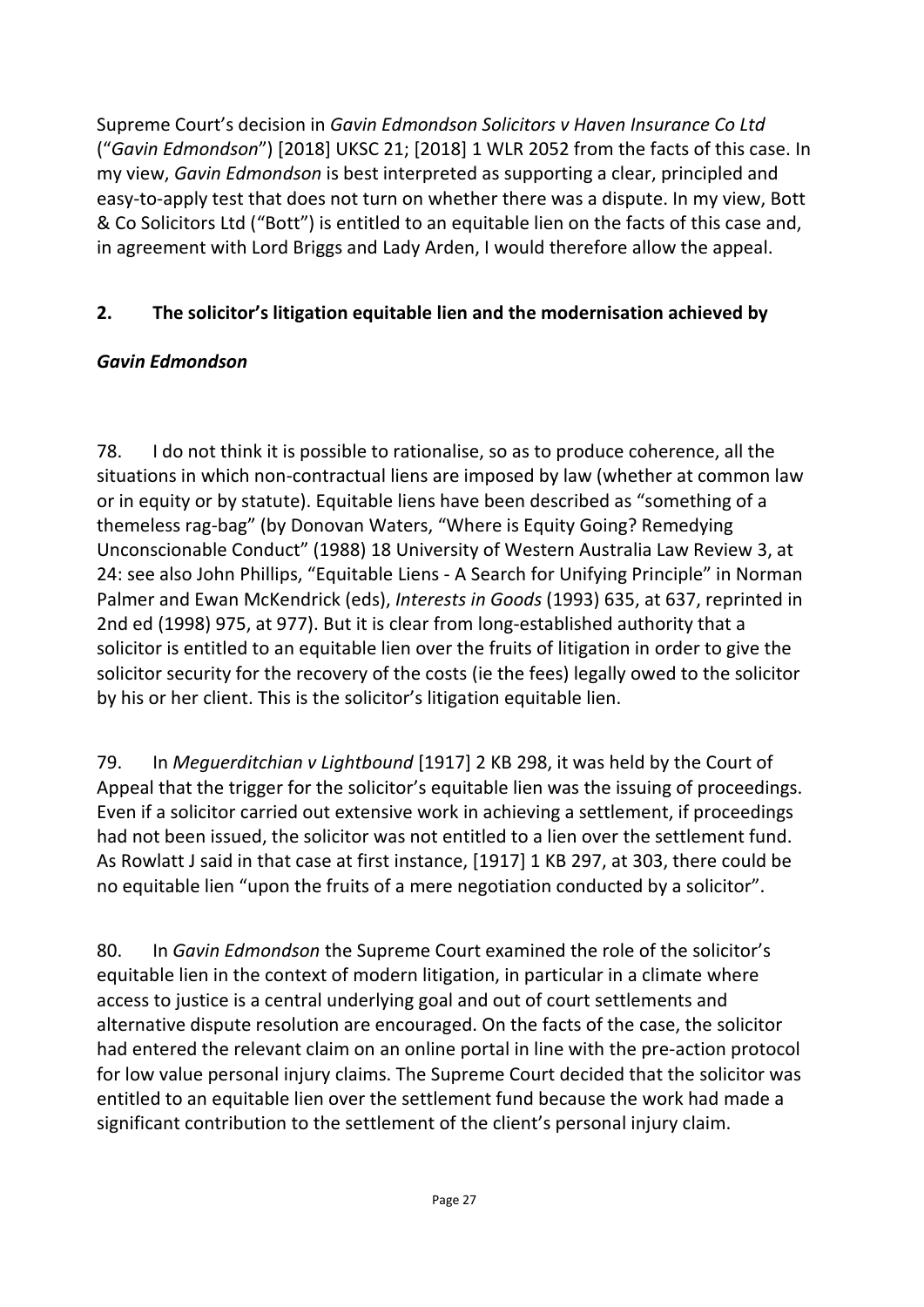81. Three points about the decision in *Gavin Edmondson* are particularly significant. First, no proceedings had been issued (ie no action had been commenced). Although *Meguerditchian v Lightbound* was not expressly mentioned in the reasoning of the Supreme Court, it is clear that the triggering requirement laid down in that case (the issuing of proceedings) was being rejected. To that extent, *Meguerditchian v Lightbound* was implicitly overruled (although the actual decision in that case remains correct for the further reason relied on by Rowlatt J, upheld by the Court of Appeal, as set out in the minority's judgment above at para 29).

82. Secondly, in *Gavin Edmondson* there was no "dispute" in any realistic sense of the word. The insurer had given no indication that it would be denying liability or that it was not willing to agree quantum. For example, in the case of Mr Tonkin, quantum was agreed a few days after a phone call with Mr Tonkin and that phone call was a few days after his claim had been entered by the solicitors on the online portal.

83. Thirdly, although the Supreme Court in *Gavin Edmondson* insisted on the solicitor making a significant contribution to the obtaining of the settlement fund that was treated as a low threshold. In Mr Tonkin's case, the solicitors had done little more than entering his claim on the online portal.

84. It has not been suggested by Brian Kennelly QC, counsel for Ryanair, that we should depart from the decision in *Gavin Edmondson*. In any event, I would not have wanted to do so because, in my view, it recognises in an important way the realities of modern litigation and dispute resolution. In other words, it updates the role of the solicitor's equitable lien in recognition of the modern approach to litigation and dispute resolution (using the latter as a term of art that can include instances where there is no real dispute as in *Gavin Edmondson*).

## **3. Applying Gavin Edmondson**

85. It follows that we are required in this case to apply *Gavin Edmondson*. The fact that *Gavin Edmondson* means that, in a wider range of situations than before, a solicitor is entitled to an equitable lien when others doing similar work are not so entitled is largely irrelevant. Similarly, it is largely irrelevant that solicitors doing transactional work, and not work that can be classed as "litigation or dispute resolution" work, are not entitled to an equitable lien. They are largely irrelevant factors because the historical position we are required to apply takes the fact that solicitors are entitled to an equitable lien in respect of litigation work as a starting point even if others doing the same or very similar work have no such lien. It would not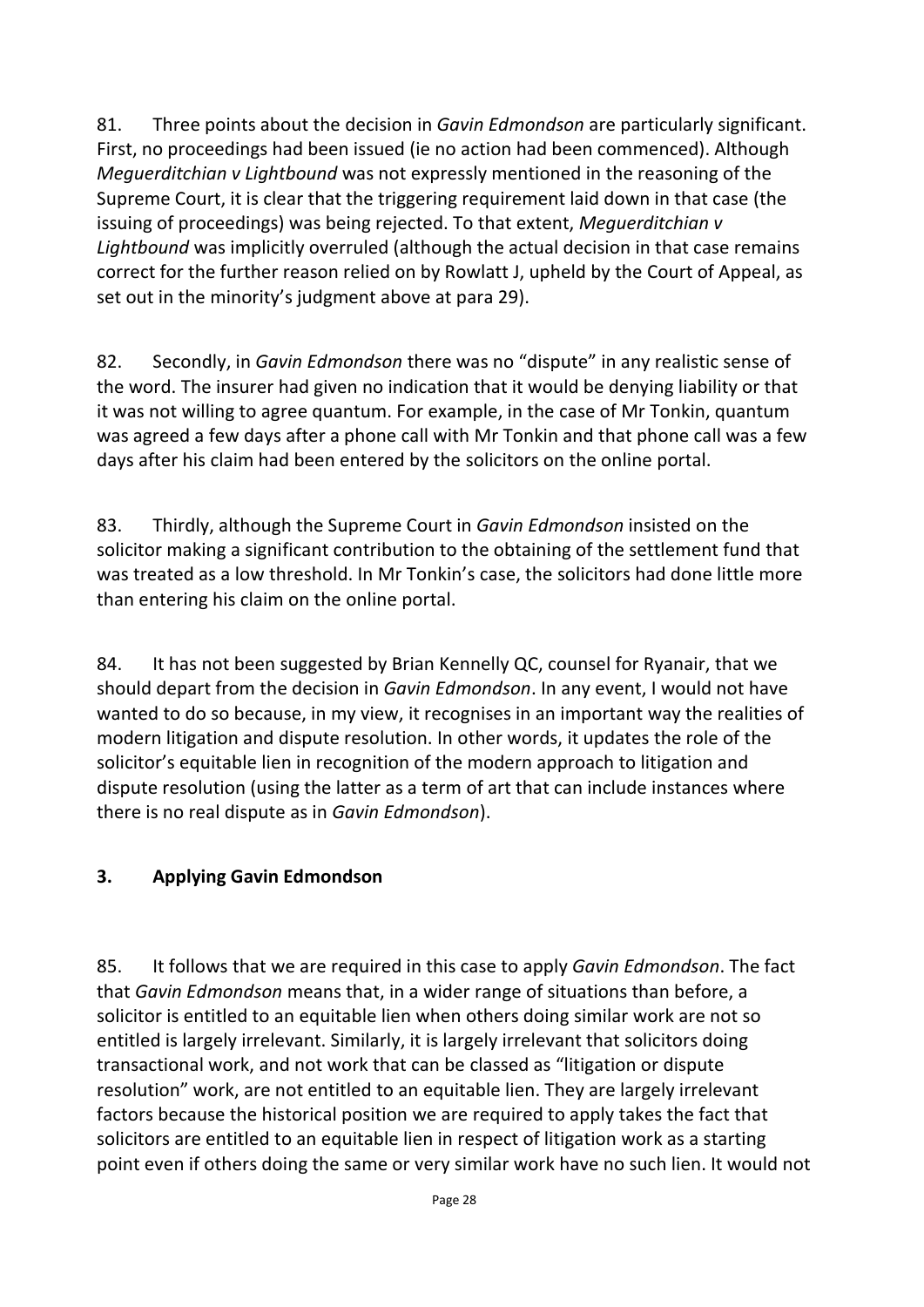be appropriate in this case - and neither counsel is suggesting that it is - to try to rationalise why solicitors in relation to litigation work may be regarded as enjoying a favoured position over others doing similar work or over solicitors doing different work that also results in a fund over which a lien could be enforced.

86. Can one properly distinguish the facts of this case from those in *Gavin Edmondson*? I do not think one can. Assuming that the solicitor is acting for a potential claimant rather than a potential defendant, the best interpretation of *Gavin Edmondson* is that, for there to be an equitable lien, the solicitor must provide services (within the scope of the retainer with its client) in relation to the making of a client's claim (with or without legal proceedings) which significantly contribute to the successful recovery of a fund by the client. The equitable lien secures, by a charge over that fund, the solicitor's costs. The making of a claim by a client, with or without legal proceedings, is the essence of the services provided by "litigation and dispute resolution" solicitors (acting for claimants). In this case, the solicitors have provided such services in relation to the making of claims for compensation for flight cancellations and delays payable under Regulation (EC) No 261/2004 ("Regulation 261"). Provided their services have significantly contributed to the successful recovery of compensation, they are, in my view, entitled to an equitable lien over that compensation. Although I have had some doubts whether, on these facts, one can say that their contribution has been sufficiently significant (and I return to consider this point further at para 97 below), I am ultimately satisfied that that requirement is met not least because, as I have said, the threshold is a low one as shown by *Gavin Edmondson* in relation to Mr Tonkin.

87. In *Gavin Edmondson*, Lord Briggs said, at para 1, that the motivation for recognising a solicitor's equitable lien was promoting access to justice. He went on:

> "Specifically it enables solicitors to offer litigation services on credit to clients who, although they have a meritorious case, lack the financial resources to pay up front for its pursuit."

The interpretation of *Gavin Edmondson* that I am adopting can readily be seen to promote access to justice in the sense being talked about by Lord Briggs. The vindication of a client's legal rights, through the making of claims, is more likely to be effective if solicitors know that they have the security of a lien to recover their costs. Moreover, on the particular facts of this case, there is a reasonable argument that access to justice has been promoted in the sense that the solicitors have been acting in a way that has enhanced the general prospects of consumers obtaining the flight compensation to which they are entitled from Ryanair (albeit by paying the solicitors' costs as agreed).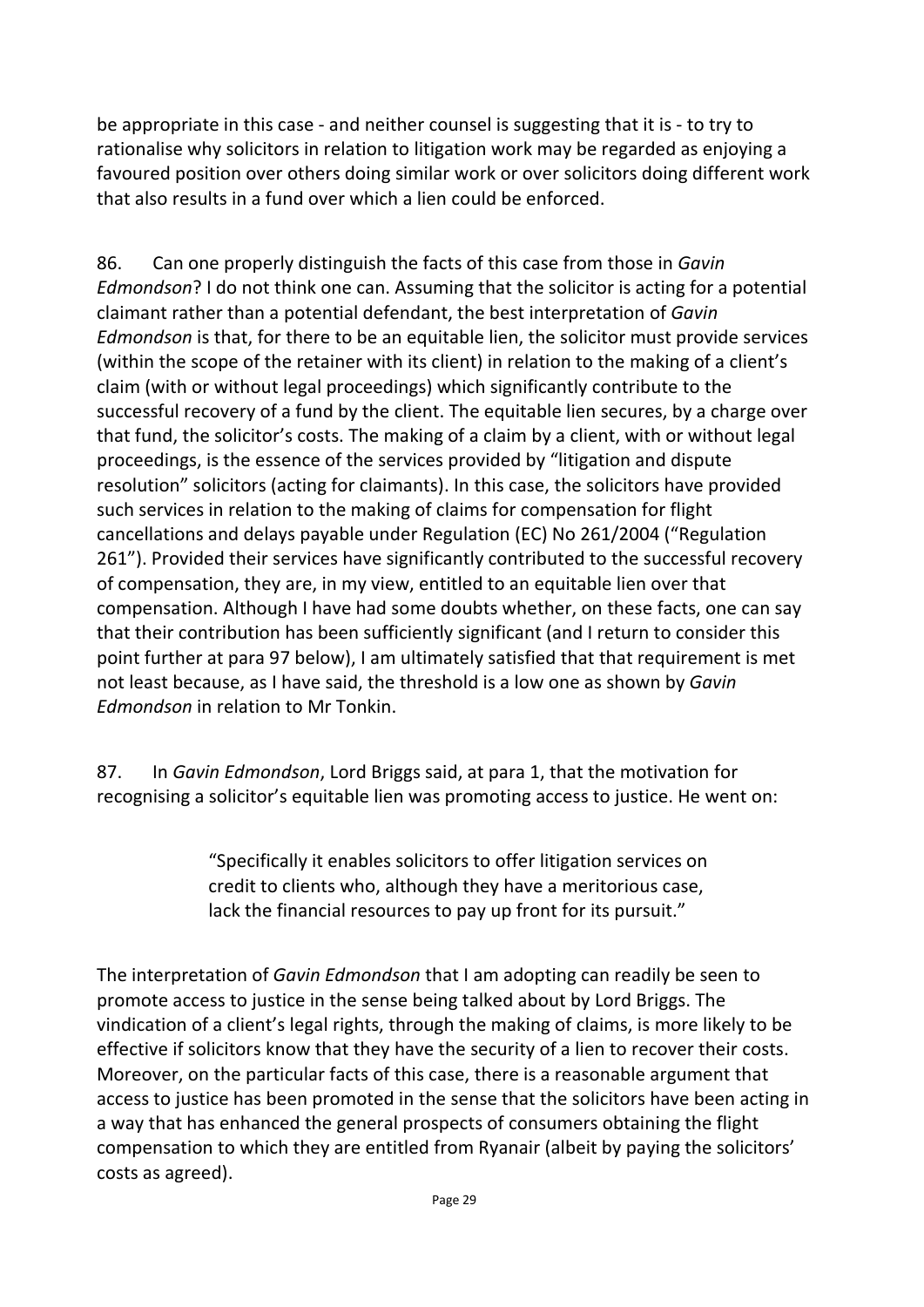88. Therefore, assuming that the solicitor is acting for a potential claimant rather than a potential defendant, the appropriate test for a solicitor's equitable lien is whether a solicitor provides services (within the scope of the retainer with its client) in relation to the making of a client's claim (with or without legal proceedings) which significantly contribute to the successful recovery of a fund by the client. That seems to me to be the best interpretation of what *Gavin Edmondson* laid down. It is a clear and simple test to apply. Solicitors (and potential defendants) will know exactly where they stand. Although, given the context, further elaboration of the test seems unnecessary, one might add, lest there be any doubt, that by "claim" one is referring to a claim asserting a legal entitlement or, as one can also describe it, a legal claim.

#### **4. The approach of the minority**

89. Lord Leggatt and Lady Rose have gone a long way towards the same conclusion as I am putting forward. But they stop short by proposing a test that turns on extending the question as to whether there is an actual dispute to ask whether there is a real likelihood that the potential defendant will not provide the remedy claimed (para 65) or that there is a reasonably anticipated dispute (paras 65 and 74) or that there is a real prospect of a dispute (para 73). And they argue that, while that test correctly covered the equitable lien recognised on the facts of *Gavin Edmondson*, it does not apply to afford Bott an equitable lien on the facts of this case. As I understand it, this is primarily because, normally, there is a real prospect of a dispute in relation to personal injury claims but, normally, no real prospect of a dispute about flight cancellation and delay claims. And this in turn is because there is always likely to be some negotiation required in relation to the quantum of personal injury claims whereas the quantum in flight cancellation and delay claims is fixed.

90. One can immediately see that that approach would appear to produce the odd result that the entitlement to an equitable lien under *Gavin Edmondson* would become inapplicable if one were dealing with fixed sums for personal injury. More fundamentally, and with great respect, it places a solicitor in a very difficult position. The solicitor needs to know in advance of providing particular services (or developing a business model) whether or not it will be entitled to an equitable lien if there is a successful outcome. The solicitor cannot know whether claims will or will not be disputed by the other side. It may be, for example, that Ryanair (or any other airline) will suddenly take a decision to resist all flight cancellation and delay claims unless they have been pursued beyond a first pre-action letter. In other words, the airline may decide to dispute all claims. Again, how is a solicitor to know in advance whether an airline is going to raise the defence of "exceptional circumstances"? A solicitor's equitable lien should not turn on a test that imports considerable practical uncertainty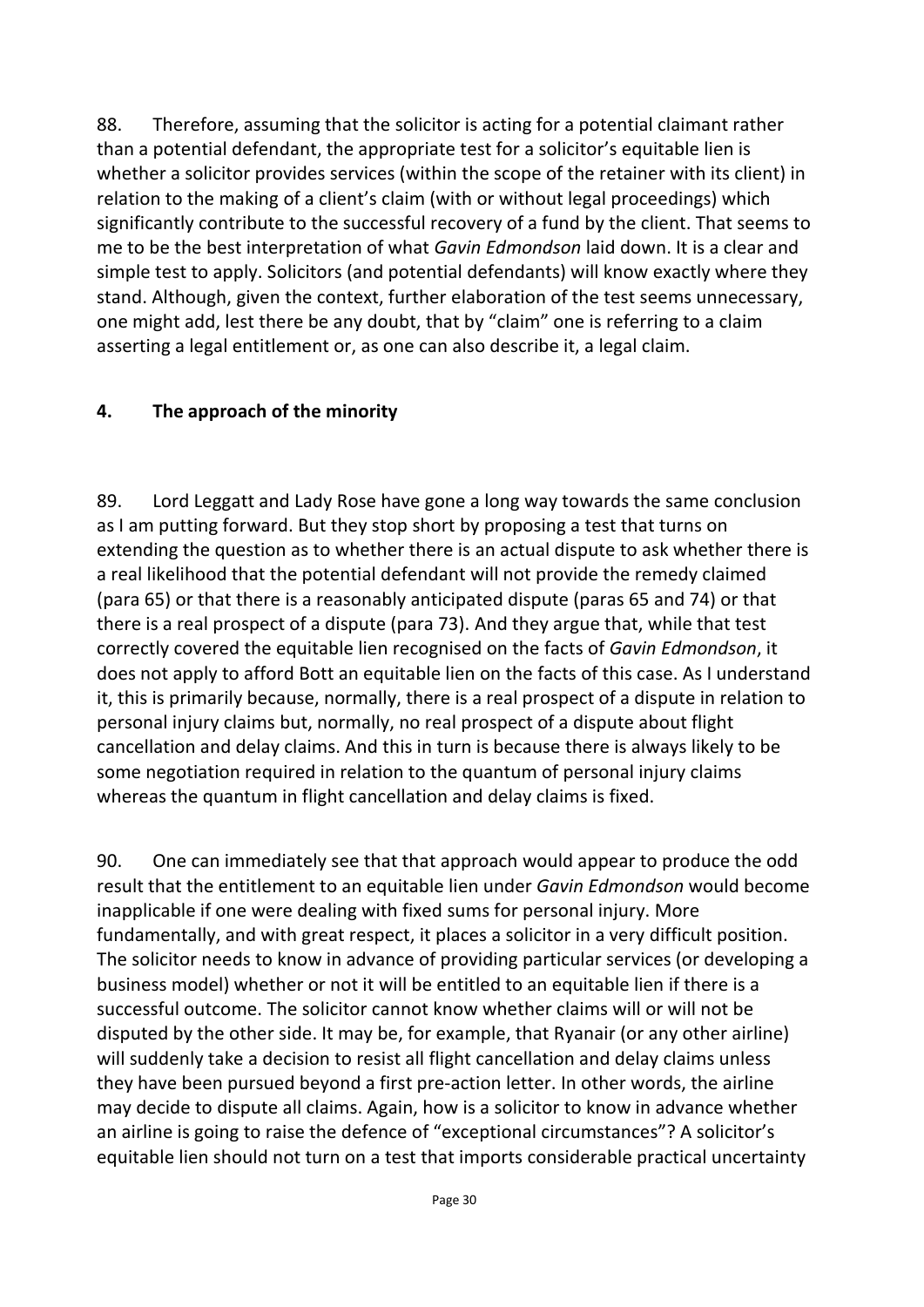by requiring a solicitor to speculate as to whether it is unlikely that there will be any dispute about the relevant claim.

91. With great respect, there seem to me to be further difficulties with such a test and whether it can really distinguish *Gavin Edmondson* from the facts of this case. One might say, for example, that it would be reasonable to expect a dispute whenever one is claiming compensation from another party. People do not like paying out money and, however justified in law, it is reasonable to anticipate that the compensation may be disputed. Yet clearly that is not how the minority see its test as applying. Moreover, it would seem reasonable for a consumer to take the view that, without the assistance of a solicitor, there may be a dispute over compensation claimed from a powerful airline even if there is a relatively straightforward procedure set out on the airline's website (as has been the case in respect of Ryanair since March 2014). More generally, the very reason a person may engage a solicitor to make a claim (including what may appear to be a routine claim) is to avoid a dispute arising. That is, having a solicitor involved in putting forward one's claim indicates to the other side that the claimant is serious in pursuing the claim.

92. One can further see the difficulty of applying the minority's test by thinking about how matters have developed as between Bott and Ryanair. Bott first started providing services in respect of flight compensation claims in February 2013. Applying the minority's test, did Bott have an equitable lien in relation to its services provided between that date and early 2016 when Ryanair started to deal directly with Bott's clients? One might think that, at the start, Ryanair would be likely to dispute the claims. If so, applying the minority's test, there would have been an equitable lien and Bott would have developed its business model on that basis. Can it then be satisfactory that, perhaps partly because of pressure from Bott's success, Ryanair has set up a website whereby customers can straightforwardly claim directly from Ryanair which, so the argument goes, would mean that there should be no equitable lien on the basis that from that date Bott and/or consumers should anticipate that Ryanair will not dispute claims? In my view, Bott's entitlement to an equitable lien should not turn on speculation as to Ryanair's likely approach to claims not least because that approach can change over time.

93. Despite the criticisms made by the minority, I do not regard there as being any practical difficulty in applying the test I have set out at para 88. So, for example, on the facts of this case the test is straightforward to apply. Bott has provided services to its clients in relation to the making of claims for compensation for flight cancellation and delay provided for by Regulation 261, which have significantly contributed to the recovery of compensation. Bott is therefore entitled to a lien over that compensation for its costs.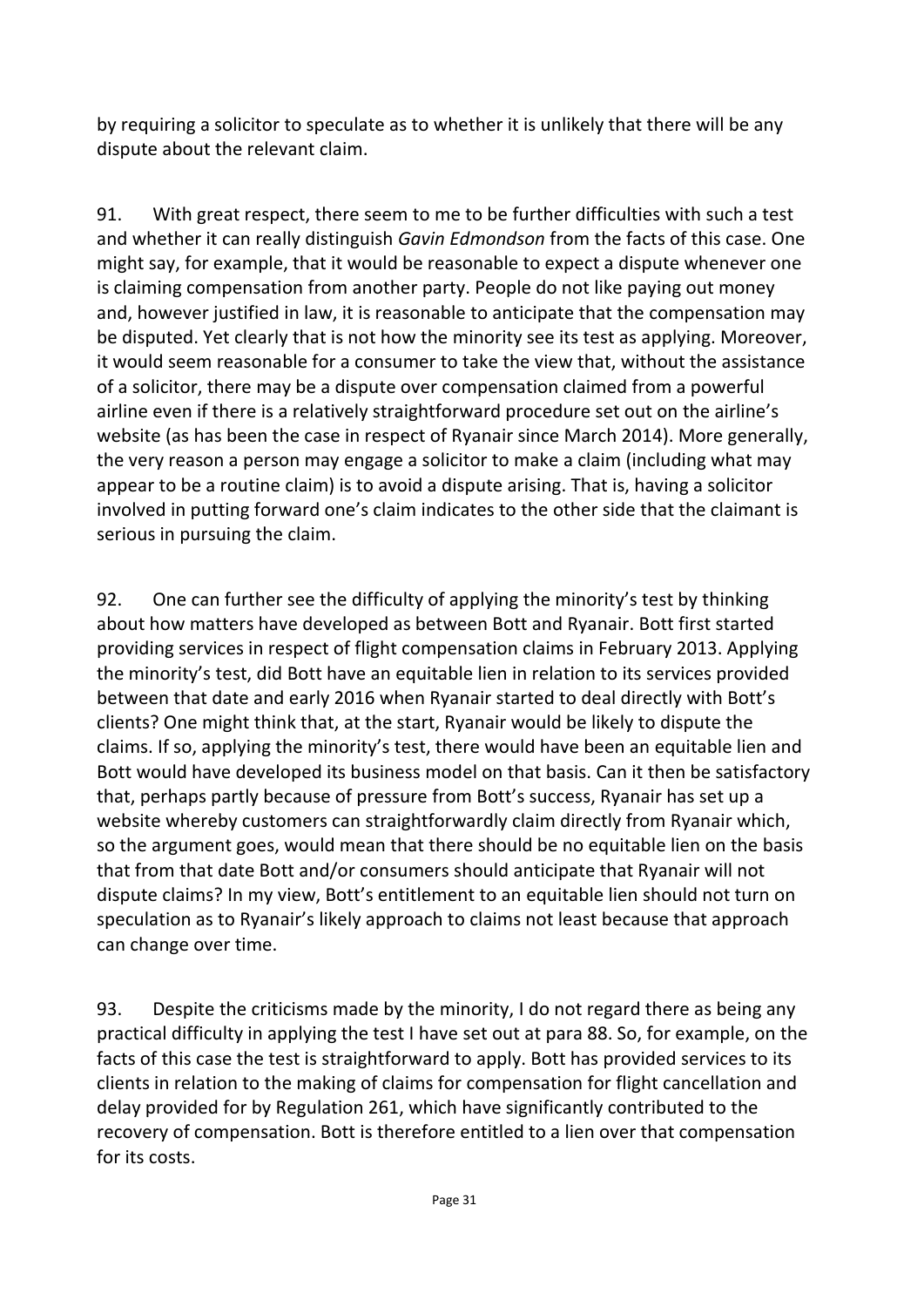94. I should add, with respect, that, contrary to what is indicated by the minority at para 67, the test I am adopting is narrower - because, crucially, it requires that the solicitor's services must be provided in relation to the making of a client's claim - than the summary of the test proposed by Nicholas Bacon QC, counsel for Bott, as set out in the minority's judgment at para 43. I also disagree that the test I am adopting extends the solicitor's litigation lien into "transactional work" because, as I understand the term, transactional work does not involve services provided by the solicitor, within the scope of the retainer with its client, in relation to the making of a client's claim.

95. It is also worth stressing that, at least in the context of claims for liquidated sums, if it is clear that the person against whom the claim is made had already decided to comply with the legal obligation to pay the sum owed to the claimant before learning of the solicitor's intervention, the contribution of a solicitor to the recovery of the fund is unlikely to be regarded as significant. In that situation, the solicitor's services can hardly be said to be enhancing access to justice. The claimant's legal rights would have been vindicated in any event. But on the facts of this case, there is no question of Ryanair having decided to pay out without any claims being made although there is a related question as to the effect of Ryanair providing its own online claims procedure which I examine at paras 97-98 below.

96. It is true that the test I have adopted rests on the assumption that, as in this case and *Gavin Edmondson*, the solicitors are concerned with the making of a claim (or, one can add, a counterclaim) rather than the putting forward of a defence. We heard no submissions on the circumstances in which solicitors representing defendants are entitled to an equitable lien over a relevant fund and I therefore prefer to say nothing about that situation. However, it is very important to stress that this judgment, and the test put forward, is in no sense intended to cut back on the traditional ambit of the equitable lien where proceedings have been issued (whether in court or in arbitration).

#### **5. The outer reaches of the solicitor's equitable lien**

97. I accept that the facts of this case are at the outer limits of a solicitor's equitable lien. In that sense, my approach and the approach of the minority are close to each other but draw the boundary line in a marginally different place. But I should clarify that the hesitancy I have expressed in para 86 above as to whether Bott was here making a sufficiently significant contribution to the successful outcome is not so much because the services provided by Bott did not involve any factual or legal complexity (it is clear that they did not) but rather because, after March 2014, Ryanair provided a relatively straightforward procedure on its website by which customers could claim compensation directly from Ryanair without involving a solicitor at all. One might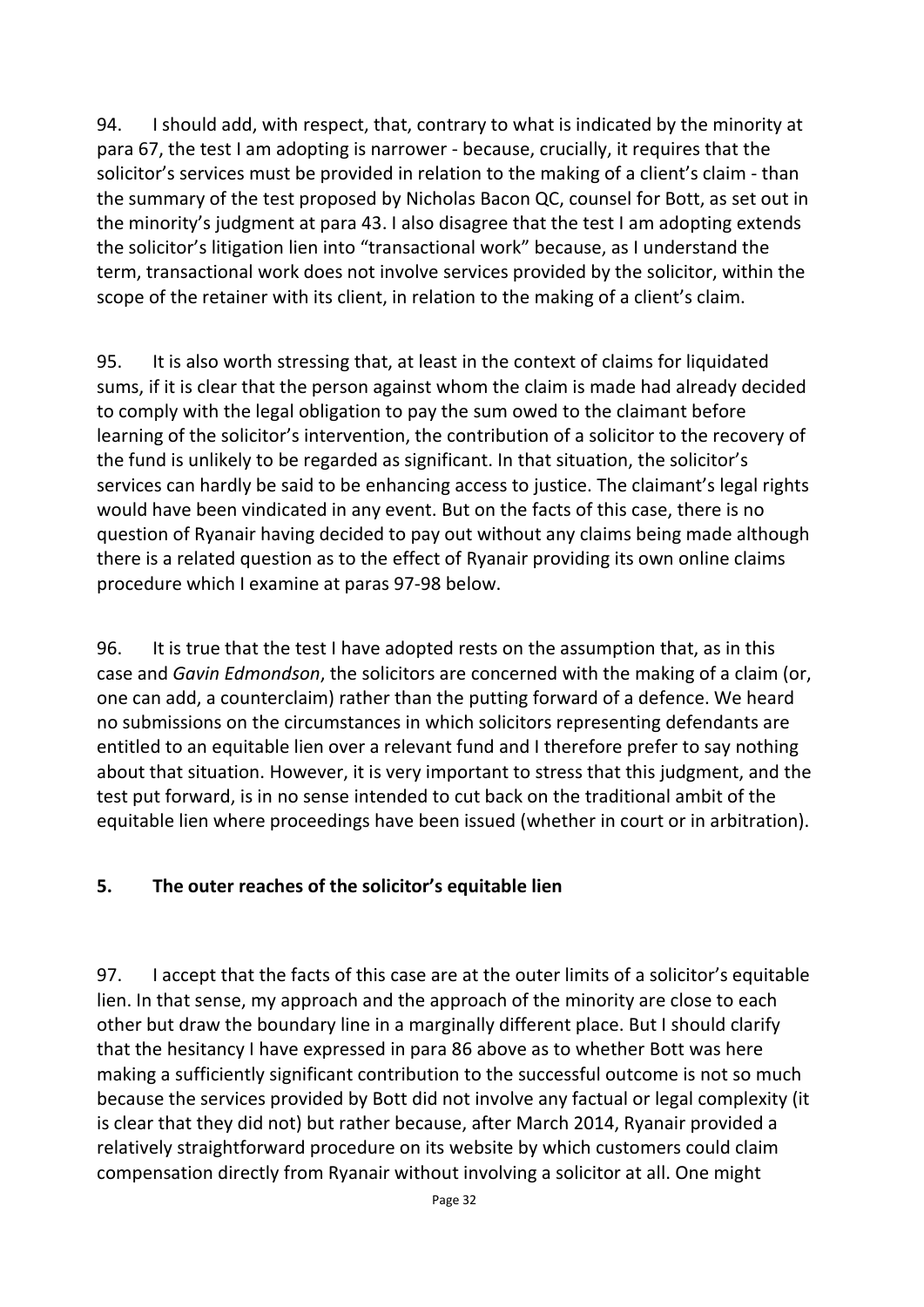therefore say that Bott has been providing no added value to what a reasonably competent customer of Ryanair can sort out for himself or herself without incurring any legal costs. However, if one looks at this question in the context of Bott's services generally in relation to flight compensation claims it can fairly be said that Bott has made a significant contribution to the recovery of compensation by its clients. And as I have already stressed, the threshold here is a low one. Indeed, Mr Kennelly did not seriously challenge the proposition that Bott had here made a significant contribution to the recovery of compensation. Instead, the main focus of his submissions was on, for example, whether there was a dispute and whether the services provided were litigation or dispute resolution services.

98. There is a further linked concern as to whether it is acceptable for solicitors to charge fees in a context where a person could very easily make a claim and recover compensation without incurring any legal fees. Clearly it is important that people are not misled by solicitors and, in certain situations, it may be strongly argued that any reputable solicitor would first advise a prospective client that he or she should utilise an online claims procedure without incurring any legal costs. In so far as it is thought that a system of online compensation is being abused by solicitors to charge unnecessary fees, this would be a matter for the Solicitors' Regulation Authority to investigate. In relation to an equitable lien, there is a well-established equitable doctrine that could be invoked to prevent any abuse, namely that the solicitor asserting the lien would need "to come to equity with clean hands" (see, generally, Graham Virgo, *The Principles of Equity and Trusts*, 4th ed (2020), p 32). But although Mr Kennelly put forward, as a fall-back submission, that, in the exercise of the court's general equitable discretion, the equitable lien for Bott should be refused, it has not been suggested before us or in the courts below that the conduct of Bott was such that it was barred by the "clean hands" doctrine from asserting an equitable lien. In any event, we do not have the factual basis on which we could now consider applying such a bar and I do not think it would be appropriate to remit the proceedings back on an issue that was not specifically argued.

## **6. Three final points**

99. There are three final points. First, although Ryanair has challenged the amount of the fees (ie the success fees) which Bott is claiming as costs under Bott's conditional fee agreements with its clients (and I agree with the minority at para 76 that we are not in a position to deal with this issue), Ryanair has not suggested that the conditional fee agreements fall outside the definition of conditional fee agreements in sections 58 and 58A of the Courts and Legal Services Act 1990. Yet those definitions require that a conditional fee agreement is with a person "providing advocacy or litigation services";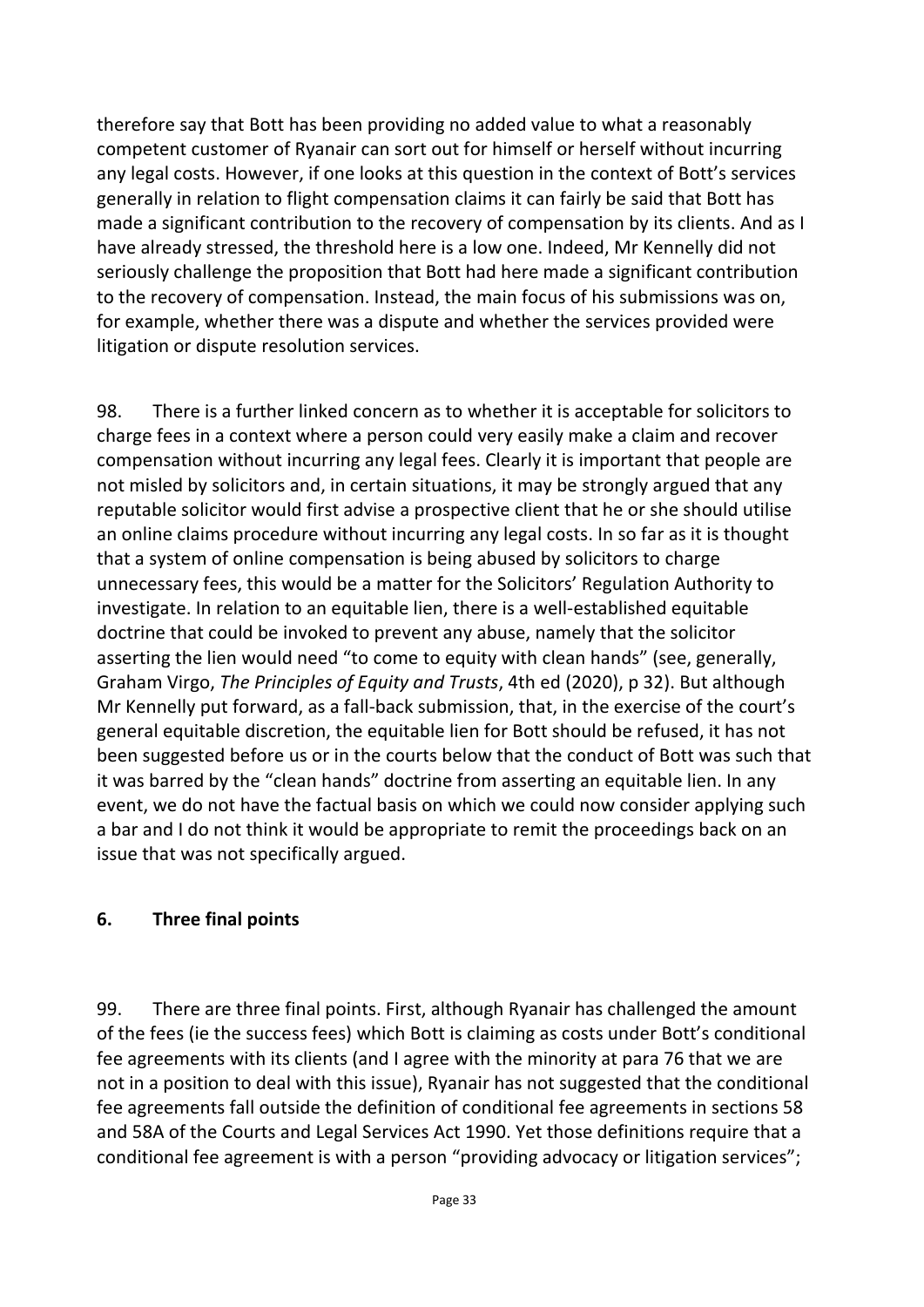and a conditional fee agreement which provides for a success fee must relate to "proceedings"; and by section 58A(4), "'proceedings' includes any sort of proceedings for resolving disputes (and not just proceedings in a court), whether commenced or contemplated." The fact that there has been no challenge to there here being a conditional fee agreement within sections 58 and 58A tends to support the view that the solicitor's services were here within the scope of litigation (or dispute resolution) services.

100. Secondly, an equitable lien only goes so far as to give the solicitor security for the costs to which it is contractually entitled. Although there is a wide-ranging debate as to how far the law should ever provide proprietary security, where it has not been contractually agreed (see, for example, in the context of unjust enrichment, *Goff and Jones: The Law of Unjust Enrichment*, 9th ed (2016), paras 37-07 to 37-26), there is no question of the equitable lien resulting in the solicitor obtaining more than the amount to which the solicitor is contractually entitled. What the law is doing is making it more certain that the solicitor will be paid the costs to which it is contractually entitled; and this in turn enhances the willingness of solicitors to extend credit to clients.

101. Thirdly, in accordance with the standard principles applicable to the equitable lien, Ryanair was here bound by the equitable lien because it had notice of it. Once it had notice of the lien, it was taking the risk of double liability if it chose to pay the client direct.

## **7. Conclusion**

102. For these reasons, I would allow Bott's appeal. It can be seen that both Lord Briggs and Lady Arden agree with the test I have adopted at para 88; and my own reasoning and that of Lord Briggs are closely aligned.

#### **LADY ARDEN:**

103. Are the reasonable fees of Bott & Co, for acting for claimants who file claims for compensation from Ryanair for flight cancellation or delay, outside the equitable lien of solicitors if paid direct to the client? The equitable lien constitutes an equitable charge and it has been held to arise where there is a compromise made directly with the solicitor's client in pending litigation (see, for example, *Swain v Senate* (1806) 2 Bos & P (NR) 99; 127 ER 561), or in an arbitration (*In re Meter Cabs Ltd* [1911] 2 Ch 557), or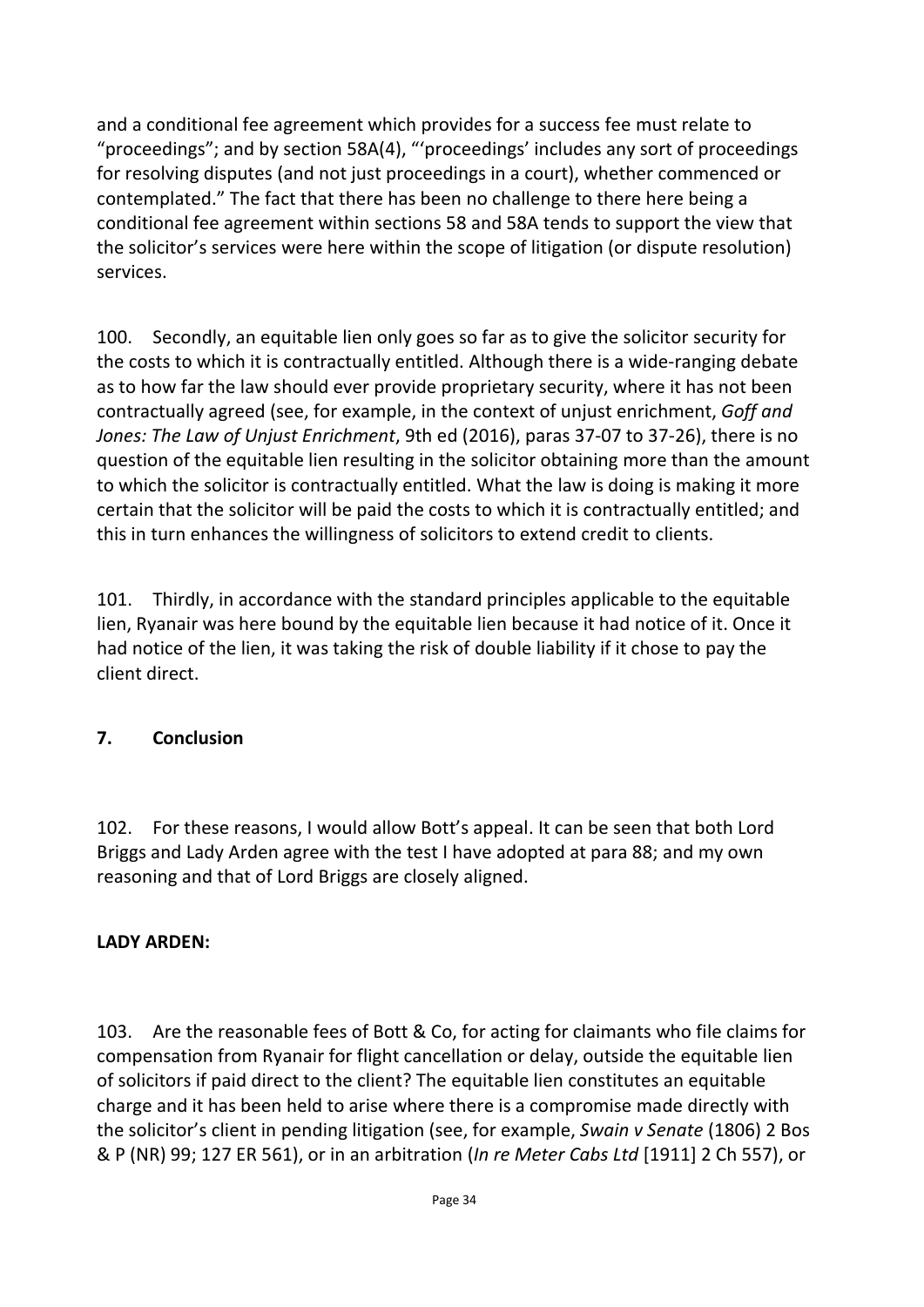under the Pre-action Protocol for Low Value Personal Injury Claims in Road Traffic Accidents RTA Protocol ("the RTA Protocol") (*Gavin Edmondson Solicitors Ltd v Haven Insurance Co Ltd* [2018] 1 WLR 2052).

104. The solicitor's equitable lien has been developed over time to meet new circumstances. It is at least 200 years old. It began as a principle to enable the court to intervene if a solicitor obtained a judgment for his client, and that led to a recovery for the client. It was extended to a case where the parties decided to refer their dispute to arbitration and most recently where the claimant uses a protocol or scheme for presenting a claim that enables him or her to receive a settlement offer without having to issue court proceedings. The equitable lien is therefore a dynamic legal concept, not one which is hard-edged, circumscribed by immutable rules and incapable of further development. Courts have developed the law to meet changing times and on the basis that they were satisfied that it was appropriate to do so. Parliamentary approval to the equitable lien can be seen in the creation of the parallel scheme for charging orders described by Lord Leggatt and Lady Rose at para 23 above. But that is a parallel stream of development limited to litigation that does not affect the equitable lien. But, although the concept is capable of development, in my judgment it should be developed only if there is a coherent principle which justifies that development.

105. The recent decision of this court in *Gavin Edmondson* established at least two points.

106. Firstly, and most obviously, it established that an equitable lien can arise where no litigation has yet been commenced and indeed may never be commenced. In this regard the decision impliedly overruled the first holding in *Meguerditchian v Lightbound* [1917] 2 KB 298 (referred to by Lord Leggatt and Lady Rose at paras 28-31 above) which is said to lay down a "mere negotiation" rule: I consider this further at para 112 below.

107. Secondly, and importantly from the point of view of my emphasis on coherent principle, it establishes a clear link between the lien and access to justice. This point appears in para 1 of the judgment of Lord Briggs:

> "It is a judge-made remedy, motivated not by any fondness for solicitors as fellow lawyers or even as officers of the court, but rather because it promotes access to justice."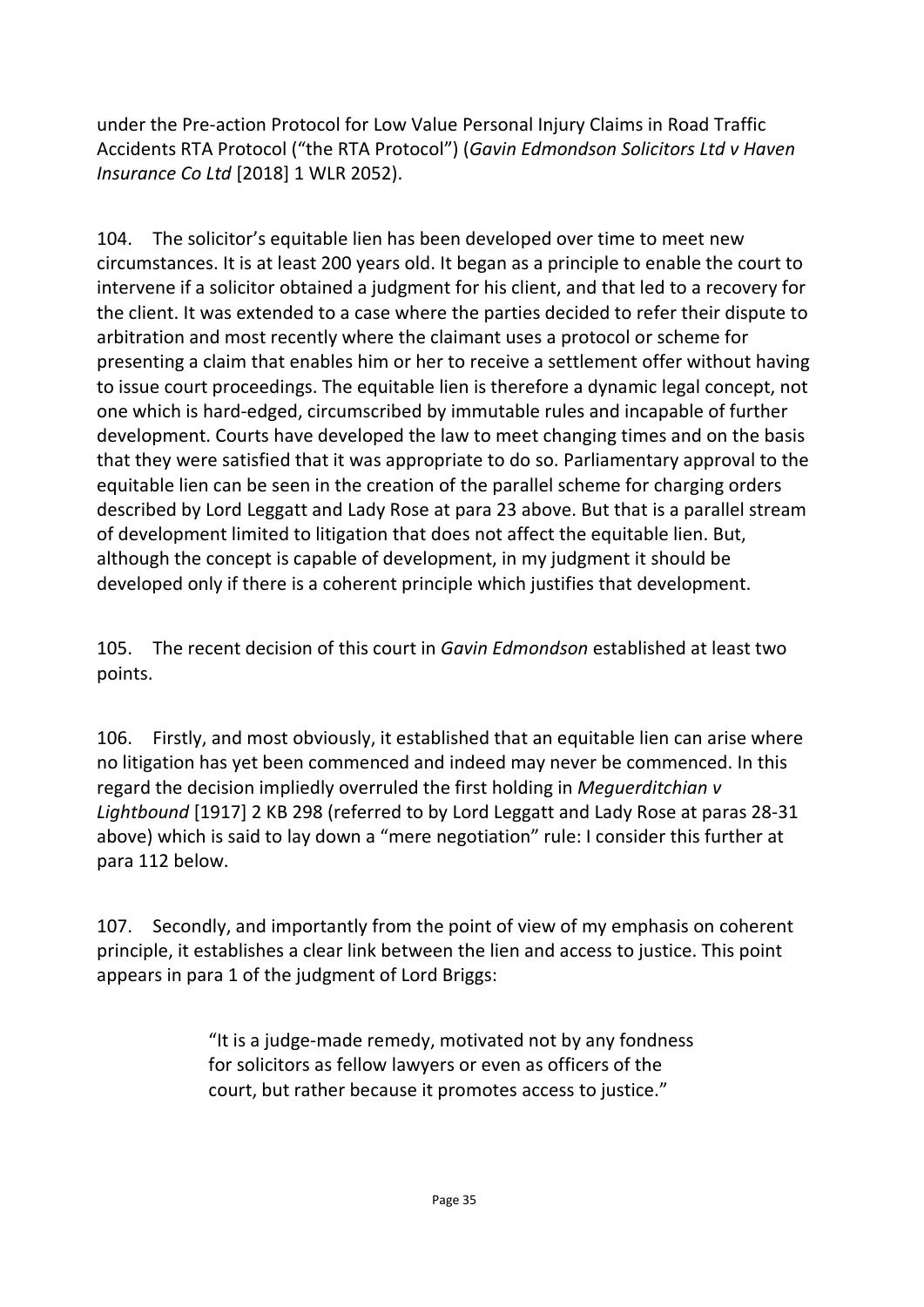108. Lord Briggs developed this point with the assistance of authority at paras 33 and 34 of his judgment:

> "33. Two early cases demonstrate that access to justice lay behind the development of the principle. The first is *Ex p Bryant* (1815) 1 Madd 49. Plumer V-C said, at p 52:

> > 'I do not wish to relax the doctrine as to lien, for it is to the advantage of clients, as well as solicitors; for business is often transacted by solicitors for needy clients, merely on the prospect of having their costs under the doctrine as to lien.'

The Vice Chancellor also said, obiter, that knowledge of the solicitor's lien on the part of the payer would be as effective as notice. To the same effect is *Gould v Davis* (1831) 1 Cr & J 415.

34. The second case is *In re Moss* (1866) LR 2 Eq 345, although it was about a legal rather than equitable lien. Lord Romilly MR said, at p 347:

> 'I think it of great importance to preserve the lien of solicitors. That is the real security for solicitors engaged in business. It is also beneficial to the suitors. It would frequently happen, but for the lien which solicitors have upon papers and deeds, that a client who is not able to advance money to enable them to carry on business would be deprived of justice, through inability to prosecute his claims in the suit …'"

109. So, the purposes of the solicitor's equitable lien always included helping to ensure that people who have claims, whether to recover property, payment of a sum of money or damages, can pursue their claims even if they have limited means, which makes it difficult for them to retain a solicitor. This is because the solicitor will have the assurance that if the claim is pursued on his advice and judgment is obtained, he or she will have the benefit of the equitable lien, and this will make the solicitor more willing to act for people of limited means.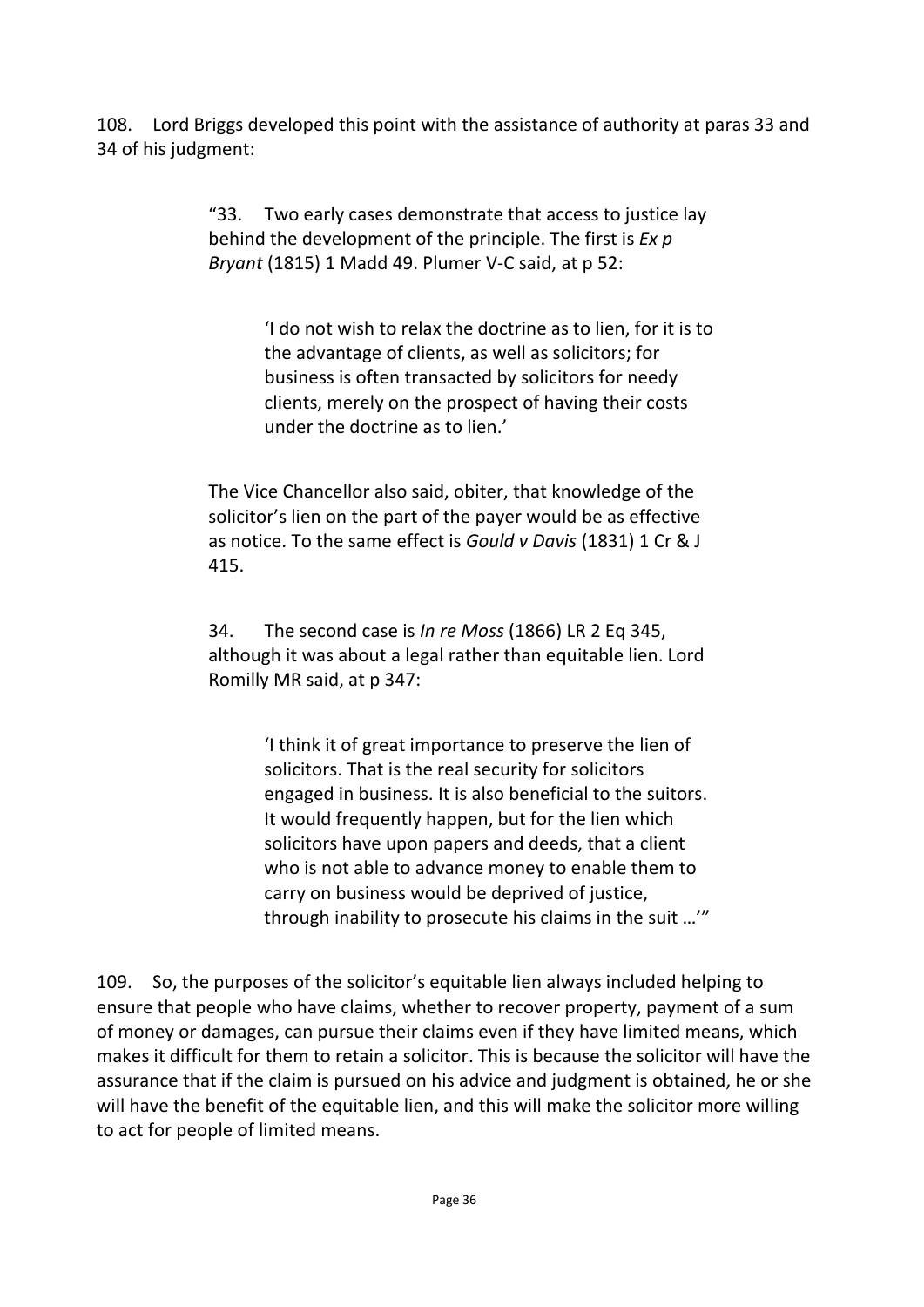110. As I see it, because of *Gavin Edmondson*, effective access to justice has become a foremost animating principle of the equitable lien. Access to justice here is about a claimant having an effective means of having his claim determined and enforced. It is about facilitating the making of claims in any manner recognised by law. That is usually a court, but it may also be an arbitration or under a pre-action protocol. The aim of access to justice is that a person with a claim should be able to recover the amount of that claim in any manner recognised by law if the claim is a good one in law. The claimant is not bound to submit to an independent tribunal. He may be able to get proper redress without issuing proceedings or engaging in some other form of adjudication. In my judgment, freed of authority, there is no logical reason why his solicitor should be entitled to rely on the fruits of his labour as security for his fees in pursuing a claim for his client if court proceedings or arbitration or some process under a pre-action protocol has been initiated but not if the settlement has been obtained without doing that. If such a distinction exists it may act as an incentive to issue proceedings or arbitration when some equally effective but less expensive course is open to the client.

111. Beyond that, it is also appropriate to recall that effective access to justice is not a unidimensional subject. It includes the wherewithal for effective adjudication in a court of law, for instance the provision of sufficient resources for the court system, so that the courts are available as and when people who need them can get access to them. By parity of reasoning, there must be sanctions for steps taken by parties to prevent the solicitor from receiving his costs out of the fruits of the action (as in *Welsh v Hole* (1779) 1 Doug KB 238). Those steps would, if not sanctioned, diminish the reliance that the solicitor would be prepared to place on the equitable lien. The equitable lien of a solicitor is a recognition of the importance of the services of a solicitor in pursuing a claim and thus securing their fees is also apt to achieve access to justice. But the key issue here is the availability of the solicitor's equitable lien and the role it must play in the provision of effective access to justice.

## **What does the mere negotiation rule mean in relation to the solicitor's equitable**

#### **lien?**

112. In *Meguerdtichian*, the critical factor was not simply the fact that the costs were incurred without the commencement of litigation (which is the point emphasised by Lord Leggatt and Lady Rose) but that they were considered by two members of the Court of Appeal (Bankes LJ and Bray J) to be costs purely incurred in negotiations. The third member of the Court of Appeal did not decide the case on the basis of the mere negotiation rule.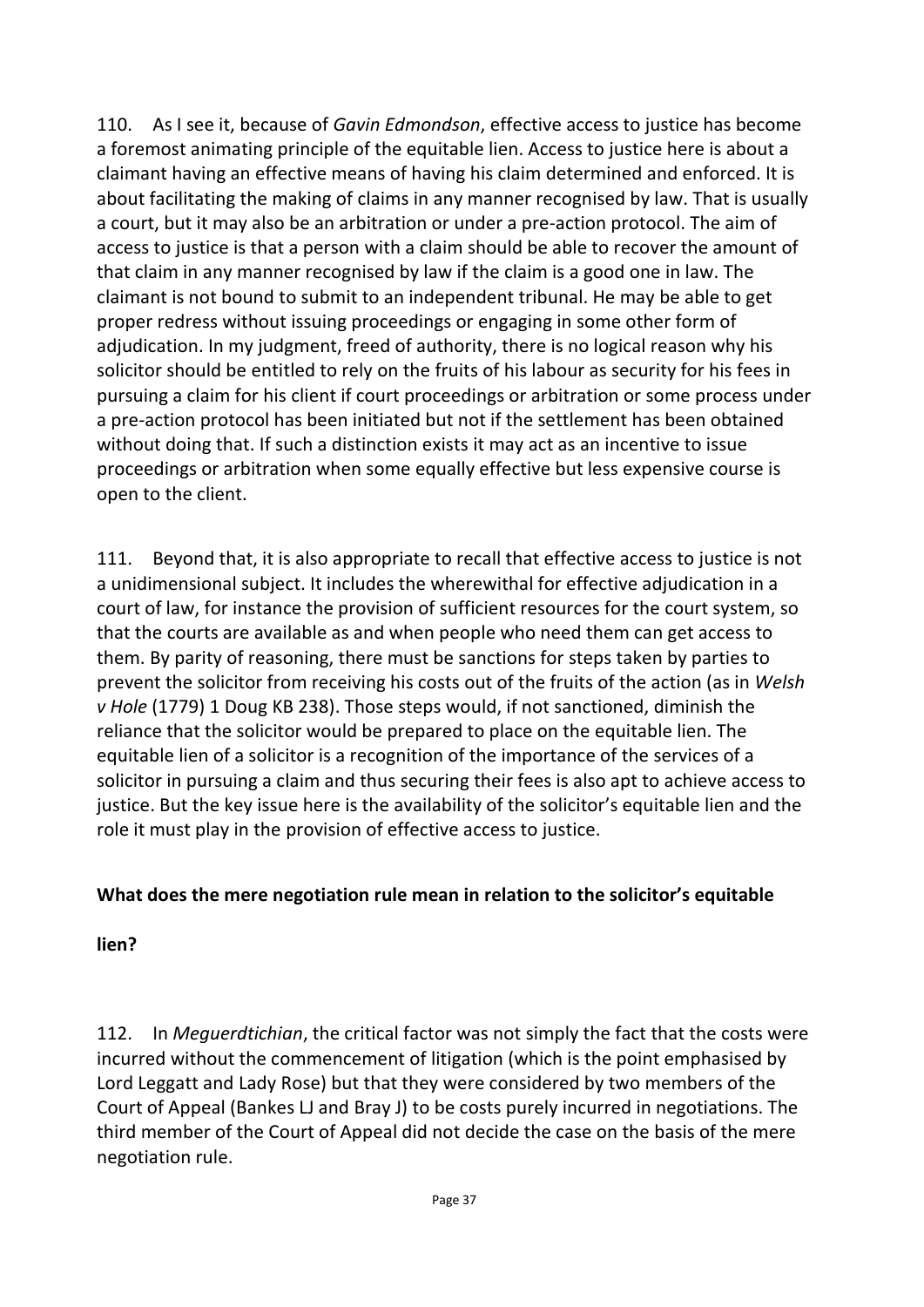113. The first ruling dealing with "mere negotiation" has to be seen against the somewhat unusual facts of the case, which involved the same firm of solicitors acting for a client and later for the syndics in his bankruptcy. The facts were exceptional. As Bankes LJ explains, what mattered was that the solicitors conducted negotiations to see if they could obtain a compromise of a dispute about the right to possession of certain title documents and that the solicitors were free to decide whether there should be proceedings. For Bankes LJ a crucial point was that, at the time they took place, the negotiations might not lead to litigation ("the mere negotiation rule"): see para 31 above.

114. Accordingly, even if the first holding had not been overruled in *Gavin Edmondson*, the negotiations in *Meguerditchian* may have been distinguishable from the negotiations in *Gavin Edmondson* and this case in any event. Moreover, the observations about the need for proceedings must be read in the context of negotiations which appear not to have progressed to the stage of a threat of litigation until a very late stage. The position might have been different if there had been held to be an explicit or implicit threat of proceedings at the time of the negotiations.

115. Swinfen Eady LJ (with whom Bray J also agreed) did not decide the matter on the basis that at the relevant time there were simply negotiations. He decided the matter solely on the basis of the second ground of decision in that case, which was that the documents that the solicitors later recovered were obtained by the solicitors' labour on behalf of another client, namely the syndics in bankruptcy of the original client who gave fresh instructions to the solicitors and did not take over any proceedings started by the original client before his bankruptcy. The appellants' argument that there had been an adoption of earlier work was rejected.

116. So far as I can discover, *Meguerditchian* has never been cited in any reported judgment since it was decided, other than this case. Therefore, it could not be said that before *Gavin Edmondson* was decided, *Meguerditchian* represented some hallowed well-defined rule of law about the equitable lien of solicitors. As a consequence, the mere negotiation rule has never been definitively clarified or refined in the process of later case law. So that particular boundary of the solicitor's equitable lien which existed before *Gavin Edmondson* was not necessarily settled. Accordingly, the mere negotiation rule is neither a rule which has been there since time immemorial nor one considered by the courts to constitute a long-standing and fundamental feature of the solicitor's lien nor a rule with hard-edged characteristics. It cannot therefore provide much guidance in the development of the law.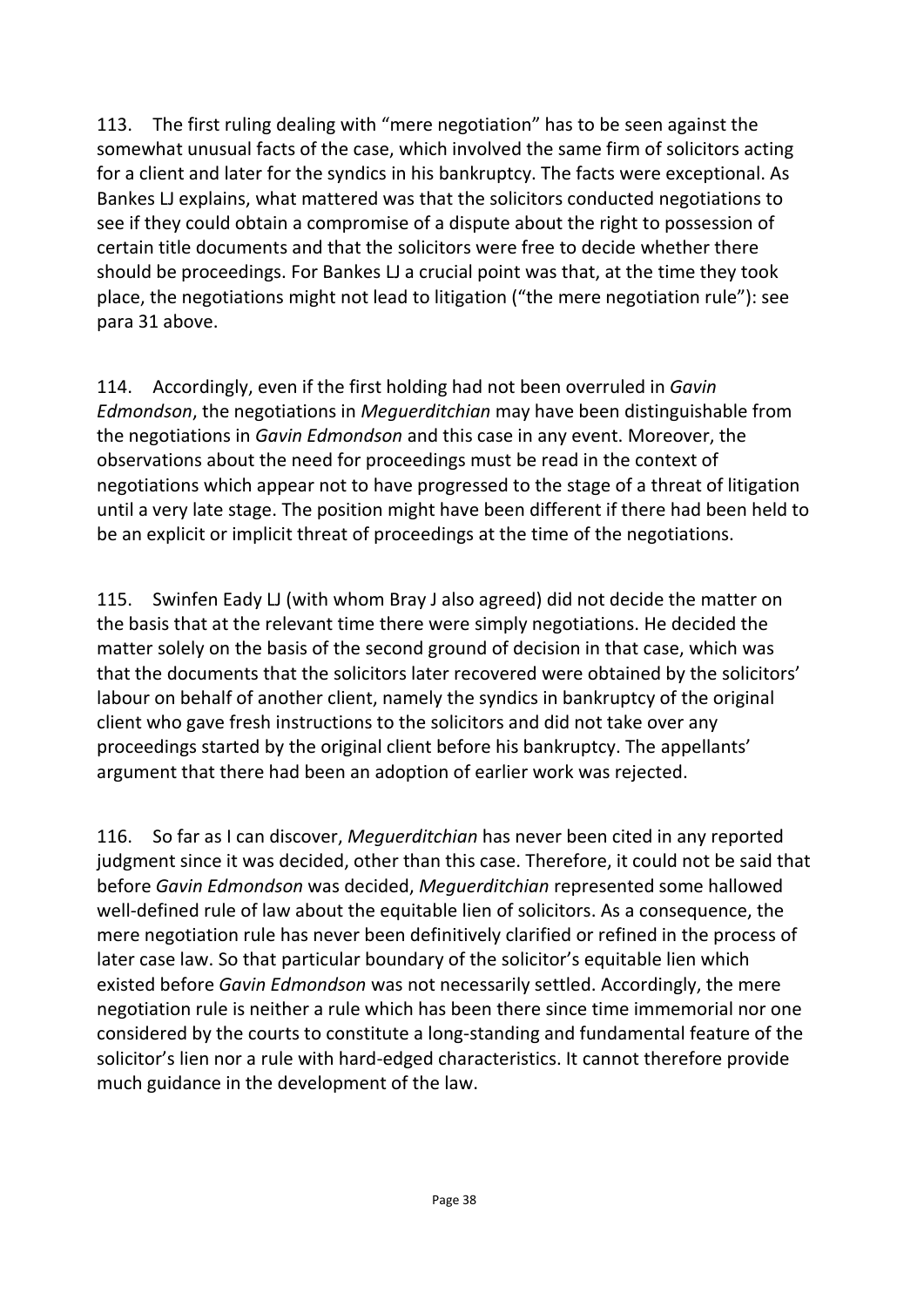#### **Trigger for the equitable lien to be capable of enforcement by the court**

117. Lord Leggatt and Lady Rose in their eloquent judgment, for which I am most grateful, answer this issue by holding that the existence of a dispute or anticipated dispute with a defendant is a necessary pre-condition to the equitable lien arising (paras 64 to 66). But that would exclude cases where the client has a claim but does not yet know whether it will be disputed. To find that out is likely to involve cost since the client will almost certainly have to explain the nub in legal and factual terms of the claims sought to be put forward. If the client's claim is not agreed, and proceedings must be issued, that explanation might well go on to be the kernel of the pleaded claim.

118. I agree with Lord Burrows' criticisms of the "dispute" threshold (paras 91 to 96 of his judgment). The minority's test of "dispute or anticipated dispute" also leaves it unclear who must anticipate the dispute and on what basis. If it is the anticipation of the claimant, is it to be tested, as one would have thought it must, by reference to the information that he has? One would have thought that that was necessary for the test to be fair, but the difficulty is that that may involve the disclosure of legally privileged information which the claimant cannot be expected to disclose. If the test is wholly objective, it would seem to be irrelevant whether the claimant himself anticipated the dispute, which again seems wrong in principle.

119. In my judgment, that situation self-evidently falls within the animating principle which I have identified above. Processes for the resolution of complaints and claims by customers are nowadays not unknown and, in my judgment, recognition of the relationship between such processes and effective access to justice reflects our expanding understanding of what is needed to promote and obtain effective access to justice. The extension of the solicitor's equitable lien to cover costs incurred as part of such processes constitutes, therefore, an area in which, in my judgment, judge-made law may properly be developed in accordance with the principles already detailed above.

120. Accordingly, it seems to me that the equitable lien can and should be held to arise where there is no dispute as such, but the client has a claim which has not been admitted and which must be formulated and communicated to the service provider or other prospective defendant in order to elicit whether there is a dispute. In my judgment this is a principled and coherent test for the reasons that I have already given. It is not, as I see it, inconsistent with the historical roots or rationale of the principle. Nor is it to be characterised as an illegitimate extension of the law (paras 45 and 67 above). The majority provides an explanation of where the boundary lies.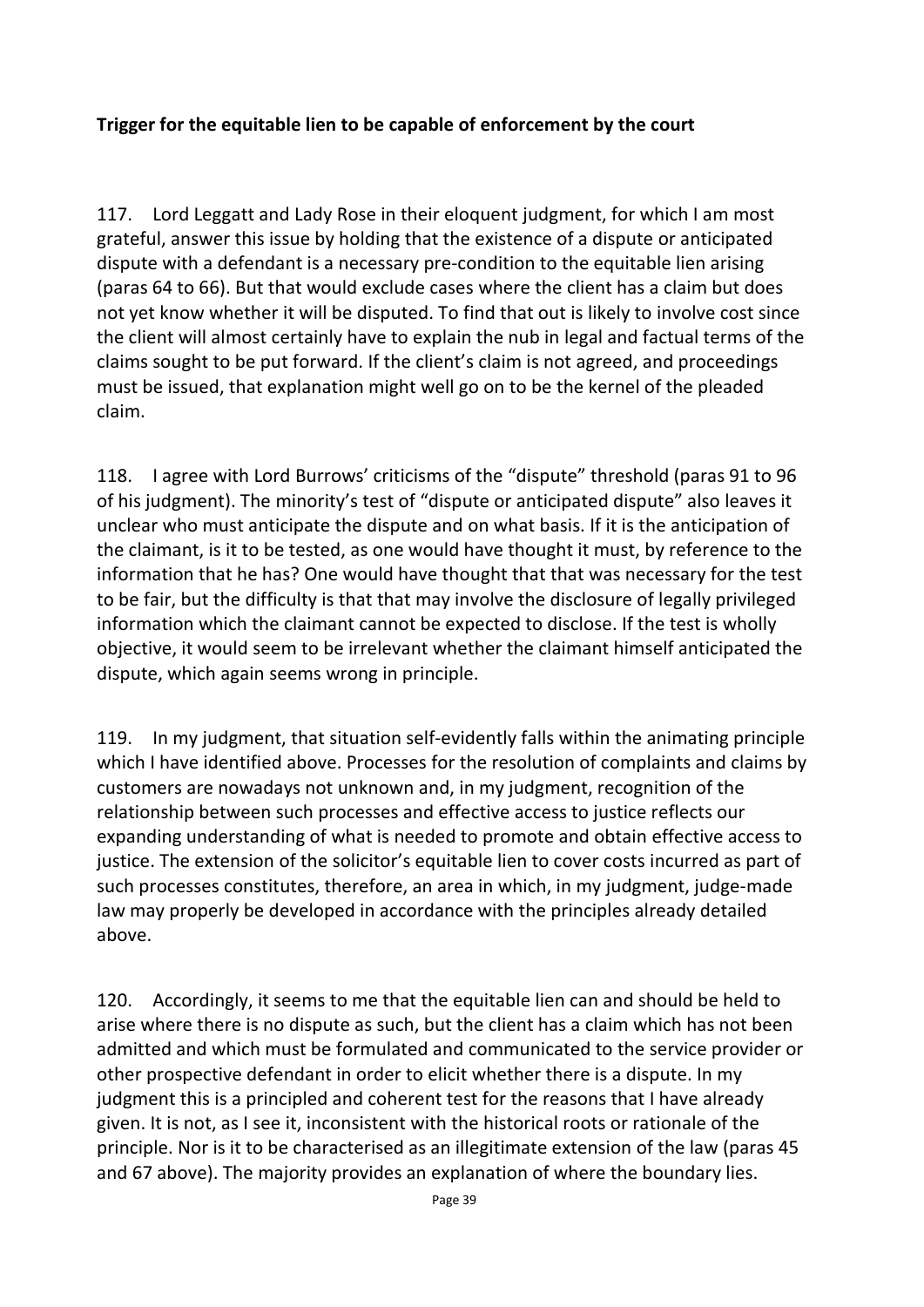121. Insofar as the reasoning of Lord Dyson MR in *Gaynor v Central West London Buses* [2007] 1 WLR 1045, paras 16 to 18 leads to a contrary conclusion, I would hold that his conclusion is distinguishable because it was made in the different context of specific statutory provisions.

122. Since drafting my judgment, I have had the privilege of reading the draft judgments of Lord Briggs and Lord Burrows, and my approach accords with the approach of Lord Burrows, with which Lord Briggs agrees. Where the client is a potential claimant, it is a claim-based approach: was the solicitor asserting a legally enforceable claim on behalf of the client and was his work instrumental in obtaining the compromise or transfer of property or collateral benefit from the dispute which the client has obtained? This read with para 125 below precisely matches in relation to the recovery of a fund the test put forward by Lord Burrows in para 88 of his judgment.

## **Importance today of out of court settlement of disputes**

123. Times have moved on since cases such as *Welsh v Hole* (see para 111 above) were decided. There is today an enormous pressure on court resources, human and physical. Accordingly, the courts in certain circumstances encourage parties to seek to resolve their disputes in other ways, if that is appropriate, before pursuing court proceedings. So, for example, in a dispute about financial services, the client may be encouraged to use some mediation service, or process involving an ombudsperson, before bringing any court proceedings.

124. A reference to arbitration has long been recognised as in the public interest. It follows that other forms of dispute resolution out of court which have been developed since should be regarded in the same way. Lord Kenyon CJ recognised that there was a public interest in arbitration when he held in *Ormerod v Tate* (1801) 1 East 464; 102 ER 179 that the solicitor's equitable lien was available where, after proceedings had been commenced, the parties agreed to go to arbitration. He added (immediately after the passage cited by Lord Leggatt and Lady Rose at para 21 of their judgment):

> "The public have an interest that it should be so; for otherwise no attorney will be forward to advise a reference." (p 465)

The relevant area of law may be sufficiently clear to a person who is legally trained, but in reality a layperson may well be unfamiliar with it, or unwilling to act without some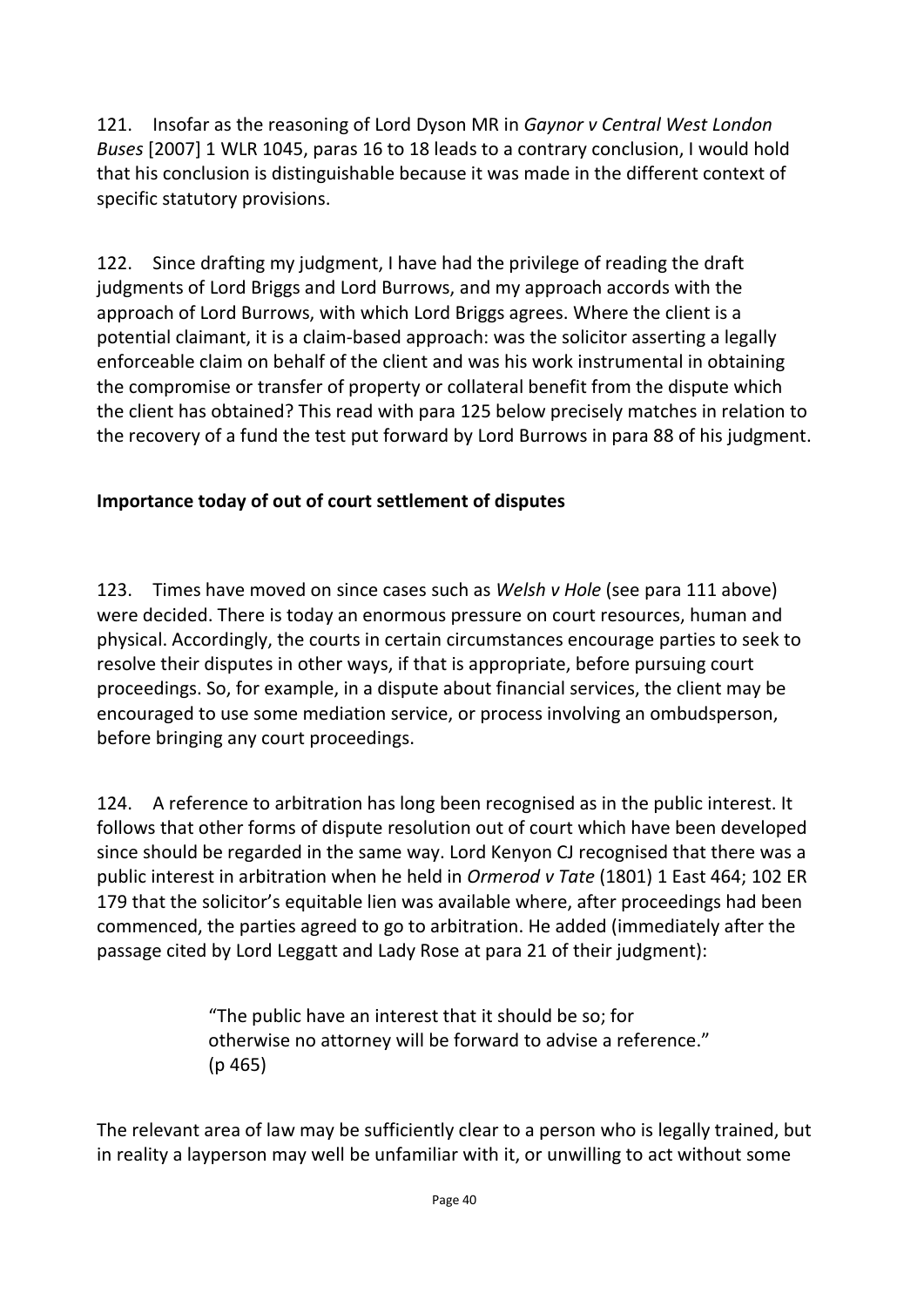advice. Compensation for delayed or cancelled flights may not be straightforward in every case (see for example *Gahan v Emirates* [2018] 1 WLR 2287) but I accept that it will be relatively so in many cases.

#### **Recovery must be through the instrumentality of the solicitor**

125. Clearly, for the equitable lien to arise, the sum recovered must have been obtained through the instrumentality of the solicitor's services. It has been held to extend to collateral benefits obtained on losing the litigation (*Hyde v White* [1933] P 105). But it is not necessary to discuss the meaning of instrumentality further on this appeal.

#### **Transactional work can be distinguished**

126. The animating principle of effective access to justice does not extend to the transactional services provided by a solicitor. These are not in general centred on the resolution of any dispute or potential dispute. Moreover, in relation to transactional services a solicitor may as against his client have a general lien over documents of title and so on. If the animating principle is applied, I do not consider that there will be difficulty in the usual case in drawing a distinction between a solicitor's services which may give rise to an equitable lien and those which do not.

## **The court's discretion to intervene to protect the solicitor's lien**

127. The court will not of course automatically interfere if the paying party decides to pay the amount of the claim to the client and not to his solicitors. The court has a limited discretion not to come to the aid of the solicitors. It is a judicial discretion which must be exercised in accordance with settled principles.

128. As Lord Briggs explained in *Gavin Edmondson* at para 37, "for equity to intervene there must be something sufficiently affecting the conscience of the payer, either in the form of collusion to cheat the solicitor or notice (or, I would add knowledge) of the solicitor's claim against, or interest in, the fund." There are many illustrations of this in the authorities, including the decision of the Court of Appeal in *The Hope* (1883) 8 PD 144, in which, it should be noted, the only ground of appeal was collusion. Notice was not raised.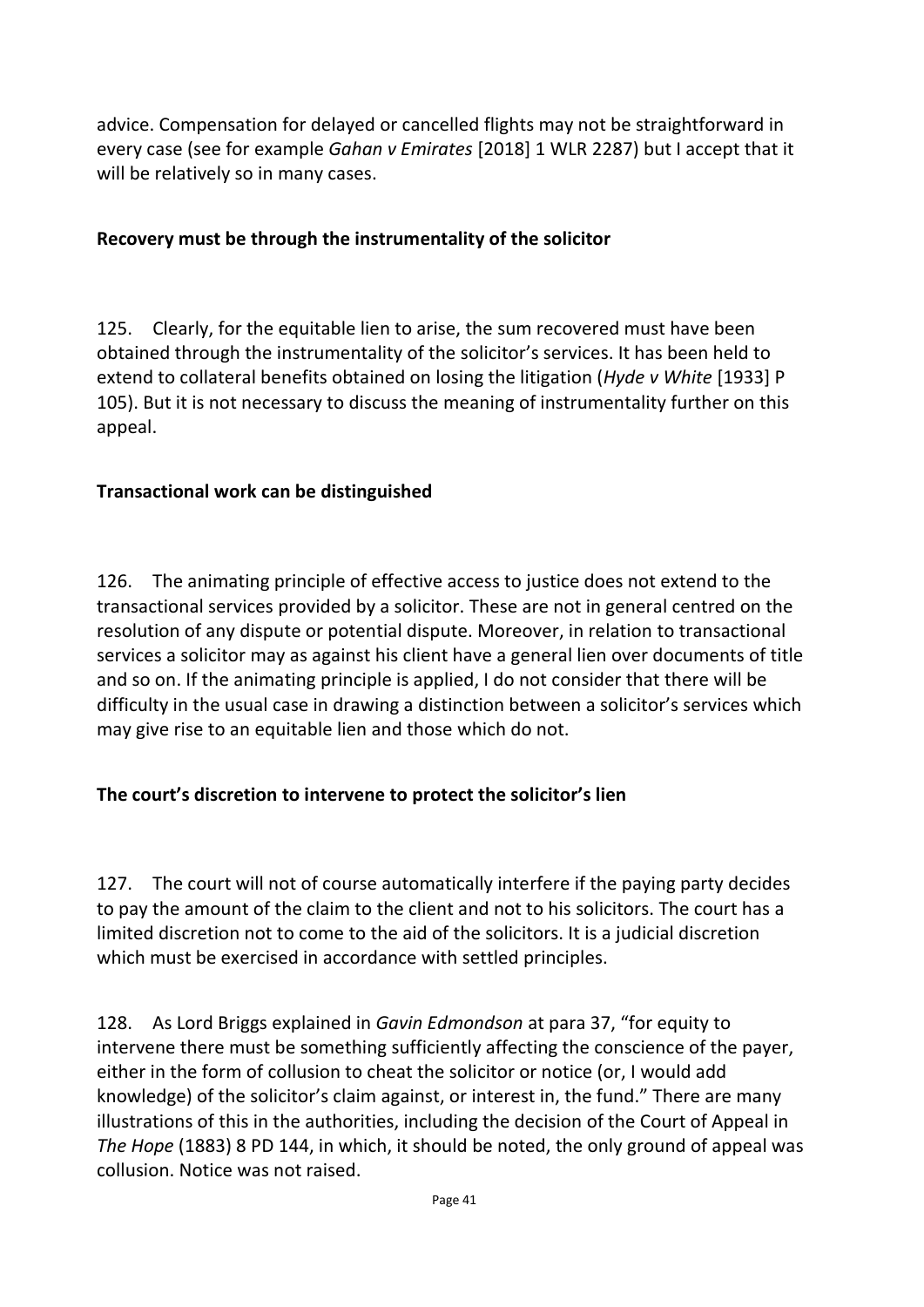129. Like other members of the Court, I would express no view on the questions whether the lien should also protect the work of other advisers apart from solicitors or whether the amounts claimed in the present case were in fact reasonable.

## **Equitable lien is substantially equivalent to a charging order in litigation**

130. The equitable lien comes into being when the fruits of the judgment are identified and so in a case like this the right comes into being when the client becomes entitled to a sum of money or other benefit because of the solicitor's labour. Clearly if the costs have not been finally determined, the court's order will protect him for the amount reasonably claimed until final determination takes place. The court will protect the equitable lien by making an appropriate order, for example, where the fund remains in existence, for the payment of an appropriate sum to him.

131. If the fund no longer exists, what the solicitor has is a personal remedy against the wrongdoers, but the personal remedy will compensate him for what occurred when he did not receive payment out of the fruits of pursuing the claim, and the award in his favour will therefore be calculated by reference to what would otherwise have been the solicitor's proprietary interest in those fruits. As I see it, the basis of decision in this case and *Gavin Edmondson* is the personal remedy which flows from wrongful interference with the property right arising from the equitable lien, and the amount claimed here represents not the full amount of the fruits of the solicitor's labour but the amount of his proper costs. Even so, the personal remedy constitutes a clear discouragement to the paying party paying the solicitor's client direct.

132. Section 73(1)(a) of the Solicitors Act 1974 (set out at para 23 above) enables the court to declare (not confer) that the solicitor has a charge over the fruits of litigation obtained by his instrumentality for his costs in that litigation. Section 73(1)(b) then gives the court power to make an order for sale. With the intervention of the court, the equitable lien performs a parallel role to a charging order in relation to the fruits of the solicitor's labour even if there is no litigation.

#### **Conclusion on this appeal**

133. For these reasons I would allow this appeal. The question is: to which of the costs incurred by the client with his solicitor does the solicitor's equitable lien apply? My answer is the claim-based test as defined above. The mere negotiation rule has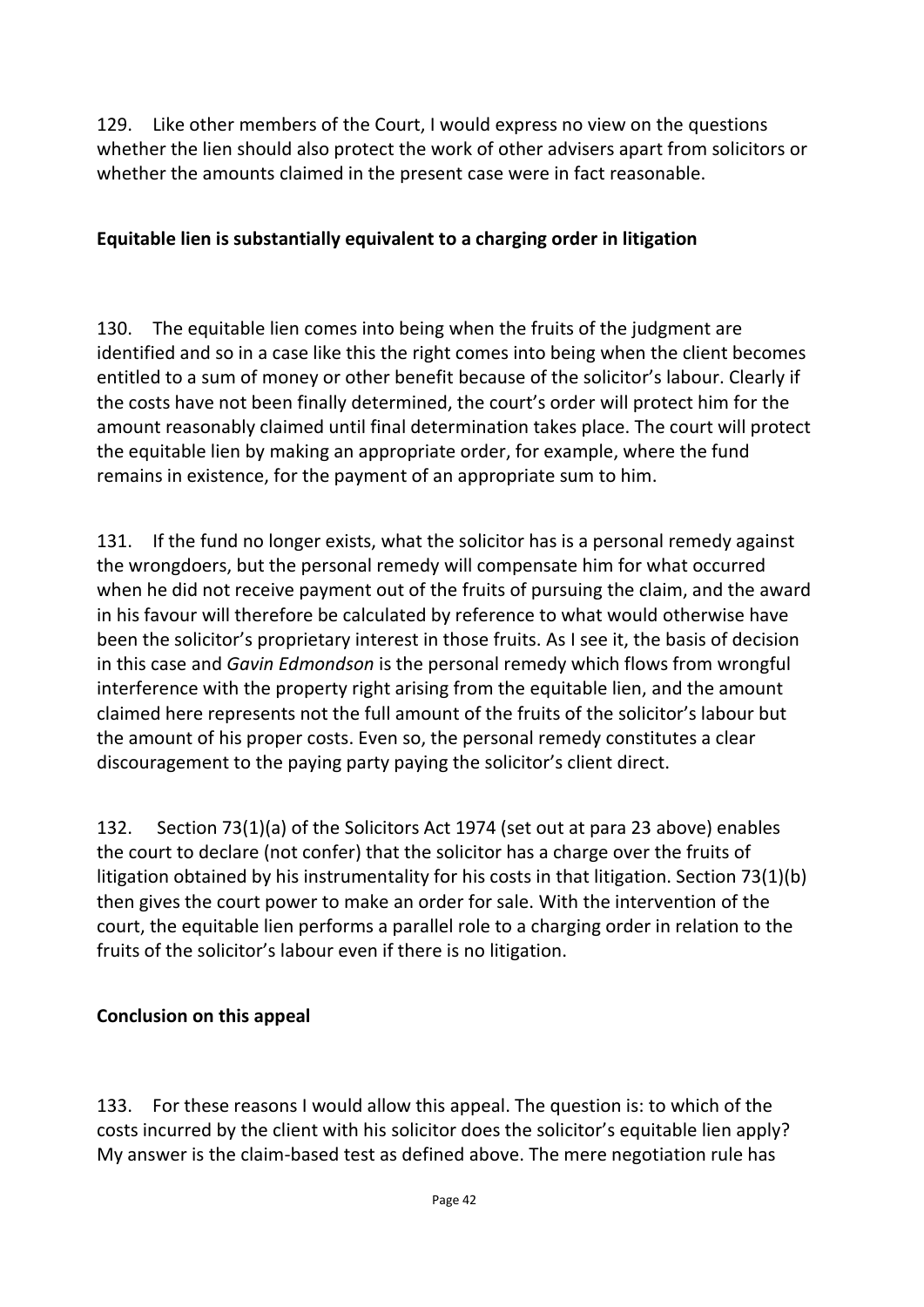gone and has not been replaced. It is now a matter of demonstrating that the costs were properly incurred in pursuit of the claim. (I leave aside defences and counterclaims). Moreover, as demonstrated by the second holding in *Meguerditchian*, the costs must have been incurred on behalf of this claimant and not some other client, and, as explained in para 125 above, the sum recovered must have been obtained through the instrumentality of the solicitor's services. The fruits of the labour are to be realistically construed. In some circumstances they extend to a collateral benefit from the litigation and not the relief that was sought: see *Hyde v White*, above. Understood in that sense, I agree with Lord Burrows that the solicitors' services must have significantly contributed to the recovery of money or property (see para 88 of Lord Burrows' judgment). The paying party is protected by the rule that he will not have to pay twice if he did not have the requisite notice and did not collude with the client.

134. I agree with Lord Briggs that this test should be easier to apply than the test of whether a dispute has arisen.

135. As to challenging the amount of the solicitors' costs, there would be no difference whichever test applies. In either case it is possible that Ryanair could challenge the bills on an assessment under sections 69 and 70 of the Solicitors Act 1974, but strict time limits apply. If the court makes an order for the paying party to pay the solicitor/client costs not paid to the solicitor as required by the solicitors' lien, the court will doubtless have jurisdiction to determine what those costs were.

## **Ancillary matters**

136. On the matter now before the Supreme Court I would exercise the discretion which the court has by virtue of the solicitor's equitable lien by ordering Ryanair to recoup to the appellant its proper charges which became due on or after 22 September 2016 from successful claimants for compensation from Ryanair (so far as such costs have not already paid). Those costs should to the knowledge of Ryanair have been paid to the appellant out of the payments of compensation made by it to the appellant's clients.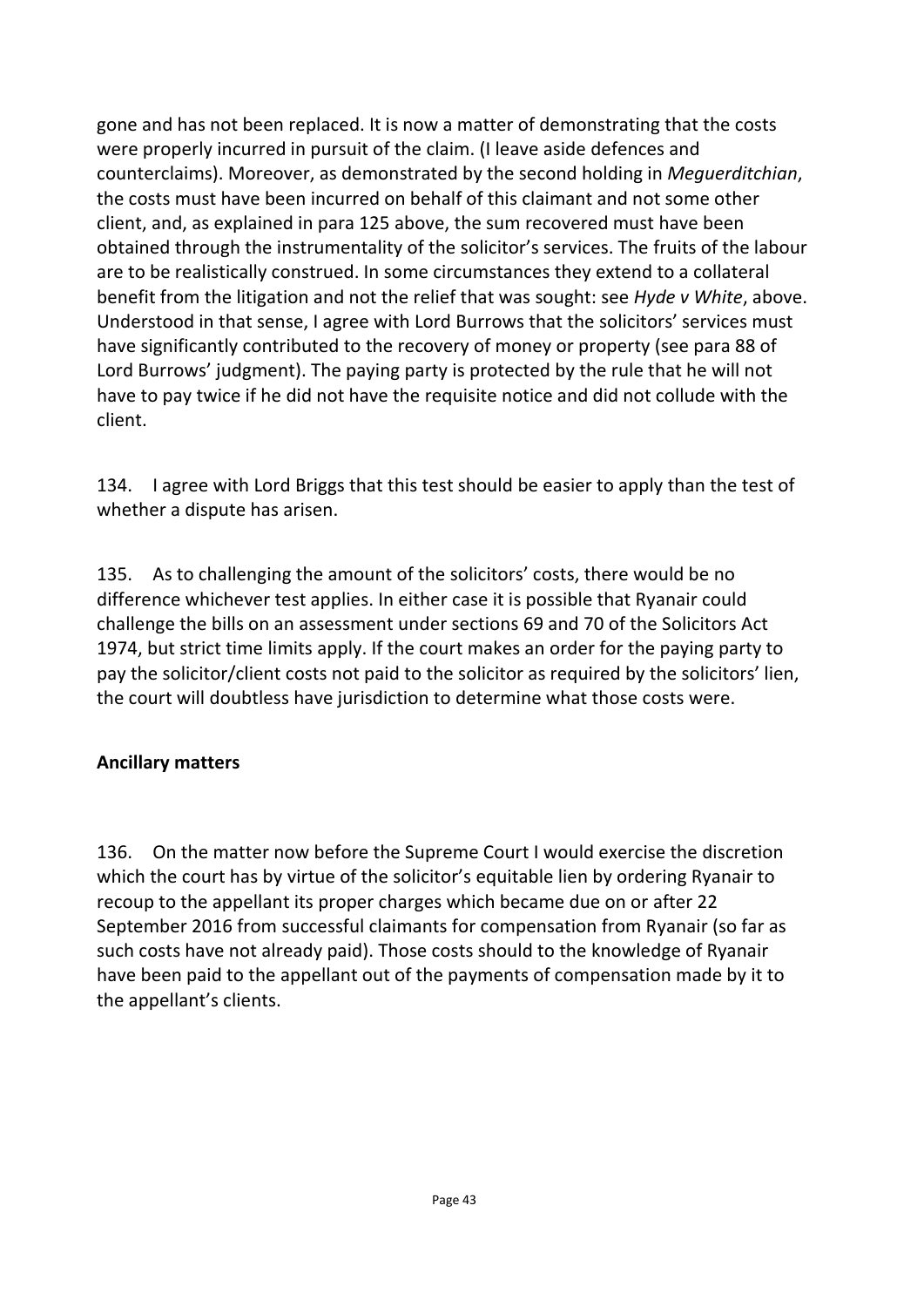#### **My approach to the trigger point seen with that of other members of the majority**

137. So far as I can see, each member of the majority has reached the same conclusion, though their jurisprudential approaches contain some important differences. These do not affect the outcome: on the contrary they strengthen it. What follows is intended to instance some differences of general approach.

138. I would regard the study of the existing corpus of law as an important element in resolving the question that has to be decided in this kind of situation. My aim has been to present a fair distillation of what relevantly that case law can inform us. Moreover, as our task is to reset an existing principle, I see it as part of my task to consider the matter in its wider context, to ensure as far as possible that the principle, as reset, works fairly and strikes the right balance between those involved.

139. I am not suggesting that one approach is better than another. Each approach provides a cross-check for the others.

140. I do not myself consider that it would be a long-term solution to erect some other hurdle in place of the mere negotiation rule, and therefore I do not favour imposing a requirement that there should be a dispute or anticipated dispute. Like Lord Burrows and Lord Briggs, I think it would ultimately prove to be a difficult distinction to apply. Nor do I think that this is a requirement under the principle behind a solicitor's lien, when deconstructed. I have borne in mind the concern that solicitors should not be in a privileged position as regards other professionals providing legal services, but on the information available at this time I take the view that that is probably a matter for Parliament perhaps when reviewing the provisions of the Solicitors Act 1974 in relation to costs.

141. I agree with Lord Briggs and Lord Burrows that the work of the solicitors in this case, while inconvenient to Ryanair, is entrepreneurial and clearly results in solicitors providing a service which people find useful, and that it is now financed in part by the ability to use the solicitor's lien. If the service is not one people find beneficial, the business model will cease to be viable. Furthermore, it is an important aspect of the role of the solicitor these days in contentious matters that he works as much to keep his client out of court as to support him when he is in court. That is now reflected in the solicitor's lien. It is noteworthy that the response by Ryanair has been to make the collection of compensation for flight delay more convenient for the consumer. Where that is so, it is not for us to express any judgment on whether the industry of claims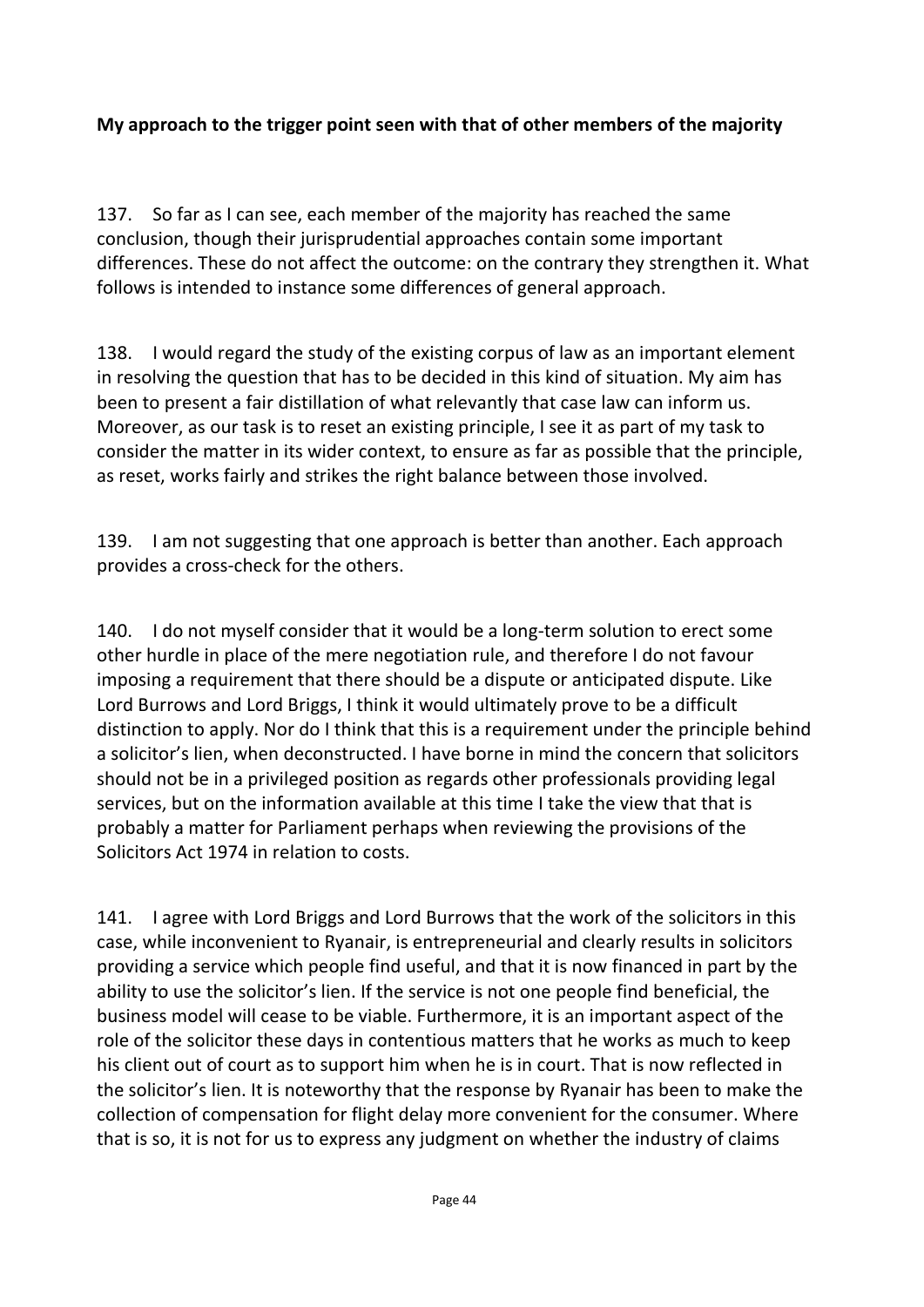advisers should in these circumstances be discouraged or encouraged, or whether laypeople should be required to do straightforward work for themselves.

142. I agree that the Court cannot deal with the question of the quantification of the costs of this case (see para 76 above).

143. As stated, I would allow this appeal.

#### **LORD BRIGGS:**

144. This is an appeal about the solicitors' equitable lien. It is remarkable that two cases about the same lien have come before this court in a mere three year timeframe, having never previously troubled this court or its predecessor. Having delivered the lead judgment in *Gavin Edmondson Solicitors Ltd v Haven Insurance Co Ltd* [2018] 1 WLR 2052 I hope I may be forgiven for having thought, during the intervening period, that this court had dealt sufficiently comprehensively with the principles underlying the lien that it would not have to be re-visited at this level for many years, if ever. I was wrong. The issues raised and argued both in the Court of Appeal and in this court have revealed a serious uncertainty as to the boundaries of the type of work for which payment is secured by the lien with which the *Edmondson* case did not deal, at least expressly. The disagreement between us as to outcome of this appeal shows that, if it did so by implication, it was not one which simply jumped off the page.

145. It was taken for granted in the *Edmondson* case that the solicitors' equitable lien was a litigation lien, using "litigation" in the broad general sense of pursuing a legal claim, rather than in the specific sense of the conduct of proceedings in court. Thus the pursuit by solicitors of a claim for compensation for personal injuries by means of the RTA Portal was litigation, even though no court proceedings were issued. It was litigation because it was the pursuit of a claim for compensation for a tortious wrong, namely (in that case) damages for personal injury caused by negligence. The nature of civil litigation had changed so far by 2018 from that which had prevailed in 1917, when *Meguerditchian v Lightbound* [1917] 2 KB 298 was decided, that no submission was even made by the insurers (in whose interests it was to do so) that the absence of issued proceedings was fatal to the solicitors' claim. In 1917 the issue of a writ was typically the first step in litigation. By 2018 the issue of a claim form had become a last resort.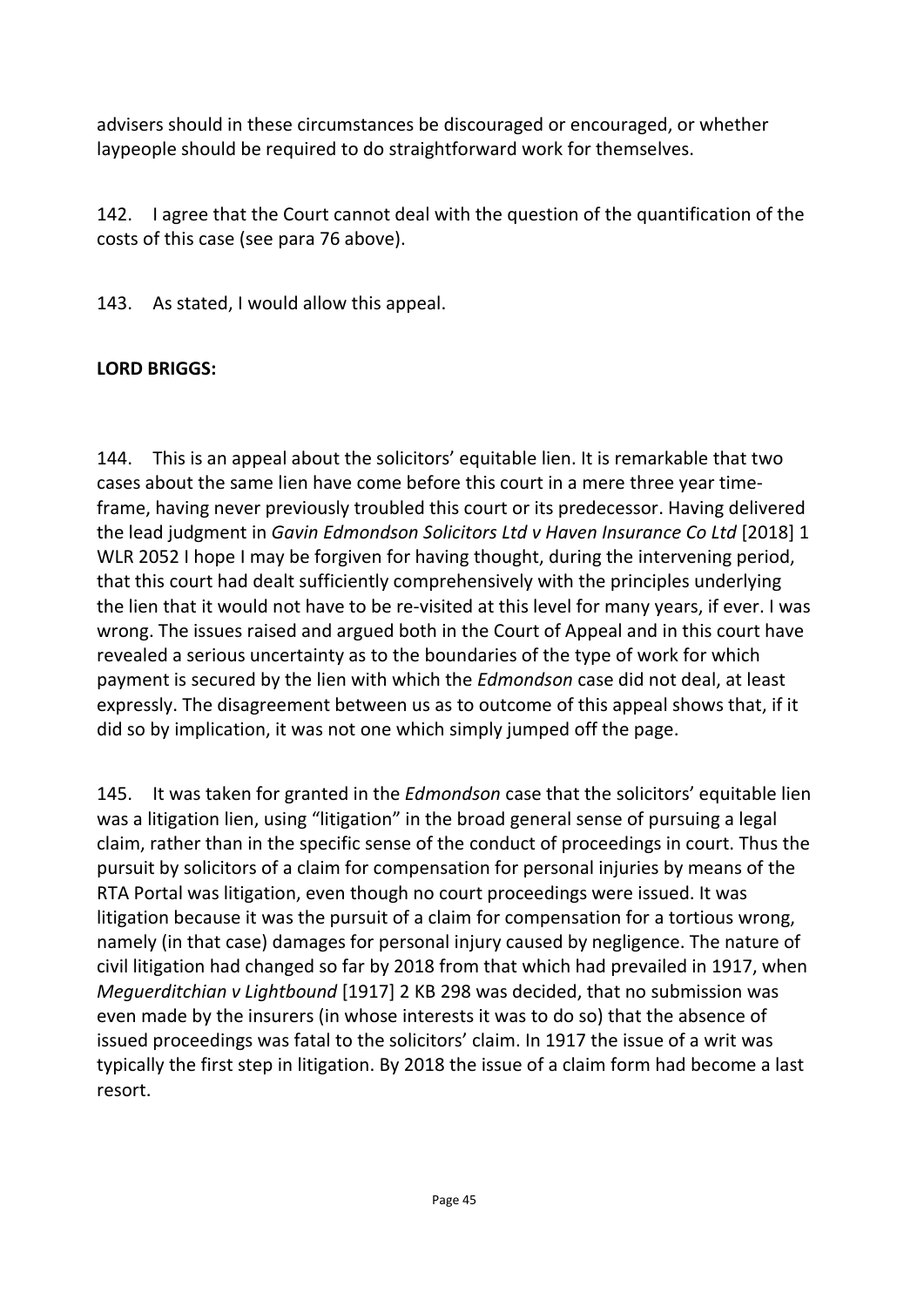146. The main issues in the *Edmondson* case were whether the solicitors had (or needed to have) a contractual right to their fees, whether their activity made a sufficient contribution to the recovery of an eventually agreed sum by their clients from the defendants' insurers, and whether the insurers had notice of the lien, if there was one. All those questions were answered in the affirmative. They would equally be answered in the same way on the facts of the present case. But Bott's inventive scheme for the recovery of flight delay compensation at affordable cost to claimants has been held by both the courts below to fall outside the boundary of litigation, as that term is to be understood for the purpose of attracting the lien. Although the judge's ruling preceded the decision of this court in the *Edmondson* case, the decision of the Court of Appeal to dismiss Bott's appeal followed it (at least in time) and analysed it in depth.

147. Apart from agreeing with the parties that the equitable lien did not depend upon the issue of proceedings (or the commencement of an arbitration) and thereby implicitly overruling the first ground of reasoning in *Meguerditchian*, this court did not set out in the *Edmondson* case to make new law. The Court of Appeal had done so, seeking a modern solution to the problem caused by its perception that the solicitors had no contractual right to their fees. Having decided that the solicitors did have a contractual right to their fees, this court applied traditional principles in concluding that the equitable lien was available. In the light of the parties' agreement that the solicitors' activity in that case was litigation, sufficient to trigger the lien if the other traditional conditions were met, there was no need to draw a complete definitional boundary around the concept of litigation for that purpose. But if the simple act of putting a client's claim on the RTA Portal was sufficient to classify the solicitor's work as litigation, even if the claim was then promptly settled directly between insurer and client (as in Mr Tonkin's case), then the implicit boundary may readily be thought to have been assumed, rather than decided, to be a wide one.

148. Complete definitional boundaries around or between different legal concepts or (as here) types of professional activity are generally hard to achieve, and usually get wrecked upon the unanticipated facts of a later case which appears to straddle them. Furthermore equity (when it is working properly) operates by reference to principles rather than in accordance with strict rules. Even when the general conditions for the obtaining of equitable relief are satisfied, the court retains discretion as to the grant of relief. Nonetheless solicitors ought to be able to be reasonably sure, when deciding whether to act for a client on credit, what conditions will need to be satisfied in order for them to have recourse to the equitable lien, and so ought the contemplated defendants and their advisors.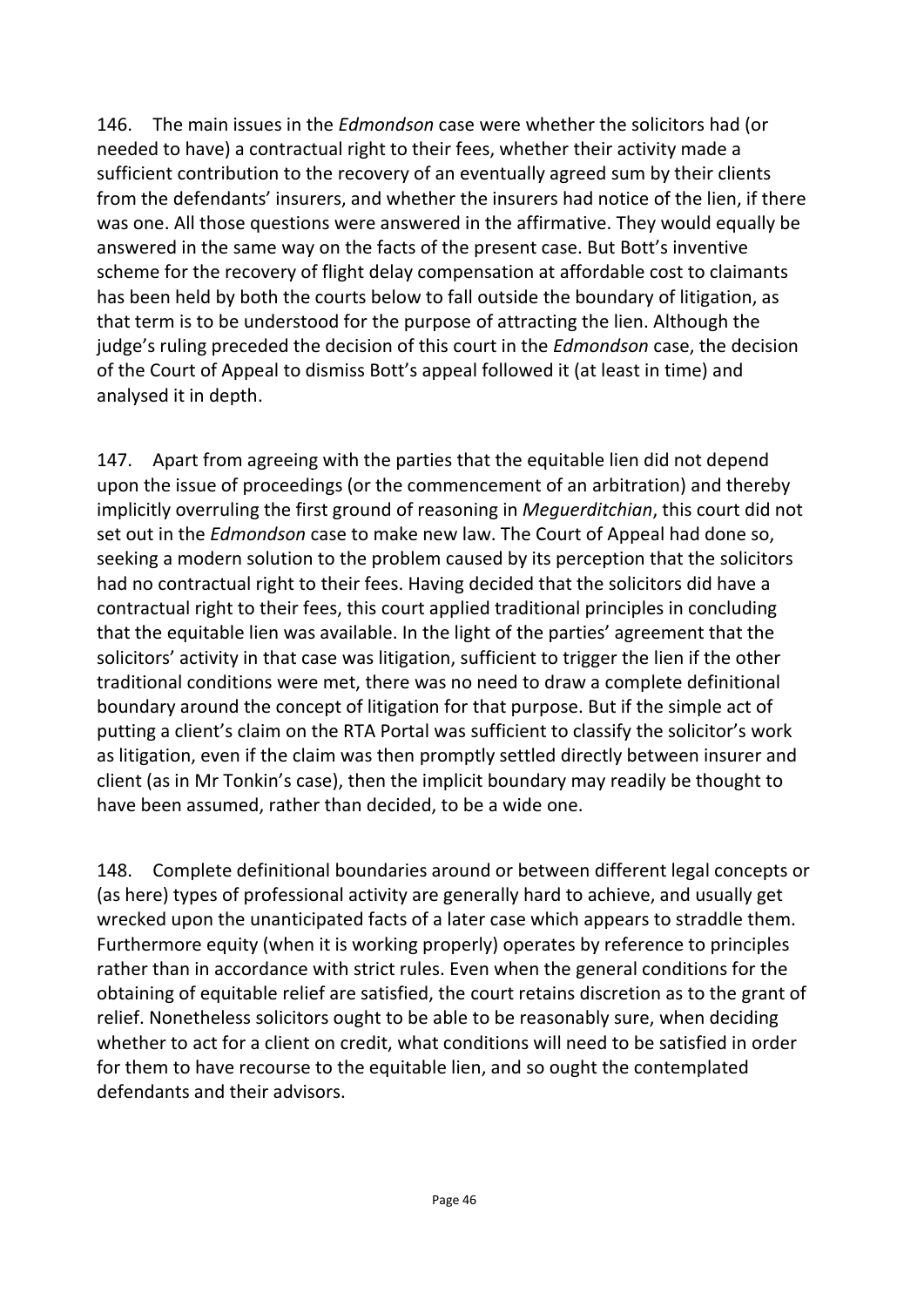149. The present case illustrates why that must be so. Bott devised and marketed a largely automated online scheme designed to enable clients to recover compensation at levels which, only a few years ago, would have been thought to be much too low to warrant engaging a solicitor, because of the inevitable disproportion between the amount of the claim and the reasonable cost of a solicitor's professional services in pursuing it, and all in a context of a small claim in relation to which there would be no recovery of costs by the successful party, save only in exceptional circumstances. The economic viability of the scheme, which generated on average only £95 fee income per claim in 2016, out of an average recovery of only €327, depended in part upon Bott being able to deduct its agreed fees from payments of compensation received from airlines on behalf of its clients, rather than having to pursue clients for payment after their receipt of compensation payments direct from airlines. By that I do not mean that Bott must have assumed in 2013 that it would enjoy an equitable lien over the client's entitlement to compensation while the money was still in the airlines' hands (*Meguerditchian* not by then having been overruled) but rather that, on receipt of a solicitor's letter demanding payment, the airlines would be likely to pay the compensation to the solicitor as requested, in the usual way. Bott then had a contractual right (under its standard form CFA retainer) to deduct its fees from the compensation, before paying the net amount to the client.

150. Save that Bott did not accept a retainer in cases which it estimated to have only a 50% or less chance of success, it made no other case-specific analysis of the question whether to act for a particular client. Undertaking such work was a decision made, at least in principle, when the scheme was set up in 2013, on the commercial expectation that the net profit thereby derived from its operation would justify the time and cost involved in designing and marketing it. The assumption by Bott that the full recovery of the fees charged (in successful cases) would not be affected by credit or other risks affecting the client was, as it turned out, vulnerable to a decision by one or more airlines to pay clients direct, but only if Bott enjoyed no equitable lien for its protection against an endeavour to do so, which was probably motivated (at least in part) by a desire on the part of Ryanair to undermine the economic viability of Bott's scheme, and thereby to exclude solicitors from becoming involved in flight delay cases at all.

151. This scheme was probably not the first, and is unlikely to be the last, attempt by solicitors to devise ways of providing their professional services to clients in the profitable pursuit of modest claims at proportionate cost, by undertaking a large number of claims of particular types based on narrow profit margins per case. In general terms access to justice is well served by such activities, where the perceived obstacles to small claim recovery are such as to deter people from vindicating their rights by other means. Since, as Lady Arden emphasises and *Edmondson* establishes, access to justice for persons of modest means is the animating principle underlying the solicitors' equitable lien, that objective will be served by as clear as possible a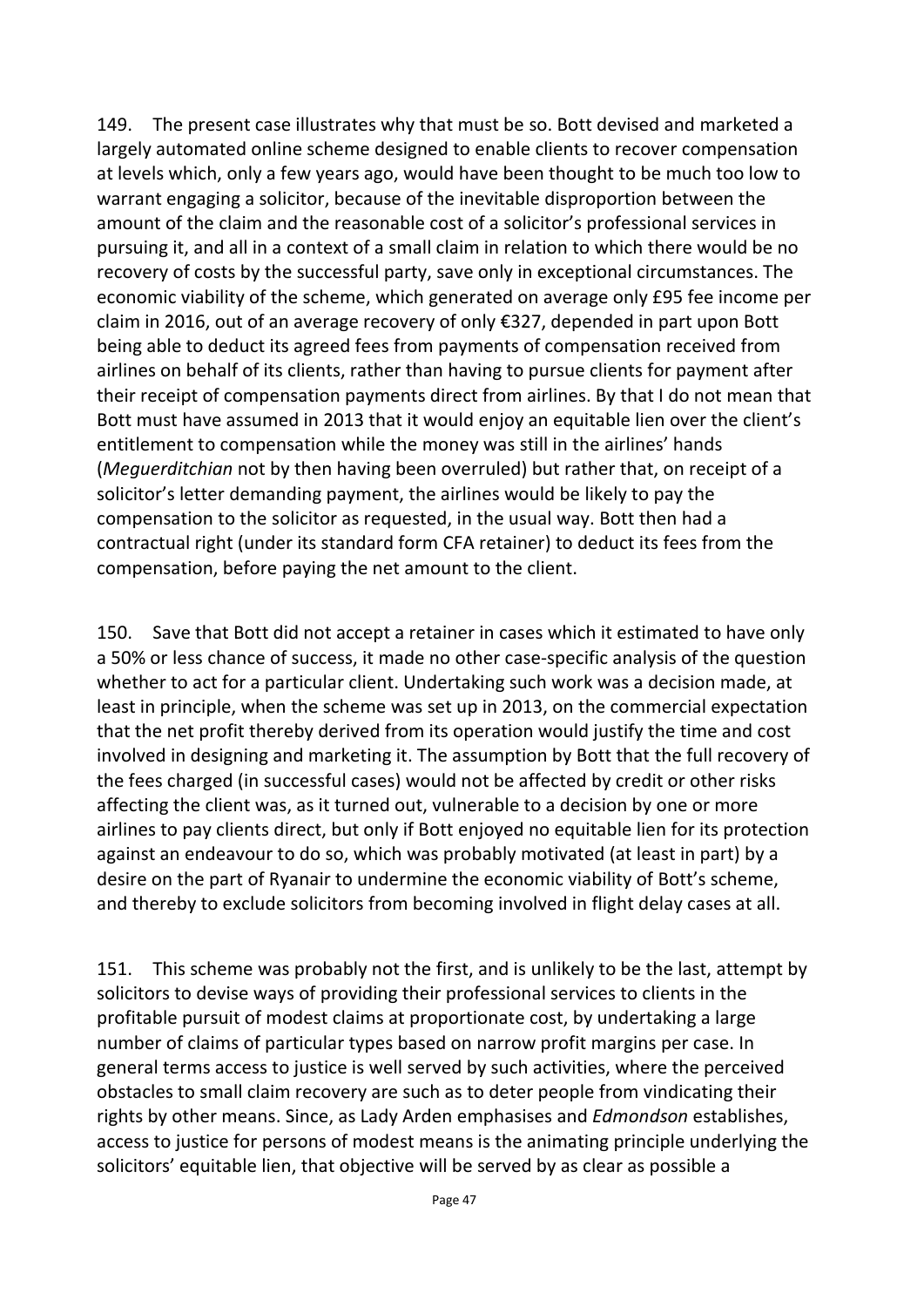definition of the work which constitutes "litigation" for the purpose of attracting the lien, in a form which enables those working out the economics of a proposed scheme to know in advance whether the lien will or will not be available.

152. Potential defendants need similar certainty. The equitable lien operates against a defendant who pays the claimant direct only if the defendant has notice of the lien, or colludes with the claimant to defeat the solicitors' entitlement to their fees. In that context "notice" means notice of the facts which, as a matter of law, give rise to the lien. Those conditions reflect the underlying notion that it is only where the defendant has acted in some way unconscionably in paying the claimant direct that it incurs the liability to make an additional payment of the solicitors' fees. There may be perfectly proper reasons why a defendant would prefer to pay the claimant direct. The inhibition from paying direct constituted by having notice of the solicitors' equitable lien assumes knowledge of whether or not the relevant facts of which the defendant has notice do give rise to a lien. But if there is real uncertainty whether those facts do in law give rise to an equitable lien, then the notice condition may fail to serve its proper purpose.

153. Most people, lawyers especially, probably think they have a reasonably clear general idea about what constitutes litigation. In relation to solicitors, the work ordinarily done in a litigation department may superficially easily be distinguished from work done, for example, in a conveyancing department, or from other transactional or regulatory work. Many firms of solicitors and other commentators tend now to use the phrase "dispute resolution" in place of litigation, but with much the same intended meaning. There are also some statutory definitions of litigation, but they exist for specific purposes which have nothing to do with triggering the solicitors' equitable lien. Similarly most people have reasonably clear views about the types of activity which promote access to justice, and the types of work that fall within the legal services ordinarily undertaken by solicitors. But this case has demonstrated that none of these familiar distinctions yields a definition of litigation sufficient to set metes and bounds to the scope of work for which payment is protected by the solicitors' equitable lien. After lengthy written and oral submissions, and extended deliberation, the other members of this court remain equally divided about which side of this elusive line Bott's scheme should be held to fall.

154. We are however all agreed about the main principles, most of which derive from *Edmondson.* First, as already noted, the animating principle behind this equitable lien is that it promotes access to justice for potential claimants with insufficient means to pay lawyers up front, by enabling solicitors to act for them in the pursuit of their claims on credit, with reasonable security for their fees, against recoveries. Secondly, the requirement that the recovery be made through the instrumentality of the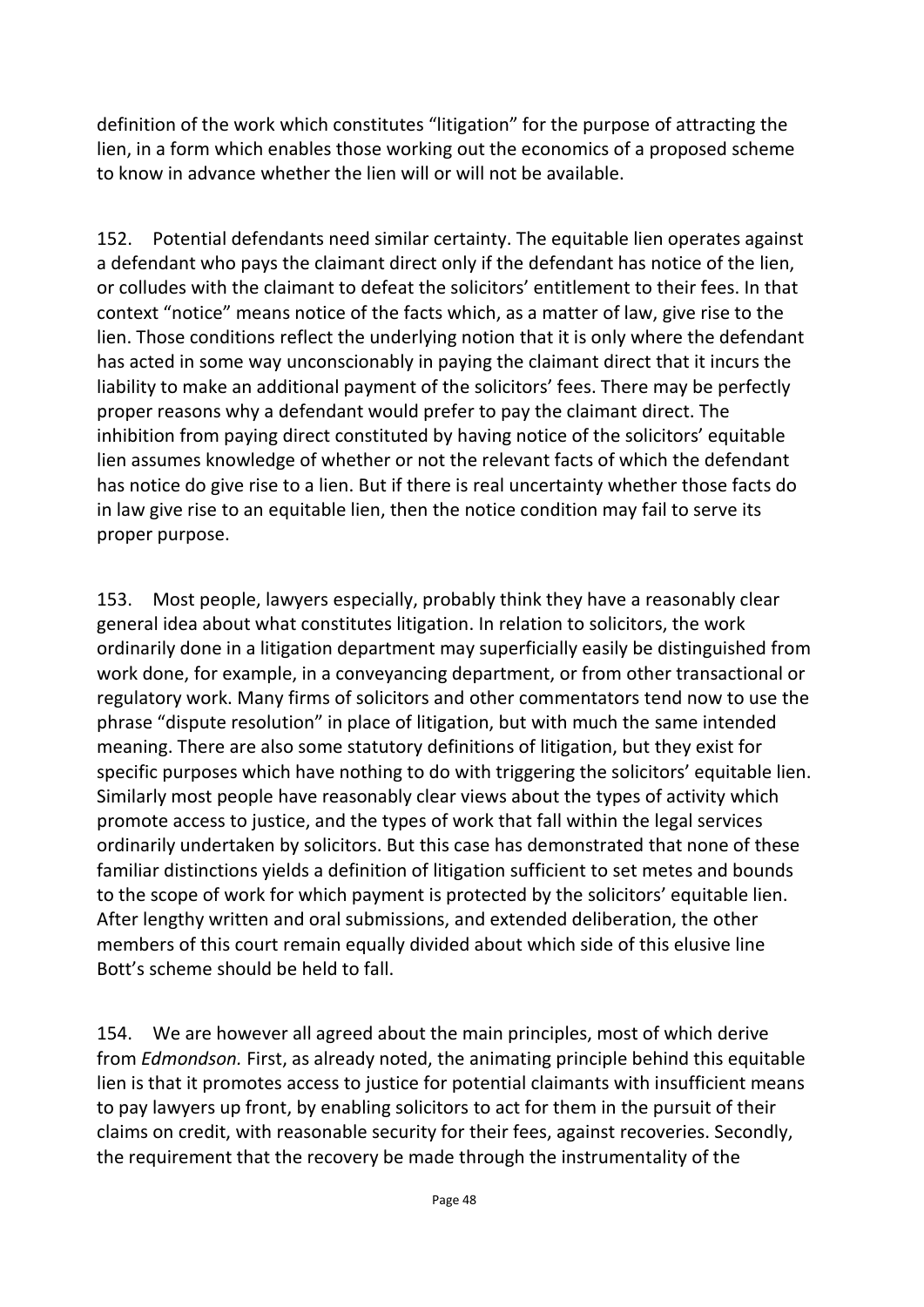solicitors' work sets a low threshold. The work does not have to pass any test of skill or sophistication, nor need it be the sole or effective cause of the client's recovery. It is no objection that the carrying out of the "work" may be largely automated, with minimal human intervention. Thirdly, payment for transactional work is wholly excluded from protection. Fourthly, the lien provides security for the earliest stages of work done in the pursuit of the client's claim (such as the preparation and sending of a pre-action letter of claim, or the notification of the claim on a pre-action portal), and regardless whether the recovery eventually made is the result of court proceedings, arbitration, mediation, negotiation or any other method of dispute resolution. It is in principle sufficient if the intended defendant agrees to pay in full simply in response to the solicitors' pre-action letter of claim. Fifthly, none of the various statutory definitions of litigation or contentious business assist. Finally, the question whether the lien arises must in principle be able to be decided at the time when the solicitors agree to act for the client, provided of course that some recovery ensues, to which the lien can attach. All this sufficiently appears from paras 5-63 of the joint judgment of Lord Leggatt and Lady Rose, with the substance of which Lady Arden and Lord Burrows agree. I also agree, although Lord Leggatt and Lady Rose use the word "litigation" in a narrower sense than I do, as confined to proceedings in court, using the phrase "dispute resolution" to include litigation, arbitration and all other methods of ADR (alternative dispute resolution) including mediation and negotiation by which a claim may be pursued to the making of a recovery.

155. The issue which divides the court is whether it matters that there is an "actual or reasonably anticipated dispute" about the claim, at the time when the solicitors agree to act. For Lady Arden and Lord Burrows what matters is that the solicitors agree to act in furtherance of a claim. They point out that neither the client nor (a fortiori) the solicitors may know whether the claim will be disputed when the solicitors are asked to act. It may have to be researched and formulated in some detail before its presentation to the intended defendant will elicit whether it is disputed, either as to liability or quantum. By that time the solicitors may have expended considerable time, effort and even money (in the form of disbursements) on credit.

156. For Lord Leggatt and Lady Rose, the automatic conferral of the lien whenever solicitors are pursuing a claim fails adequately to reflect the animating principle, that it should serve access to justice. If all that a solicitor does is write a letter on behalf of a client asking for payment of a sum of money about which there can be no reasonable possibility of a dispute, or likelihood of refusal to pay once demanded, then that activity is unconnected with access to justice. The client could just as well obtain the same payment by writing themselves, and their lack of sufficient means to pay a solicitor up front is not, in such circumstances, an impediment to obtaining justice. They conclude that this is all that Bott were doing, in the overwhelming majority of cases falling within their scheme. Indeed, for the average fee recovery of £95 to be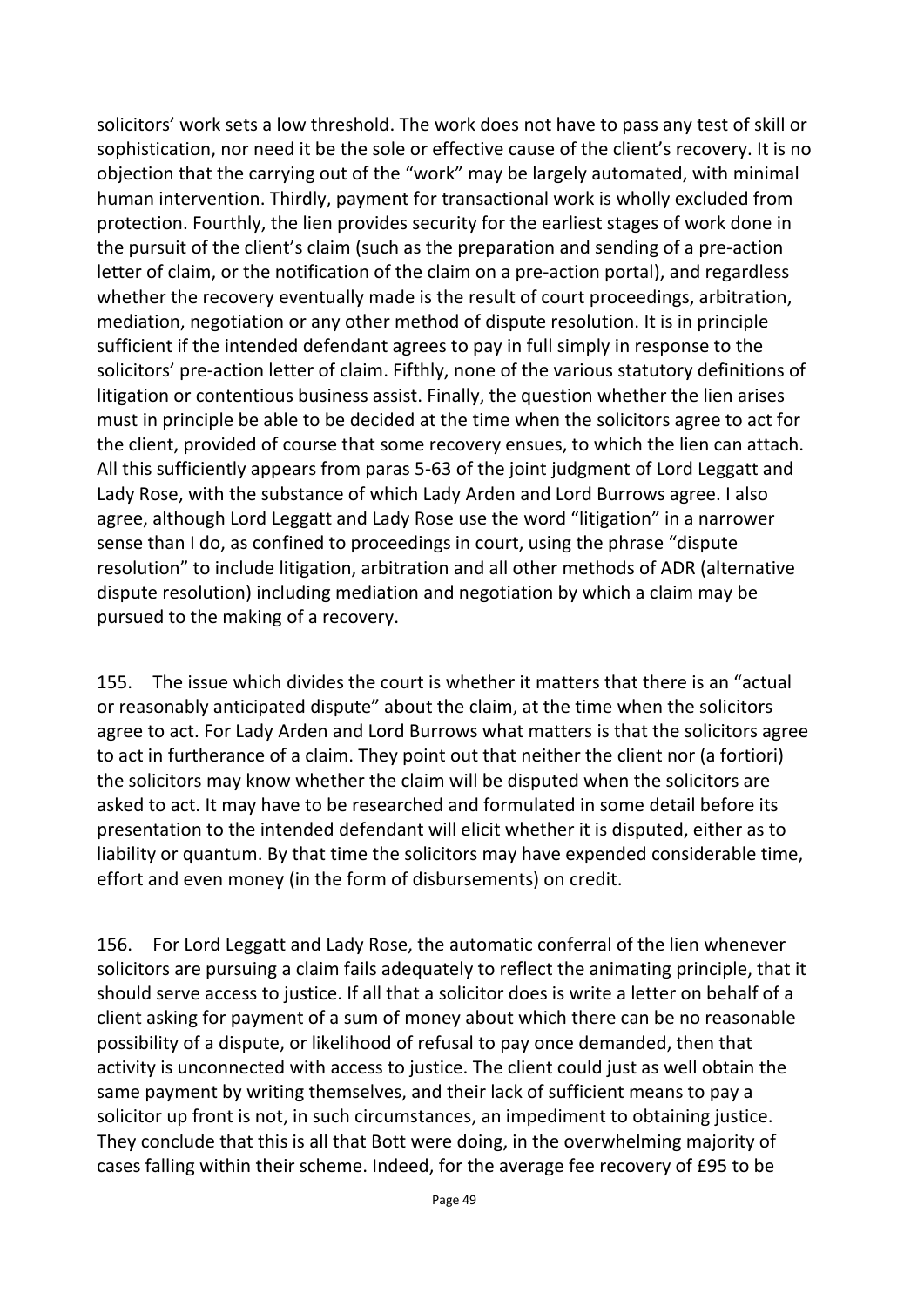capable of yielding an overall profit, or justifying the outlay of constructing the scheme, it is hard to think that any greater exertions by them in a typical case can have been regarded by Bott as likely to be necessary. They hold that in the absence of any contribution to the resolution of an actual or potential dispute (including refusal to pay) the solicitors should not be given the protection of security for their charges not available to anyone other than solicitors, because there is no contribution to access to justice to justify equitable intervention which, when it really matters, may require the intended defendant to pay the fees element of a settlement sum twice.

157. I have found this to be a difficult question to resolve and admit that I have changed my mind about it more than once. My difficulty has been slightly exacerbated by a lack of confidence that, having delivered the leading judgment in *Edmondson*, I can be sure to reach a coldly objective view of precisely what that case decided. There is however a sufficient consensus about what *Edmondson* decided to reduce that difficulty to a manageable level, not least because the court was simply not then asked to address the present question. We are all however agreed that, contrary to the analysis of the Court of Appeal, *Edmondson* was not just a cautious and limited step beyond the requirement that proceedings be issued, justified by the particular features of the dispute resolution scheme comprised within the RTA Portal and the rules of court regulating its use. It affirmed the availability of the lien in connection with all means by which solicitors may provide what may loosely be described as dispute resolution services.

158. The considerations which have been in the forefront of my analysis are the following. First, the disproportionate cost of having to engage solicitors (or other legal professionals) for the pursuit of small or moderate claims is, if anything, the biggest single impediment to access to civil justice in England and Wales, notwithstanding the sea change achieved by the introduction of the Woolf and then the Jackson reforms, now reflected in the Civil Procedure Rules and the growing use of fixed costs. It follows that any methods by which solicitors can assist in reducing that disproportionality, so as to make the pursuit of small and moderate claims a realistic choice for ordinary people, are in principle likely to serve the cause of access to justice.

159. In chapter 5 of my Interim Report in the Civil Courts Structure Review (published in December 2015) I described the inability of ordinary people to obtain legal assistance at proportionate cost in pursuing small to moderate claims as being the single, most pervasive and intractable weakness in our civil justice system. At para 5.24 I said:

> "Despite all the efforts made over the last fifteen years, the cost of legal representation in the civil courts, coupled with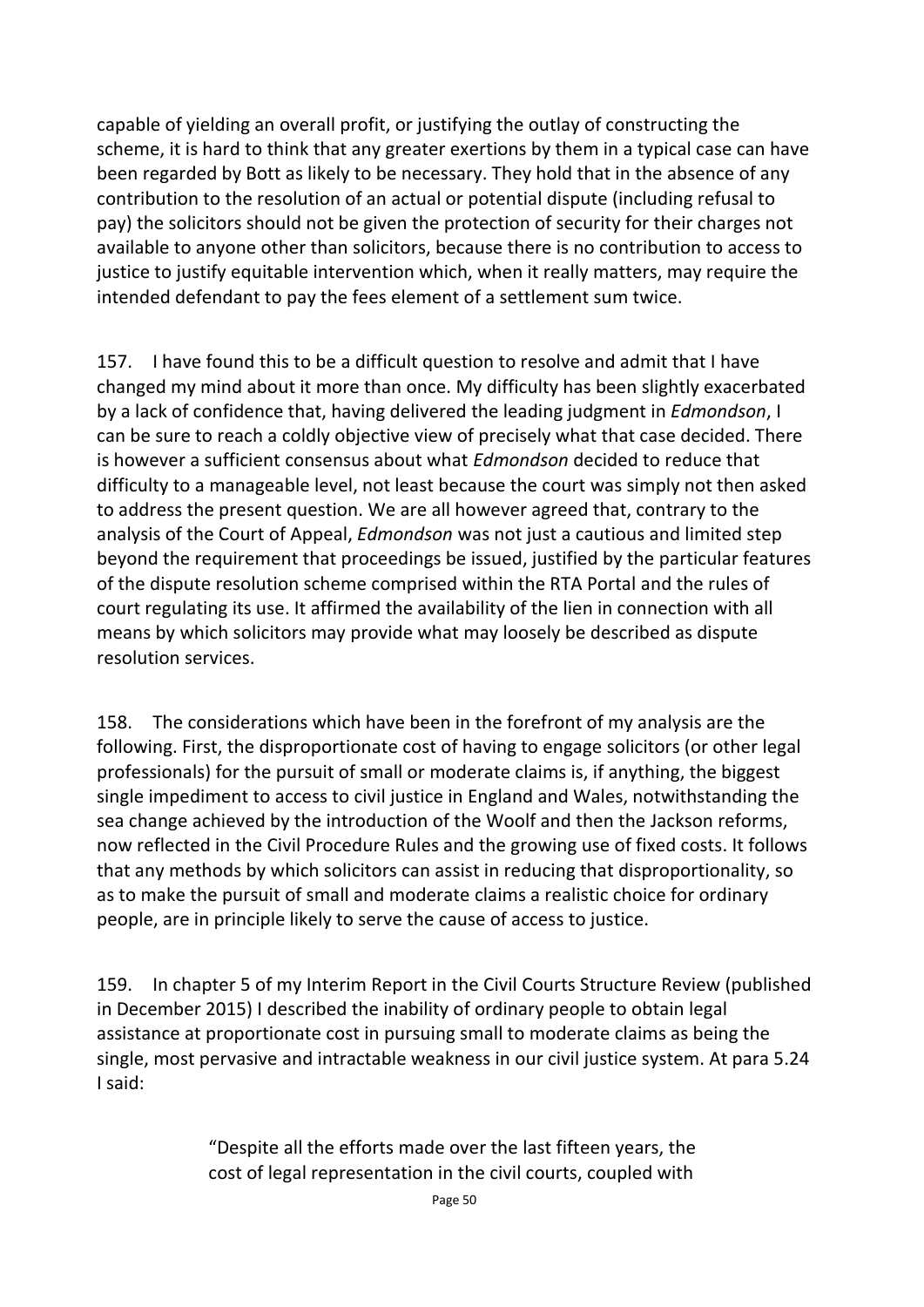the risk of liability for a successful opponent's costs, still make the conduct through professional representation of small and medium-sized civil cases, other than for personal injuries on CFAs, disproportionately expensive and therefore unaffordable, measured against value at risk. Those who choose, or are forced, to litigate in person suffer crippling disadvantages by comparison with represented opponents which none of the present efforts to alleviate do more in reality than palliate. Many others simply choose not to litigate at all for the vindication of their civil rights."

#### And at para 5.40 I continued:

"The likelihood, or risk, of incurring costs liabilities which are disproportionate to the VaR (*value at risk*) is not merely a barrier to access to justice for those who simply cannot afford to pay or risk the amounts at stake. It is also a barrier for potential litigants generally, since the outlay and risk of disproportionate sums for the purpose of recovering or preserving money or value in civil litigation is just not sensible or rational conduct. Thus the barrier to justice constituted by this weakness affects not only those who, being unable to afford legal representation, are nonetheless forced to litigate in person at grave disadvantage. It affects that large, silent class of persons with civil rights or disputes that deserve the attention of the courts who, even if they can afford to do so, rationally choose not to deplete or risk their resources in litigating at disproportionate cost and risk with an uncertain outcome. This leads both to civil rights not being vindicated by potential claimants, and to those with a good defence to a claim submitting to it rather than risk the disproportionate costs of contesting it. A recent survey by Citizens Advice suggests (subject to final checking) that 71% of its clients would think twice before even contemplating litigation, and that only 14% would feel confident enough to represent themselves."

This analysis was confirmed in my Final Report in 2016, and both reports were broadly endorsed by government and by the judiciary.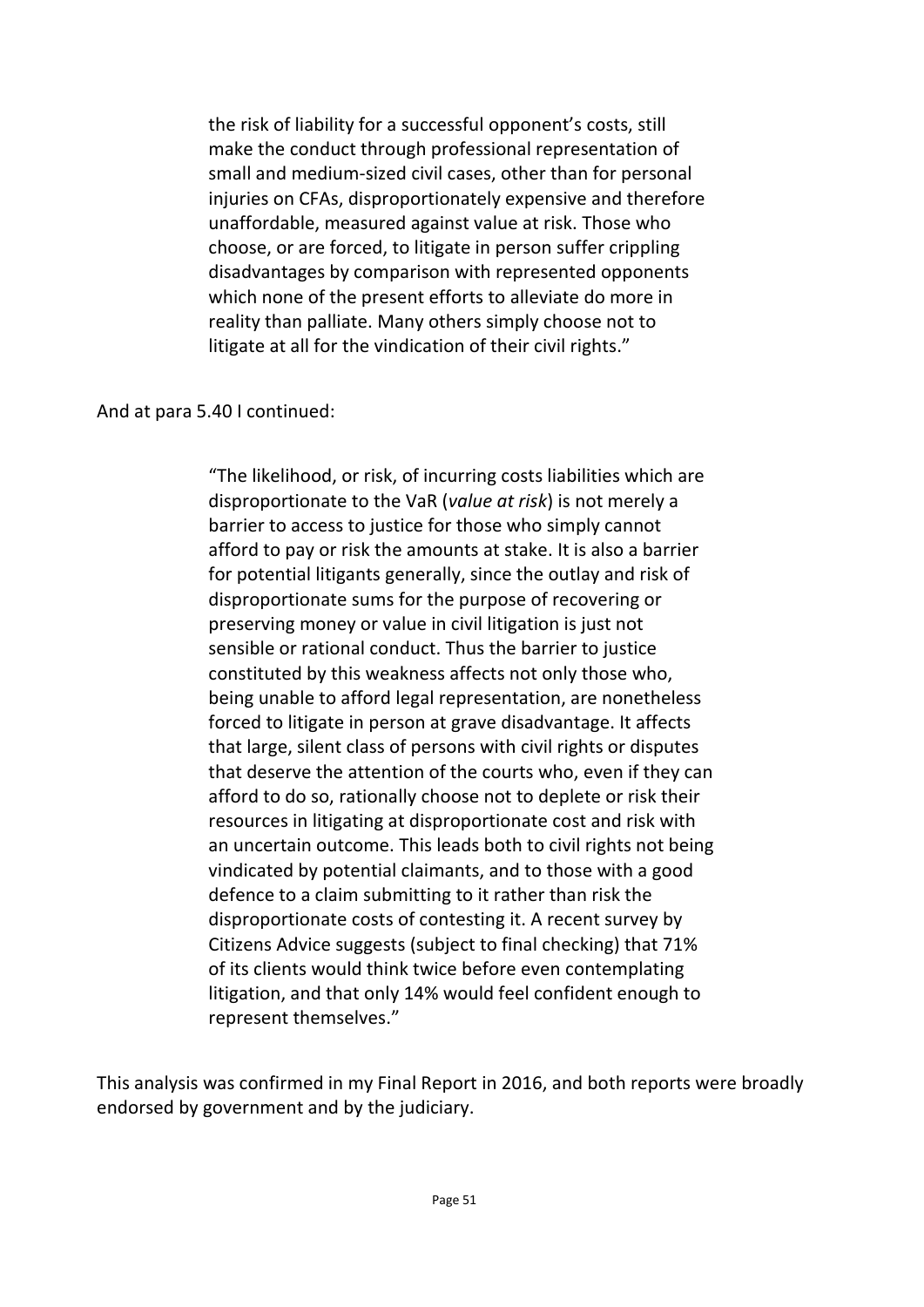160. As already noted, Bott's scheme enabled people with flight delay claims for less than £500 to pursue them with the professional assistance of solicitors at a capped cost of (on average) about one third of the value of the claim, and no cost liability at all in the absence of a recovery. When launched in early 2013 neither Ryanair nor any other airline (so far as the evidence went) had set up its own online scheme for enabling passengers to seek recovery of flight delay compensation. Payment was not volunteered by airlines, which must have known which flights were relevantly delayed, and must have had the names and contact details of the passengers thereby entitled to compensation. The rapid success of Bott's scheme demonstrates that it served a hitherto unmet demand. Whether it spurred Ryanair or other airlines to launch their own online compensation schemes can only be guessed at, but does not appear unlikely.

161. Accordingly, viewed as at 2013, I consider that Bott's scheme did serve the cause of access to justice. It did so notwithstanding the unlikelihood of any issue as to quantum, the limited facts needing to be established and the limited defence of exceptional circumstances available to the airlines. Although, viewed objectively, it may have been very unlikely that a claim based on the existence of the relevant delay and the absence of reported exceptional weather conditions would be disputed by the airline, the scheme provided access to justice in the sense that it enabled passengers to seek compensation due to them by a simple route, at a price (in terms of Bott's charges) which it must be supposed that they regarded as acceptable, by comparison with the effort and uncertainties of pursuing their claim (if they even knew about it) direct with the airline. In short, the scheme dealt with impediments to access to justice, such as lack of knowledge of the relevant rights, of how to claim and lack of any subjective perception as to likely outcome, which were not dependent upon any objective assessment of the likelihood of a dispute.

162. Matters changed when, in March 2014, Ryanair introduced its own online process enabling passengers to make claims for delay and notified qualifying passengers of their right to compensation. The likelihood of a dispute did not change, but potential claimants had an alternative means of claiming compensation direct from the airline which, viewed objectively, appeared to address the impediments described above, and which did not appear to involve the passenger in any greater effort or complexity than in instructing Bott. It was also a cost-free way of obtaining compensation in full. But this did not stop passengers from continuing to use Bott's scheme. In fact the numbers of passengers using Bott's scheme or similar schemes launched by competitors actually increased. It is a matter of speculation why they did, but it must be assumed that, if passengers knew of the Ryanair process for obtaining compensation, they still regarded the prospect of obtaining two thirds of it through Bott's services as preferable to seeking compensation in full direct from Ryanair. It is not established that this was the result of any misrepresentation by Bott. While their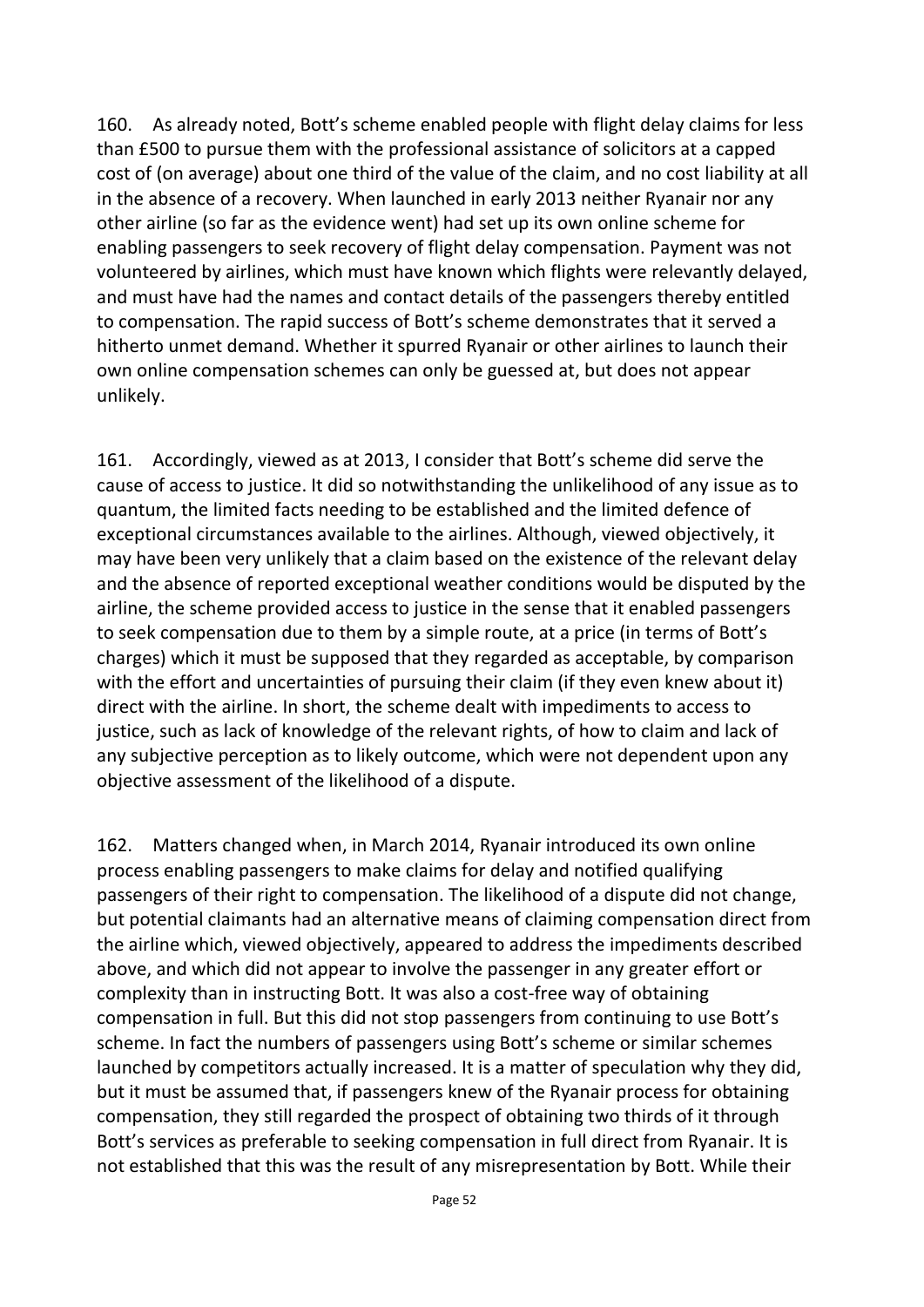choice might appear misguided to an experienced lawyer, there is no basis for concluding that the decision of the many passengers who used Bott's services after April 2014 was irrational.

163. I have found it instructive first to examine the lien question as at 2013 when Bott's scheme was launched, even though the *casus belli* for the present litigation did not arise until Ryanair started paying Bott's clients direct in 2016, more than two years after Ryanair introduced its own online claims process. I consider, for the reasons already given, that the access to justice animating principle behind the equitable lien was well-satisfied as at that earlier date. In short, Bott's scheme opened an attractive avenue for delayed passengers to vindicate their rights to compensation which overcame the impediments (whatever they were) which had previously inclined them simply not to claim at all. Accordingly, at the time when Bott designed and launched its scheme, it would have been entitled to assume (on the necessary hypothesis that the law already was as later stated in *Edmondson*) that the recovery of its fees would be protected by an equitable lien, provided only that relevant airlines had notice of it, something which Bott was well able to, and later did, achieve in its correspondence with the airlines.

164. That being so, it is I think counter-intuitive and wrong to conclude that anything changed when, a year later, Ryanair introduced its own online process for enabling passengers to seek compensation, even if the contribution of Bott's scheme to the obtaining of access to justice for its Ryanair passenger clients may be said to have thereby been diminished. It is counter-intuitive for three reasons. First, Bott made no change of any kind in its scheme. Apart from notice, the conditions for the existence of the equitable lien turn on what is agreed between the solicitor and client, and upon what the solicitor then does for the client in terms of the pursuit of the client's claim. This is because a lien, including this equitable lien, is in principle an incident of the relationship between the parties, here the relationship of solicitor and client, implied or conferred by law. If Bott's scheme qualified for the protection of an equitable lien against all relevant airlines when launched, why should a later change of practice by one of them lead to the lien becoming unavailable? Secondly, it is by no means beyond the bounds of reasonable speculation that Ryanair's change in practice was spurred on (as already noted) by Bott's scheme. Thirdly, it seems at first sight strange that (leaving aside notice) an identical scheme might attract the lien when deployed against one airline, but not against another.

165. More importantly, the test proposed by Lord Leggatt and Lady Rose, that the lien should depend upon whether there was an actual or reasonably anticipated dispute at the time of the retainer, would be answered in exactly the same way, both before and after Ryanair's introduction of its own online process. There is no basis in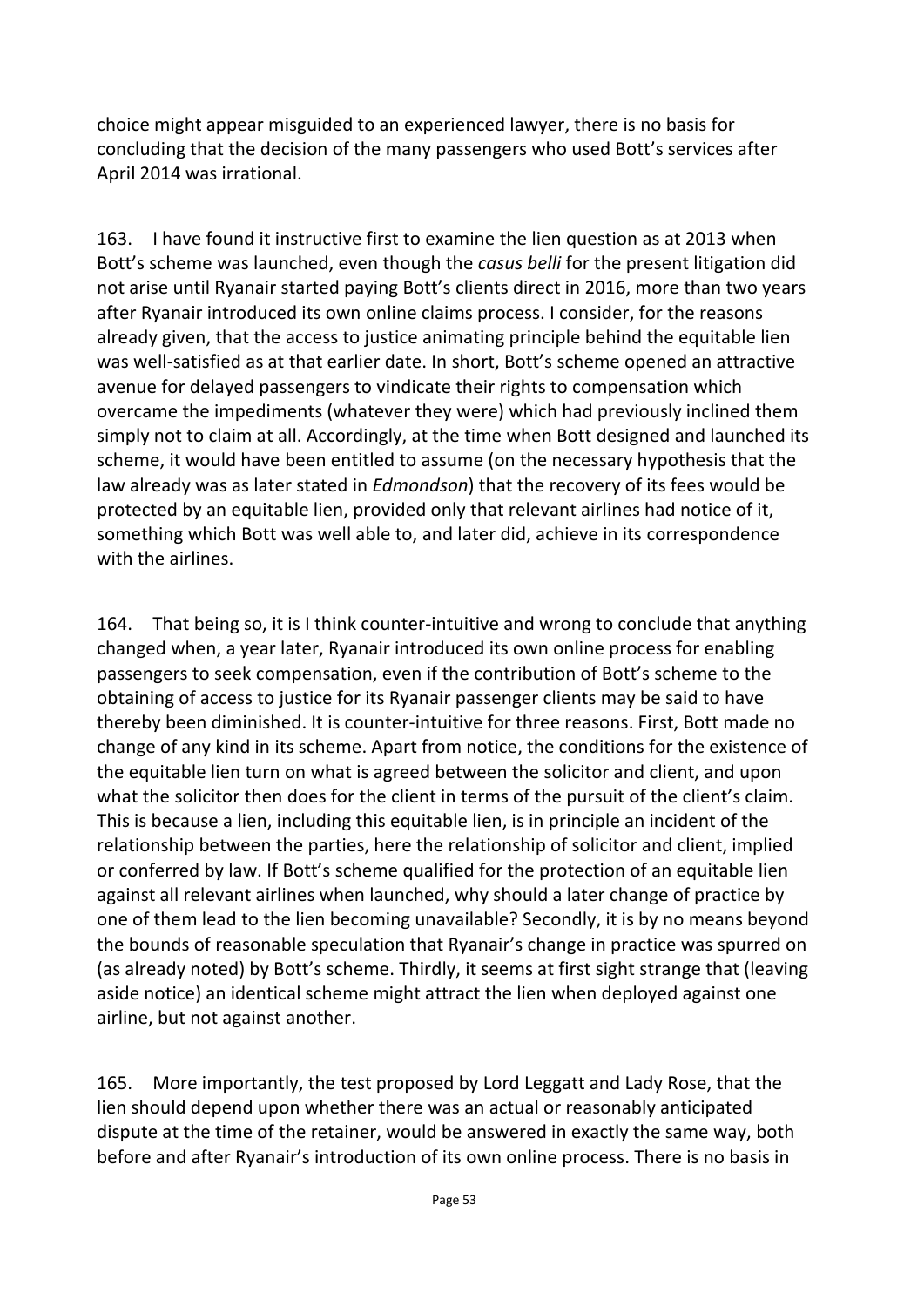the evidence for any assumption that, before 2014, Ryanair would have refused to pay against a properly founded claim for compensation. The basis for any denial of liability, and for quantifying the claim, remained the same. This leads me towards the conclusion that, attractively framed though it is to embed access to justice within the conditions for the availability of the lien, the existence of an actual or anticipated dispute is not a test which will serve reliably as a general rule. It would in my view wrongly have excluded the lien in relation to a retainer accepted by Bott under its scheme before 2014, and it would not serve as the basis for any different conclusion thereafter.

166. My second main consideration lies in the need for reasonable certainty as to the existence of the lien. An equitable lien is a species of property right which does not depend upon the positive exercise of the court's case by case equitable discretion, even though the court may refuse, on discretionary grounds, to enforce it in particular cases: see *Edmondson* at paras 2 and 3*.* A fund either is, or is not, subject to an equitable lien. It operates by way of equitable charge over the relevant fund, requiring the holder of the fund with notice of the charge (here, Ryanair) to pay it to the solicitors, so that the solicitors can recover their fees before accounting to the client for the balance. The court's power to order the fund-holder to pay again is merely an *in personam* remedy against a fund-holder with notice who ignores the charge: see again *Edmondson* at para 4. The "fund" will typically be a debt at the time of its creation, owed by the defendant to the claimant as the result of a judgment, award or settlement agreement which concludes the litigation: see again *Edmondson* at para 37. It is therefore important for all potentially affected parties to be able to know, without having to make extensive enquiry or analysis, whether the conditions for its existence are established. While there is no serious uncertainty about a test which is based upon the question whether a solicitor is pursuing a client's claim for the recovery of money (including damages) or property, nor even a test which asks the question whether there is an actual dispute, the need for Lord Leggatt and Lady Rose to include a question whether at the time of the retainer there is a reasonably anticipated dispute introduces an unacceptable level of uncertainty.

167. It is, I think, common ground between us that to impose a requirement (for the existence of the lien) that there be an actual dispute at the time of the retainer is to confine the conditions for the lien too narrowly. There are many cases, and indeed some whole classes of case, where clients need to obtain the solicitor's assistance without having had any prior discussion of their potential claim with the potential defendant. They include types of case where the adverse consequences of even communicating a claim before taking detailed advice about its merits make prior discussion unlikely, or at least unwise. This may include cases where there is a risk that, if the claim is communicated, the defendants will take steps to make themselves judgment-proof unless restrained, or steps to destroy evidence. There are cases, such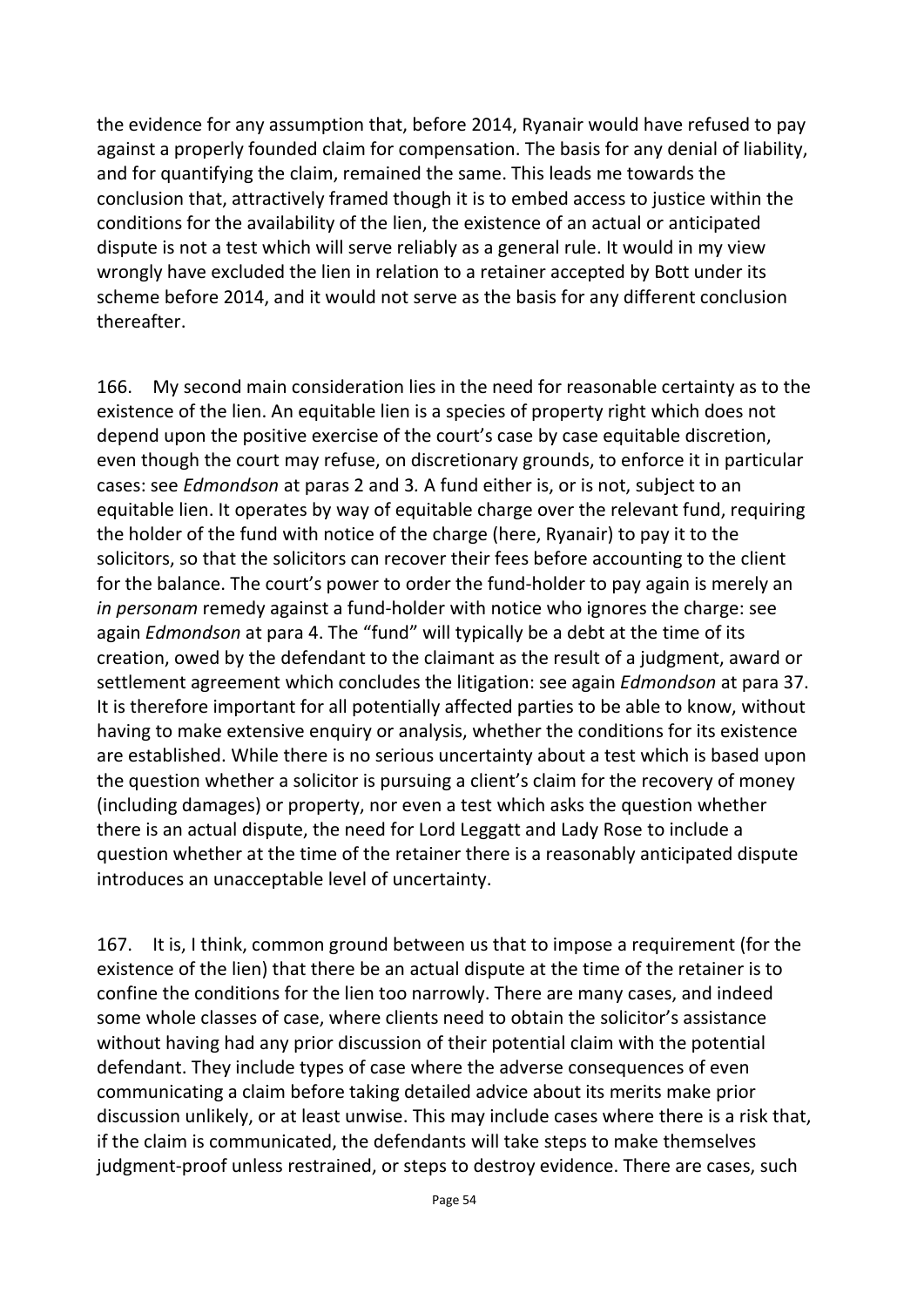as potential claims under the Inheritance (Provision for Family and Dependants) Act 1975, where the consequences in terms of family disharmony of the communication of a claim render it inadvisable in advance of clear advice that it has real merit. In all such cases, a requirement that there be an actual dispute at the time of the retainer would exclude claimants from access to justice by seeking legal assistance on credit, on the basis that the solicitors would enjoy a lien over recoveries as security for payment.

168. Lord Leggatt and Lady Rose therefore realistically accept that a reasonable anticipation that the claim may be disputed should be sufficient. But in many of those cases it may be impossible for the solicitor to make a reasonable appraisal, at the time of deciding whether to accept a retainer to act on credit, whether the claim once communicated will be disputed. Much may depend upon the way in which the claim is eventually presented by the solicitor, and the extent to which it is accompanied by probative detailed evidence, assembled by the solicitor after being retained. And the solicitor's appraisal of the likelihood of a dispute may depend upon privileged information from the client. If the solicitor later has to enforce the lien against a defendant who has paid the claimant direct, and for that purpose explain why a dispute was reasonably anticipated, there is no reason to suppose that the claimant client will assist by waiving privilege.

169. For similar reasons Lord Leggatt and Lady Rose sensibly accept that "dispute" must for this purpose have a wider meaning than just a disagreement about liability or quantum. Although "dispute resolution" has come to be almost a synonym for litigation, recourse to court for the obtaining of justice is about much more than the resolution of such disputes. At the time of the Civil Courts Structure Review, the largest group of civil claims by number issued (known as "bulk claims") were against consumers of goods and services (such as electricity and gas) where the defendant had merely failed or refused to pay, without ever raising any question as to liability or quantum, either before or during the proceedings. The justice system was invoked to provide enforcement of claims, rather than the resolution of disputes about them. But if refusal to pay is to be included as a type of dispute sufficient to attract the lien, how is the existence of such a refusal to be established by the solicitor seeking to enforce the lien, when the defendant finally agrees to pay? Does refusal to pay include a merely careless failure? Must it be express, or may it be inferred from a failure to pay after demand, or after the due date for payment?

170. Uncertainties of this kind do not form an appropriate general test, or part of a test, for the existence of the solicitors' equitable lien, however much they may seek to embed its animating principle into the conditions for its existence. As already explained, solicitors need to know, when deciding whether to accept a retainer on credit, whether or not they will enjoy an equitable lien over recoveries. Defendants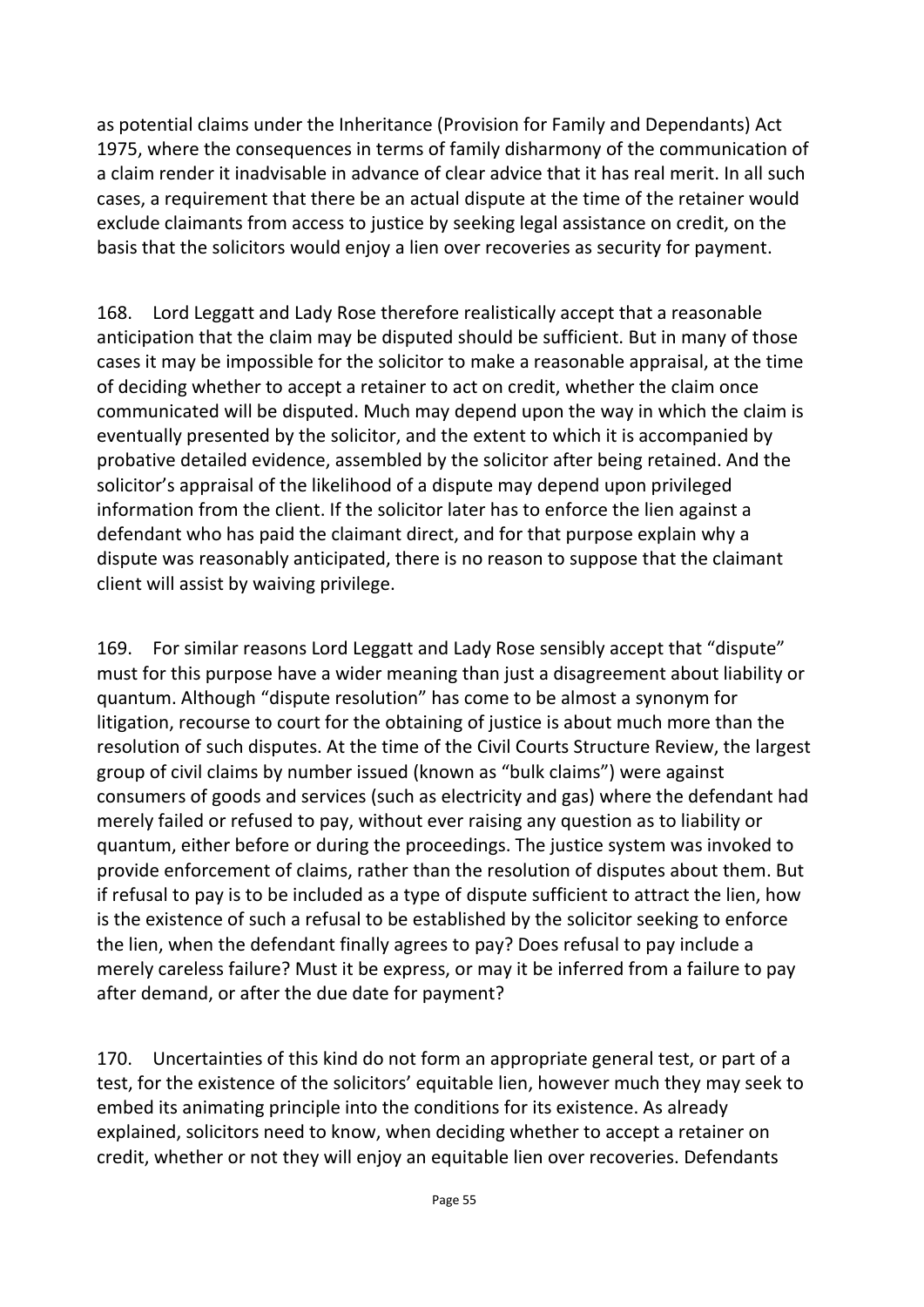need to know, when they decide to whom to pay the sum due (after judgment or settlement, or even after receipt of a solicitor's letter of claim) whether there is any legal inhibition on paying the claimant direct. That need to know will be better served by the existence of a clear and simple test for the existence of a lien, readily applied to known facts, than by a test which contains the uncertainties proposed, even if it more closely approximates to the circumstances where access to justice is most likely to be achieved.

171. I recognise that the simple test proposed by Lady Arden and Lord Burrows may occasionally involve the recognition of the equitable lien in wider circumstances than is strictly justified by its animating access to justice principle. It may also confer upon solicitors a proprietary security for payment for services with no very sophisticated legal content which other providers of the same services do not enjoy, simply because they are not solicitors. The facts of this case illustrate both those concerns. Bott went on providing their flight delay service to Ryanair's passengers long after Ryanair introduced its own apparently equally simple way of obtaining prompt payment of compensation in full. Other claims-handlers entered the market for low-cost claims services with products similar to Bott's scheme who, because they were not solicitors, lacked the protection of the lien.

172. As to the first concern I have therefore asked myself whether the recognition of the lien based upon a simple claim-based litigation condition which may in some cases be wider than necessary to provide access to justice imposes any burden or unfairness on the intended defendant (here Ryanair) which requires it to be more narrowly defined. Ryanair have submitted understandable commercial reasons why they would prefer solicitors not to be involved in flight delay claims at all. They are summarised in Lord Leggatt's and Lady Rose's judgment at para 15. In short they introduce an unnecessarily adversarial element into an aspect of the airline customer relationship about which there is rarely any real dispute. And the passengers get less in their pockets than if they used Ryanair's own online claims process. But these are not complaints about the lien itself. While in theory it imposes a risk of having to pay the costs element twice if it is ignored, the lien imposes no additional burden upon a defendant airline which, once on notice of it, pays the solicitor rather than the client. And the obligation to pay the solicitor is no impediment to discussion of the claim with, or to any other direct communication with, the client. The same was true of the insurers in *Edmondson* and is probably true of defendants generally. There may be obligations of professional courtesy which inhibit a solicitor from direct contact with an opposing party when it is known that they have their own solicitors acting, but this is nothing to do with an obligation to pay the solicitor arising from the equitable lien.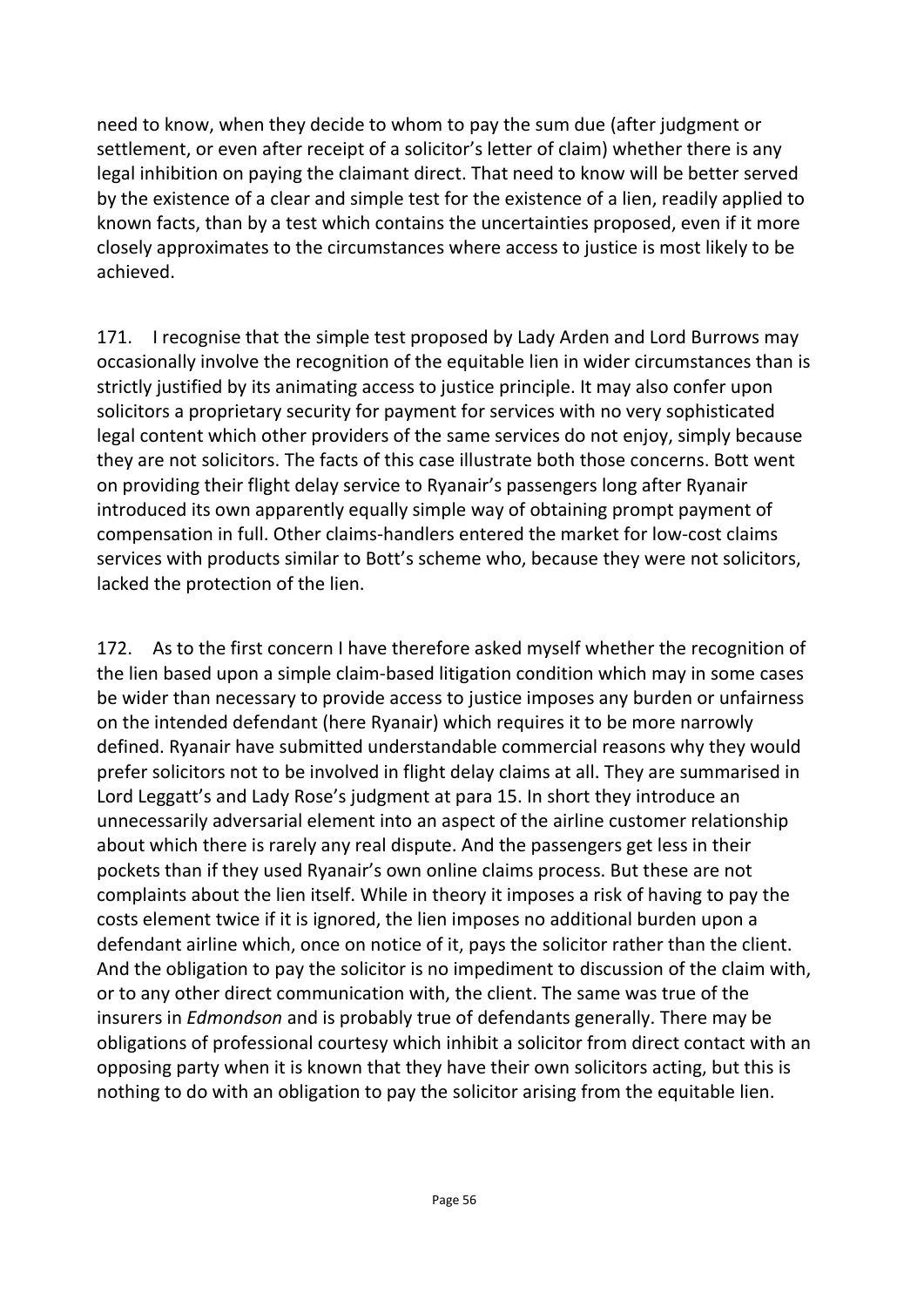173. In practice, leaving aside any commercial motivation to exclude solicitors altogether from the supplier/customer relationship, payment of the whole sum to the solicitor by a defendant with notice of the lien is advantageous to the defendant. It gets a good receipt for the satisfaction of the lien, and a good receipt for the balance of the debt due to the claimant, because the solicitor is the claimant's authorised agent for that purpose. Above all, the defendant need not then be concerned about any issue between the solicitor and the claimant about the amount of the solicitor's fee entitlement.

174. The second concern is that, if the lien is available to solicitors as security for payment for services of a type which other service providers can and do provide, then solicitors are given an unfair competitive advantage in the reduction of credit risk, which equity should not countenance. I agree that there is an element of commercial advantage, but since this case has not involved claims-handlers in competition with solicitors there has been neither the occasion nor the evidence necessary to conclude whether it is unfair. It has to be acknowledged that, at the time when this lien was originally recognised, no one other than solicitors could provide the access to justice which it was designed to promote. The abolition of that former virtual monopoly has given rise to this concern for the first time. But it by no means follows that a lien which in most cases will continue to promote access to justice should now be withdrawn or restricted in its scope merely because there are others who do the same in competition with solicitors. An obvious alternative might be to extend the lien to them as well. But that is not a matter capable of being addressed in this case. It would in all probability best be left to legislation.

175. The first and main objection made by Lord Leggatt and Lady Rose to the test which Lord Burrows proposes is that it fails to exclude transactional work from the scope of work for which payment is secured by the equitable lien. As they observe, we all agree that such work is wholly excluded. This is because the lien is a legal (or strictly equitable) incident of the relationship between client and solicitor arising from a retainer to pursue a claim, not from any other kind of retainer. Its purpose is only to encourage solicitors to accept, on credit, that type of retainer. If the retainer is to act in connection with a transaction, then no lien arises.

176. I acknowledge that there may be unusual borderline cases where there is a composite retainer to do both: eg to conclude a transaction with a third party and then to pursue any claims which may arise from it, but no test will deal with every borderline case without some difficulty. In such a case the equitable lien would only secure payment for the work done pursuing the claim, not for the transactional work. The solicitor may have a possessory lien (eg over documents of title) which secures payment for the transactional work, but that is not the subject of this appeal. And the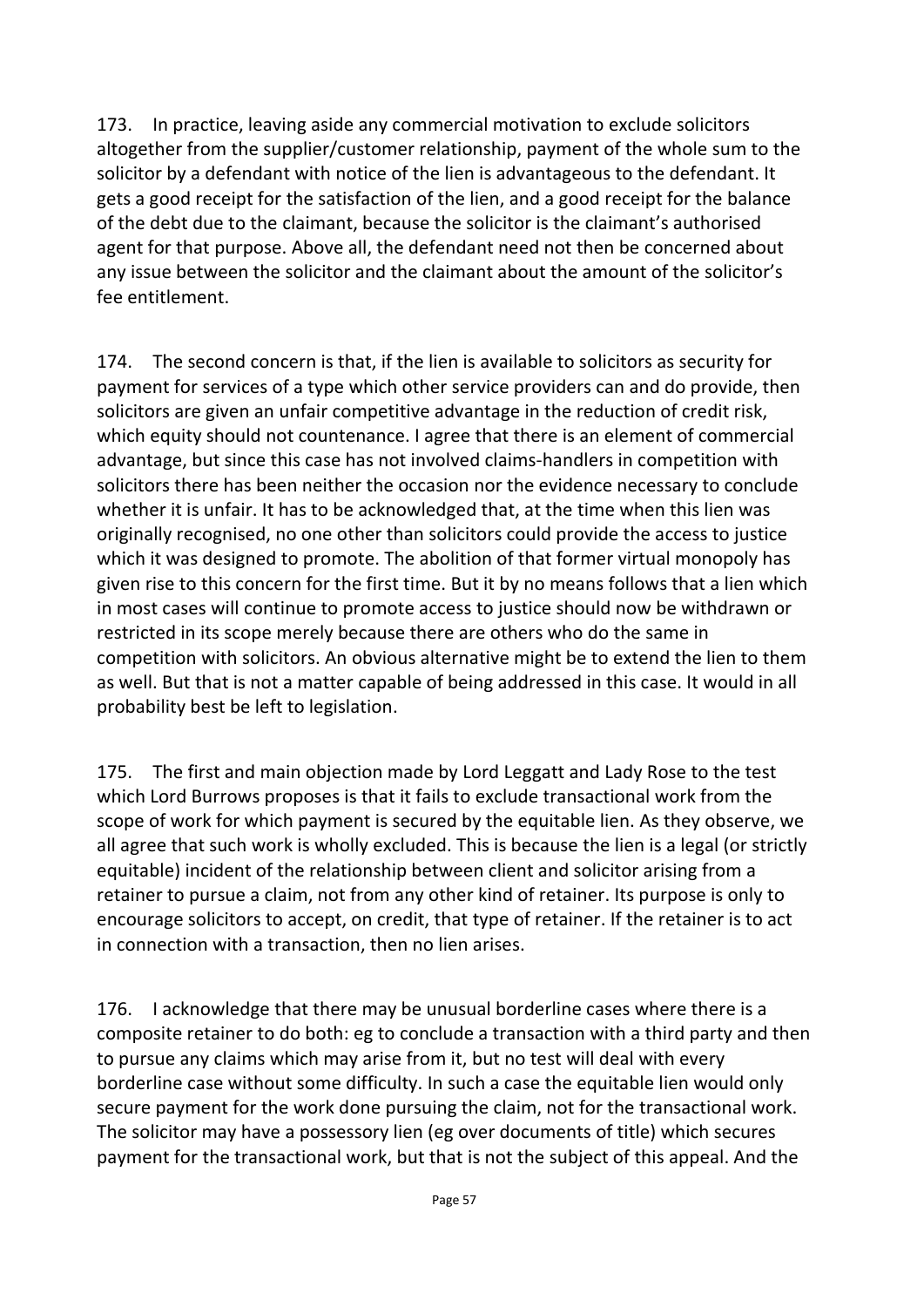equitable lien will only affect a third party with notice. So there must be something about the way in which the solicitor communicates with the third party which reveals that the solicitor's retainer is to pursue a claim, rather than to conduct a transaction, or carry out some other type of work. A typical pre-action letter will do just that, but not a reminder to pay on time, sent by a solicitor at the end of a transactional retainer.

177. Taking Lord Leggatt's and Lady Rose's example at para 69, in my view there would be no equitable lien for three reasons. First, the reminder to the counterparty to pay on time would not, in context, be making a claim at all. It would just be a reminder. Secondly, the reminder would be sent at the end of a transactional retainer, not as part of a retainer to pursue a claim. Thirdly, the counterparty would not be on notice that the solicitor had been retained to pursue a claim. The counterparty would be corresponding with the solicitor as a professional retained by the other party in connection with the transaction, not with the pursuit of a claim.

178. Their second objection is that there is nothing unconscionable in a person paying their creditor an undisputed debt merely because the creditor has decided to employ a solicitor to collect it. There are I think two answers to that objection. The first is that if the debtor had already decided to pay the debt before receiving a demand or other communication from the solicitor, then the solicitor would generally fail to demonstrate that its activity crossed even the low threshold of having made a significant contribution to the claimant's recovery. The second is that where equity recognises an equitable lien as an incident to the relationship between two persons, it is generally unconscionable for a third party who has notice of it to do something which has the effect of defeating it.

179. I agree with Lord Burrows' test for the existence of a solicitor's equitable lien and my reasoning and his are closely aligned. Lady Arden also agrees with Lord Burrows' test for the existence of a solicitor's equitable lien, and it will be apparent from the foregoing that I agree with the central thrust of her reasons for doing so.

## Conclusion

180. Bott's retainer for customers of Ryanair for the purpose of pursuing their flight delay claims plainly satisfied the test propounded by Lord Burrows and supported by Lady Arden and me as sufficient to attract the solicitors' equitable lien, regardless whether there was any actual or reasonably anticipated dispute at the time of the retainer. The pursuit by solicitors of a client's claim by the provision of professional services on credit will generally provide the client with access to justice, even though it